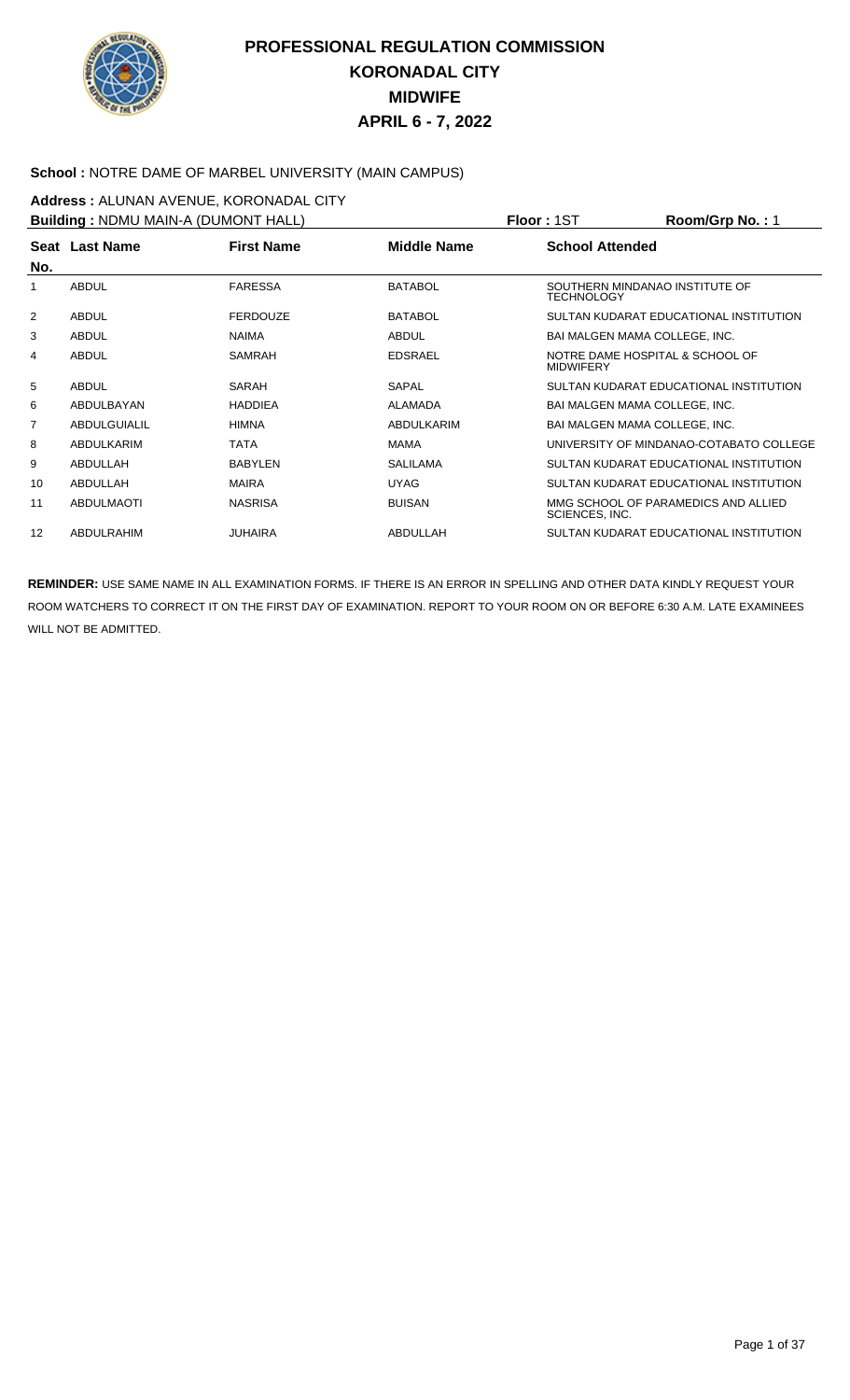

#### **School :** NOTRE DAME OF MARBEL UNIVERSITY (MAIN CAMPUS)

**Address :** ALUNAN AVENUE, KORONADAL CITY **Building :** NDMU MAIN-A (DUMONT HALL) **Floor :** 1ST **Room/Grp No. :** 2

|     |                                     | <b>Building:</b> NDMU MAIN-A (DUMONT HALL) | <b>FIOOL:</b> 121  | $\text{Room/Grp}$ No. : $\angle$ |                                         |  |
|-----|-------------------------------------|--------------------------------------------|--------------------|----------------------------------|-----------------------------------------|--|
|     | <b>First Name</b><br>Seat Last Name |                                            | <b>Middle Name</b> | <b>School Attended</b>           |                                         |  |
| No. |                                     |                                            |                    |                                  |                                         |  |
| 1   | <b>ABE</b>                          | <b>NORHAYA</b>                             | DE-ALA             |                                  | UNIVERSITY OF SOUTHERN MINDANAO-KABACAN |  |
| 2   | <b>ABENIS</b>                       | KARLO JOSEPH                               | <b>GENER</b>       | SOUTHERN MINDANAO                | PROVINCIAL TECHNICAL INSTITUTE FOR      |  |
| 3   | <b>ABO</b>                          | <b>NORHAIMA</b>                            | <b>MUDA</b>        | <b>MIDWIFERY</b>                 | LEBAK FAMILY DOCTORS' SCHOOL OF         |  |
| 4   | ABUBAKAR                            | <b>NORON</b>                               | <b>SABPI</b>       | <b>MIDWIFERY</b>                 | NOTRE DAME HOSPITAL & SCHOOL OF         |  |
| 5   | ADAM                                | <b>BAI SAIDA KRISDALYN</b>                 | <b>HARON</b>       | <b>MIDWIFERY</b>                 | NOTRE DAME HOSPITAL & SCHOOL OF         |  |
| 6   | ADAM                                | <b>BAIWARDAH</b>                           | <b>HARON</b>       | <b>MIDWIFERY</b>                 | NOTRE DAME HOSPITAL & SCHOOL OF         |  |
| 7   | <b>ADTUGAN</b>                      | <b>BAIBON</b>                              | <b>GUIAMAD</b>     | <b>MIDWIFERY</b>                 | NOTRE DAME HOSPITAL & SCHOOL OF         |  |
| 8   | AJIJUL                              | DAYANG JUR-INA                             | AHADDE             | <b>MIDWIFERY</b>                 | LEBAK FAMILY DOCTORS' SCHOOL OF         |  |
| 9   | AKMAD                               | <b>MOHAMIDEN</b>                           | <b>AMBULODTO</b>   |                                  | SULTAN KUDARAT EDUCATIONAL INSTITUTION  |  |
| 10  | <b>ALAGASI</b>                      | AMREA                                      | <b>NANDO</b>       |                                  | SULTAN KUDARAT EDUCATIONAL INSTITUTION  |  |
| 11  | <b>ALAGOS</b>                       | <b>JOEYLYN</b>                             | <b>LONTIONG</b>    | SCIENCES, INC.                   | MMG SCHOOL OF PARAMEDICS AND ALLIED     |  |
| 12  | ALI                                 | <b>BENABAI</b>                             | <b>SABANG</b>      |                                  | SULTAN KUDARAT EDUCATIONAL INSTITUTION  |  |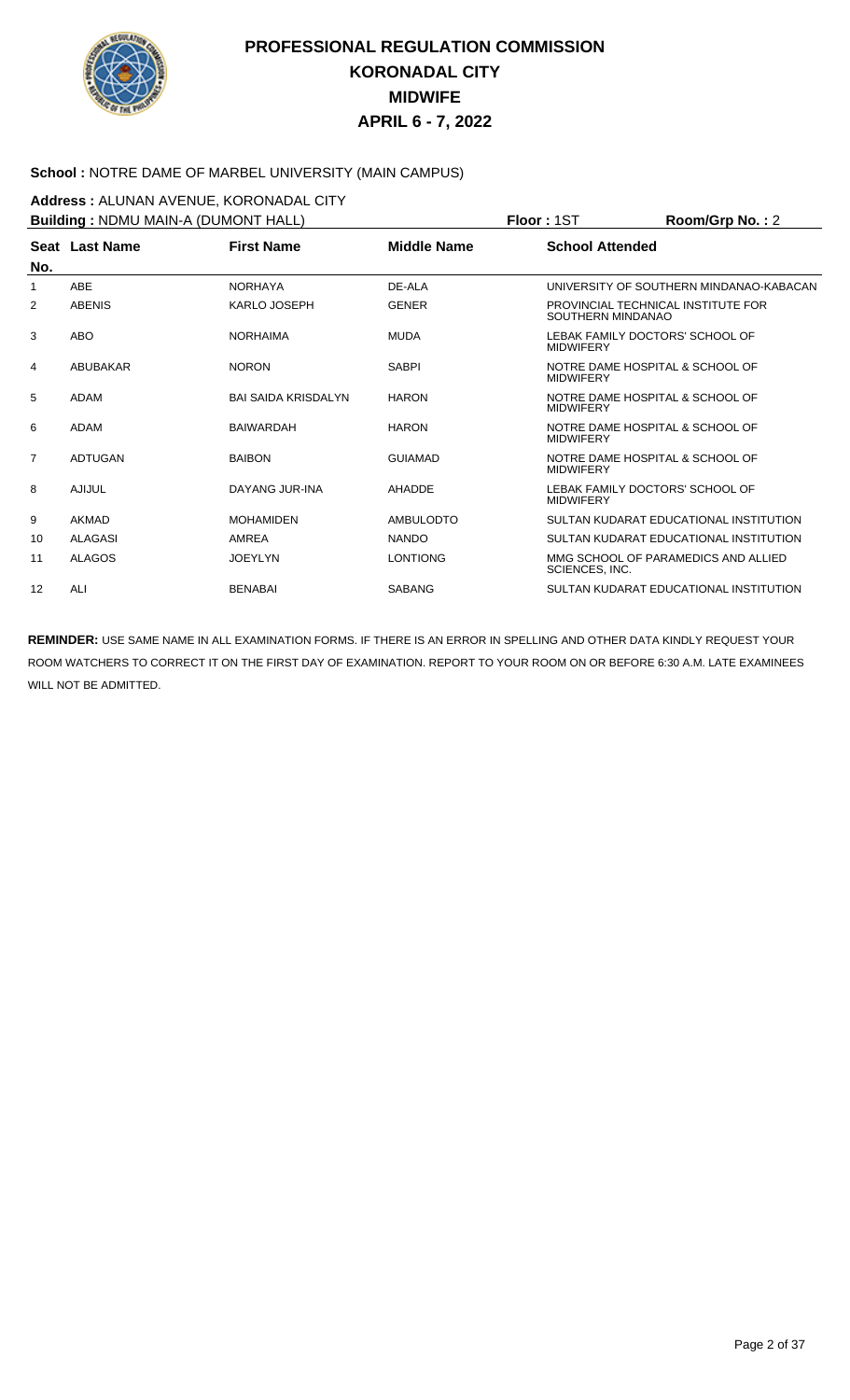

#### **School :** NOTRE DAME OF MARBEL UNIVERSITY (MAIN CAMPUS)

**Address :** ALUNAN AVENUE, KORONADAL CITY **Building :** NDMU MAIN-A (DUMONT HALL) **Floor :** 1ST **Room/Grp No. :** 3

| <b>Building:</b> NDMU MAIN-A (DUMONT HALL) |                   |                   |                    | <b>FIOOL:</b> 121<br>ROOM/Grp No.: 3         |
|--------------------------------------------|-------------------|-------------------|--------------------|----------------------------------------------|
| Seat<br>No.                                | <b>Last Name</b>  | <b>First Name</b> | <b>Middle Name</b> | <b>School Attended</b>                       |
| 1                                          | ALI               | <b>MAIMANA</b>    | <b>GUIAMAD</b>     | VALDEZ MOTHER AND CHILD CITY COLLEGE         |
| $\overline{2}$                             | ALI               | MALEHA            | <b>ZAMAN</b>       | SULTAN KUDARAT EDUCATIONAL INSTITUTION       |
| 3                                          | ALI               | <b>PAILYN</b>     | <b>DIGLA</b>       | SULTAN KUDARAT EDUCATIONAL INSTITUTION       |
| 4                                          | <b>ALIMAN</b>     | <b>BAILYN</b>     | <b>DALMAOB</b>     | BAI MALGEN MAMA COLLEGE, INC.                |
| 5                                          | <b>ALIMAN</b>     | <b>JOHANA</b>     | <b>BAGUINDA</b>    | SULTAN KUDARAT EDUCATIONAL INSTITUTION       |
| 6                                          | <b>ALORSABES</b>  | <b>SWEDEN</b>     | <b>PASTOLERO</b>   | SOUTHERN MINDANAO INSTITUTE OF<br>TECHNOLOGY |
| $\overline{7}$                             | <b>ALTABARINO</b> | ANABELLE          | <b>CARPENTIROS</b> | ST. ALEXIUS COLLEGE (for.DOCTORS CHSF, INC)  |
| 8                                          | AMBA              | <b>JEHADA</b>     | <b>GUMBILA</b>     | VALDEZ MOTHER AND CHILD CITY COLLEGE         |
| 9                                          | <b>AMINO</b>      | <b>MOHAIMIN</b>   | <b>KANAPIA</b>     | COTABATO MEDICAL FOUNDATION COLLEGE          |
| 10                                         | AMINTAO           | <b>JAMAIRA</b>    | PEDTAILAN          | SULTAN KUDARAT EDUCATIONAL INSTITUTION       |
| 11                                         | AMPATUAN          | <b>BAINISA</b>    | <b>MANGILALA</b>   | SOUTHERN MINDANAO INSTITUTE OF<br>TECHNOLOGY |
| 12                                         | AMPATUAN          | <b>SAHARA</b>     | <b>ULANAN</b>      | SULTAN KUDARAT EDUCATIONAL INSTITUTION       |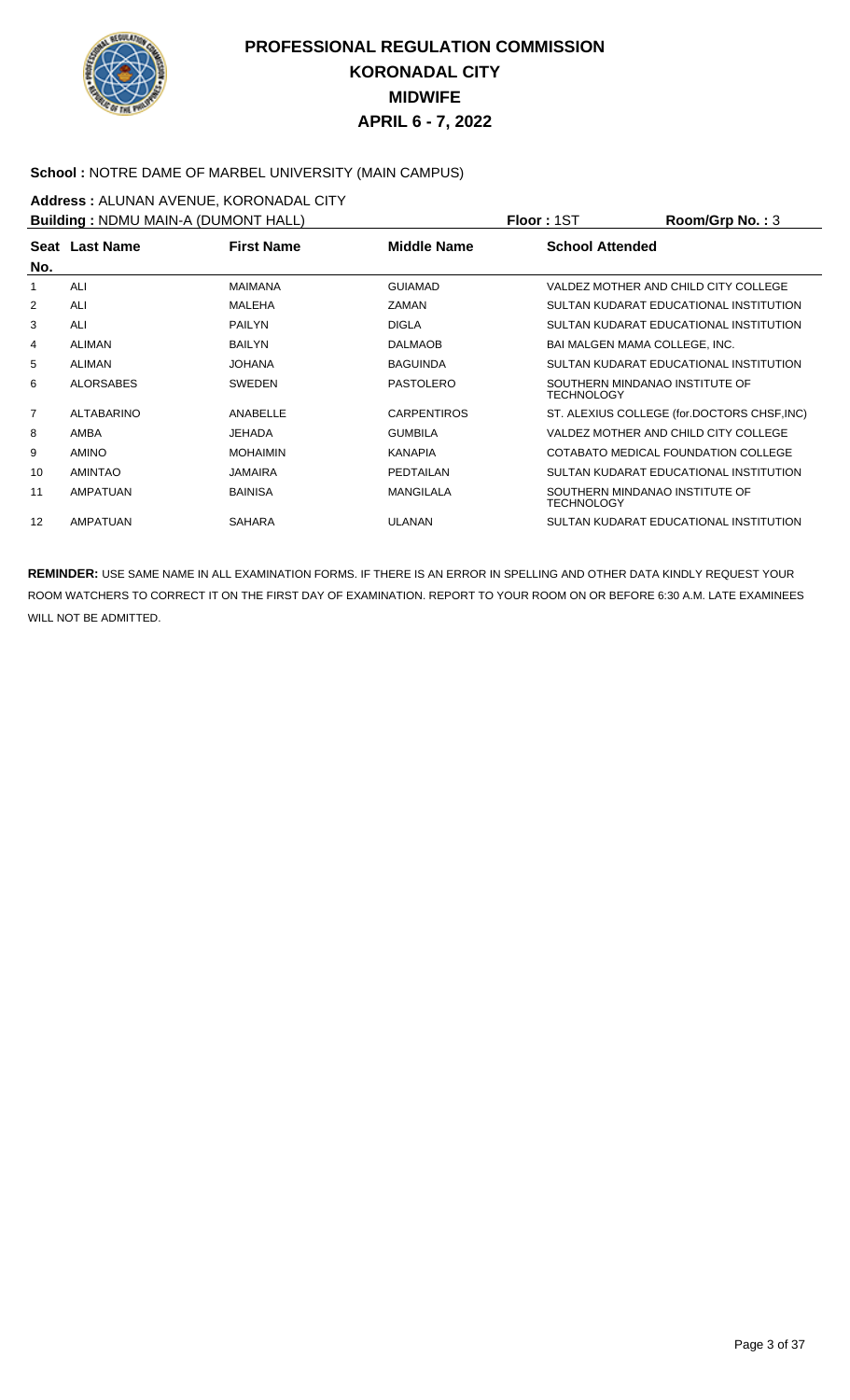

#### **School :** NOTRE DAME OF MARBEL UNIVERSITY (MAIN CAMPUS)

**Address :** ALUNAN AVENUE, KORONADAL CITY **Building :** NDMU MAIN-A (DUMONT HALL) **Floor :** 1ST **Room/Grp No. :** 4

| <b>BUILDING . INDIVIDUATIN-A (DUIVIONT HALL)</b> |                 |                   |                  | FIUUI . I 3 I<br>$\overline{N}$                         |
|--------------------------------------------------|-----------------|-------------------|------------------|---------------------------------------------------------|
| No.                                              | Seat Last Name  | <b>First Name</b> | Middle Name      | <b>School Attended</b>                                  |
| 1                                                | ANDAW           | <b>JULYSA</b>     | <b>MALID</b>     | <b>GOLDENSTATE COLLEGE</b>                              |
| 2                                                | ANDRE-E         | <b>SHERYL</b>     | <b>ONIOT</b>     | PROVINCIAL TECHNICAL INSTITUTE FOR<br>SOUTHERN MINDANAO |
| 3                                                | <b>ANDRES</b>   | <b>REGINE MAE</b> | VELASQUEZ        | SULTAN KUDARAT EDUCATIONAL INSTITUTION                  |
| 4                                                | ANGAS           | <b>SAHIDA</b>     | PANANGGULON      | COTABATO MEDICAL FOUNDATION COLLEGE                     |
| 5                                                | ANGELES         | <b>DIANA</b>      | <b>BANINGEN</b>  | SULTAN KUDARAT EDUCATIONAL INSTITUTION                  |
| 6                                                | ANGGUIAL        | <b>NORHAINA</b>   | ASIM             | SULTAN KUDARAT EDUCATIONAL INSTITUTION                  |
| $\overline{7}$                                   | ANGKANAN        | <b>ASMAIRA</b>    | <b>MAMA</b>      | SULTAN KUDARAT EDUCATIONAL INSTITUTION                  |
| 8                                                | ANGKANAN        | <b>SURAIDA</b>    | <b>BANDAO</b>    | SULTAN KUDARAT EDUCATIONAL INSTITUTION                  |
| 9                                                | <b>ANGKOKOY</b> | <b>JONAIDA</b>    | <b>GUIAMALON</b> | SULTAN KUDARAT EDUCATIONAL INSTITUTION                  |
| 10                                               | ARBOLEDA        | <b>NESTLE</b>     | <b>TEJADA</b>    | COLEGIO DE KIDAPAWAN(for N.COTABATO IT)                 |
| 11                                               | <b>ARCINAL</b>  | WELNA             | <b>BANDALA</b>   | MMG SCHOOL OF PARAMEDICS AND ALLIED<br>SCIENCES, INC.   |
| 12                                               | ARDEÑA          | <b>FELY</b>       | <b>PALMA</b>     | SULTAN KUDARAT EDUCATIONAL INSTITUTION                  |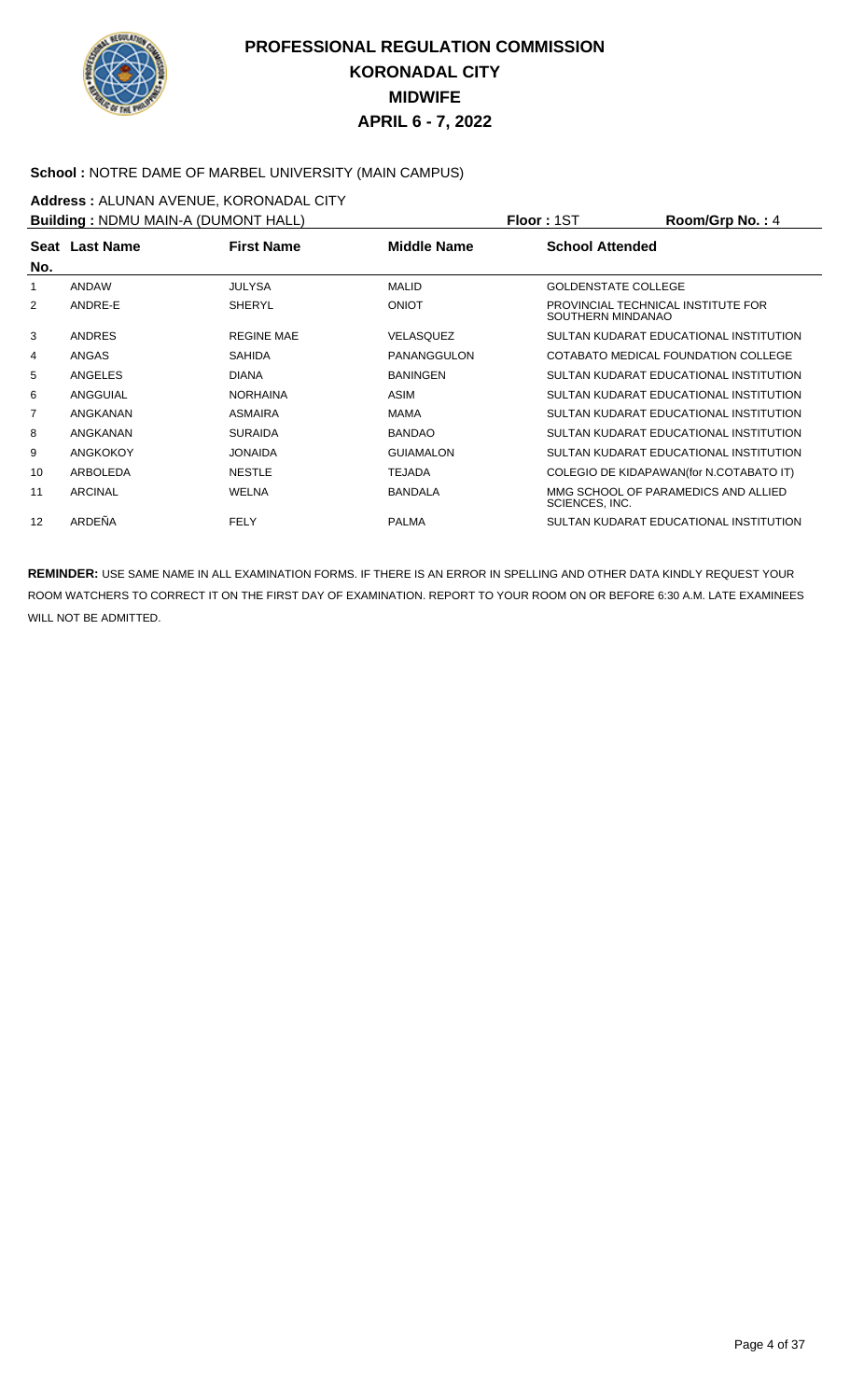

#### **School :** NOTRE DAME OF MARBEL UNIVERSITY (MAIN CAMPUS)

#### **Address :** ALUNAN AVENUE, KORONADAL CITY **Building :** NDMU MAIN-A (DUMONT HALL) **Floor :** 1ST **Room/Grp No. :** 5

| <b>Bullaing: NDMU MAIN-A (DUMONT HALL)</b> |                   |                        |                    | PIOOF: ISI<br><b>ROOM/GID NO. : 5</b>               |
|--------------------------------------------|-------------------|------------------------|--------------------|-----------------------------------------------------|
| No.                                        | Seat Last Name    | <b>First Name</b>      | <b>Middle Name</b> | <b>School Attended</b>                              |
| 1                                          | ASA               | <b>DIMPLE</b>          | <b>GUIALIL</b>     | BAI MALGEN MAMA COLLEGE, INC.                       |
| 2                                          | <b>ASENDIENTE</b> | <b>JESSA EMILY</b>     | <b>JOVER</b>       | ST. ALEXIUS COLLEGE (for.DOCTORS CHSF, INC)         |
| 3                                          | ASGAL             | <b>NASHRA</b>          | <b>USMAN</b>       | SULTAN KUDARAT EDUCATIONAL INSTITUTION              |
| 4                                          | ASI               | TARHATA                | <b>SALIM</b>       | NOTRE DAME HOSPITAL & SCHOOL OF<br><b>MIDWIFERY</b> |
| 5                                          | ASIM              | SITTIE SAPOR           | <b>KANAKAN</b>     | DR. P. OCAMPO COLLEGES                              |
| 6                                          | <b>ATANG</b>      | ANDRE JADE             | GANDULAN           | ST. ALEXIUS COLLEGE (for.DOCTORS CHSF, INC)         |
| 7                                          | AYOB              | <b>JENIFFER ALMERA</b> | <b>SAMBULAO</b>    | SULTAN KUDARAT EDUCATIONAL INSTITUTION              |
| 8                                          | <b>BADSIGAN</b>   | <b>ALIYA</b>           | AKMAD              | SOUTHERN MINDANAO INSTITUTE OF<br><b>TECHNOLOGY</b> |
| 9                                          | <b>BALABADAN</b>  | <b>REYNA</b>           | ABUBAKAR           | <b>SAINT LUKES INSTITUTE</b>                        |
| 10                                         | <b>BALABAGAN</b>  | <b>SAMBRA</b>          | <b>GUIAMALUDIN</b> | SULTAN KUDARAT EDUCATIONAL INSTITUTION              |
| 11                                         | <b>BALABAK</b>    | <b>REBECCA</b>         | <b>TUMAGANTANG</b> | SULTAN KUDARAT EDUCATIONAL INSTITUTION              |
| 12                                         | <b>BALASA</b>     | <b>SARACHENE</b>       | ABDULLAH           | VALDEZ MOTHER AND CHILD CITY COLLEGE                |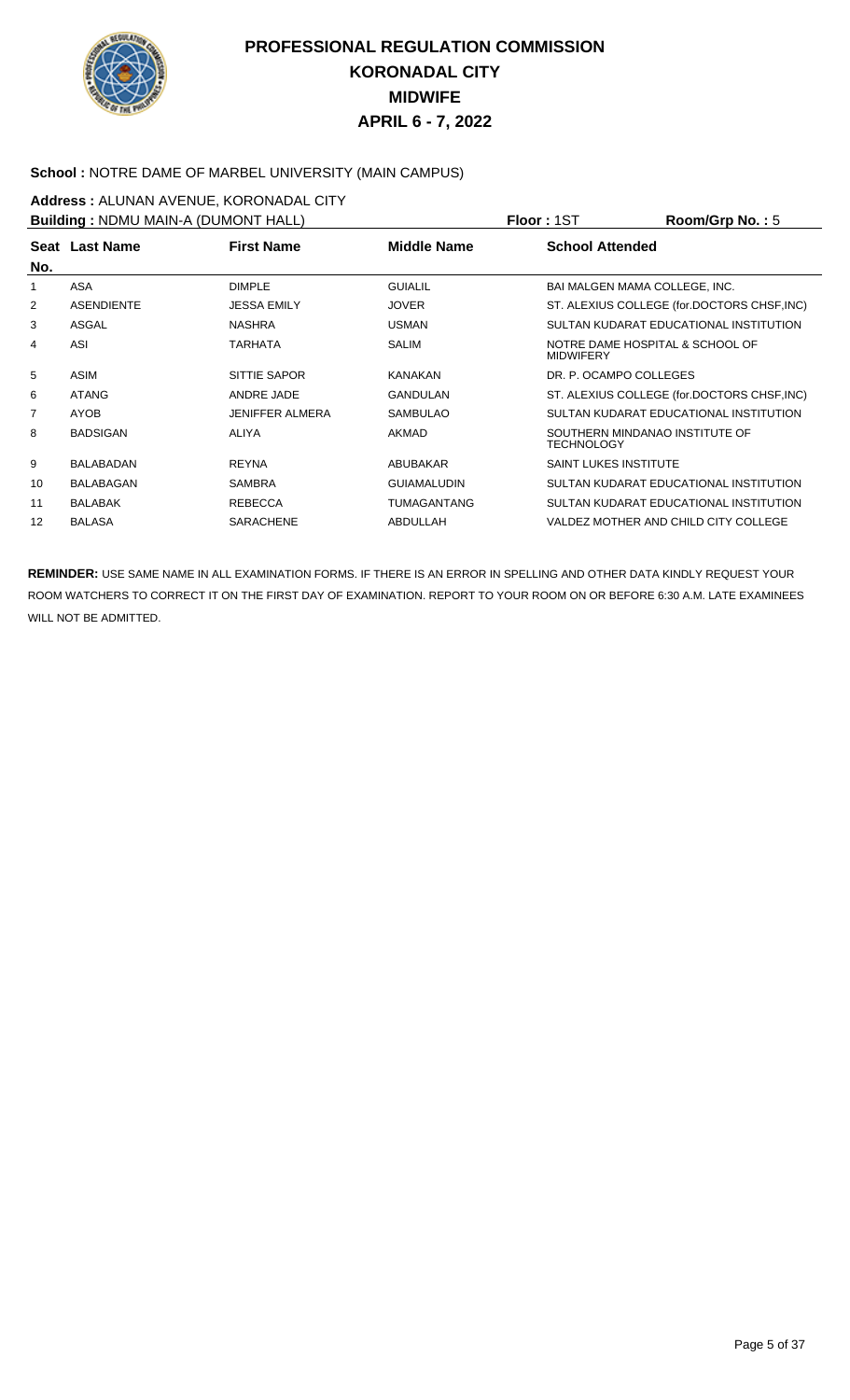

#### **School :** NOTRE DAME OF MARBEL UNIVERSITY (MAIN CAMPUS)

**Address :** ALUNAN AVENUE, KORONADAL CITY **Building :** NDMU MAIN-A (DUMONT HALL) **Floor :** 1ST **Room/Grp No. :** 6

| <b>BUILDING . INDIVIDUATIVE LOUINDIN LITALL!</b> |                   |                   |                    | <b>гюл. 191</b>        | <b>NUUIIIUI U IVU.</b> . U              |
|--------------------------------------------------|-------------------|-------------------|--------------------|------------------------|-----------------------------------------|
|                                                  | Seat Last Name    | <b>First Name</b> | <b>Middle Name</b> | <b>School Attended</b> |                                         |
| No.                                              |                   |                   |                    |                        |                                         |
|                                                  | <b>BALUNO</b>     | <b>ASMAEYA</b>    | <b>MAMALINTAW</b>  |                        | UNIVERSITY OF SOUTHERN MINDANAO-KABACAN |
| 2                                                | <b>BARAKAT</b>    | KISHNA SOFIA      | <b>MABANG</b>      |                        | SULTAN KUDARAT EDUCATIONAL INSTITUTION  |
| 3                                                | <b>BARONA</b>     | <b>ROWENA</b>     | <b>FORTOGALIZA</b> | <b>MIDWIFERY</b>       | LEBAK FAMILY DOCTORS' SCHOOL OF         |
| 4                                                | <b>BARSAL</b>     | <b>GEZA</b>       | <b>GARGOLES</b>    | SCIENCES, INC.         | MMG SCHOOL OF PARAMEDICS AND ALLIED     |
| 5                                                | <b>BATISLAONG</b> | <b>RYAN</b>       | <b>REGALADO</b>    |                        | SULTAN KUDARAT EDUCATIONAL INSTITUTION  |
| 6                                                | <b>BAUMOL</b>     | <b>ROWENA</b>     | <b>HUSSAIN</b>     |                        | SULTAN KUDARAT EDUCATIONAL INSTITUTION  |
| 7                                                | <b>BAYRON</b>     | DAISY ROSE        | <b>TUMBAGA</b>     | SCIENCES, INC.         | MMG SCHOOL OF PARAMEDICS AND ALLIED     |
| 8                                                | <b>BECODO</b>     | ANAMAE            | <b>NECOR</b>       |                        | VALDEZ MOTHER AND CHILD CITY COLLEGE    |
| 9                                                | <b>BENOL</b>      | <b>WARHATA</b>    | <b>MONDI</b>       |                        | SULTAN KUDARAT EDUCATIONAL INSTITUTION  |
| 10                                               | <b>BENSON</b>     | <b>JERRYLINE</b>  | <b>ROMA</b>        | <b>MIDWIFERY</b>       | LEBAK FAMILY DOCTORS' SCHOOL OF         |
| 11                                               | <b>BERNAN</b>     | <b>HARLENE</b>    | <b>IBAD</b>        | SCIENCES, INC.         | MMG SCHOOL OF PARAMEDICS AND ALLIED     |
| 12                                               | <b>BIÑAS</b>      | ANA MABELLE       | <b>PLATON</b>      |                        | SOUTHERN BAPTIST COLLEGE                |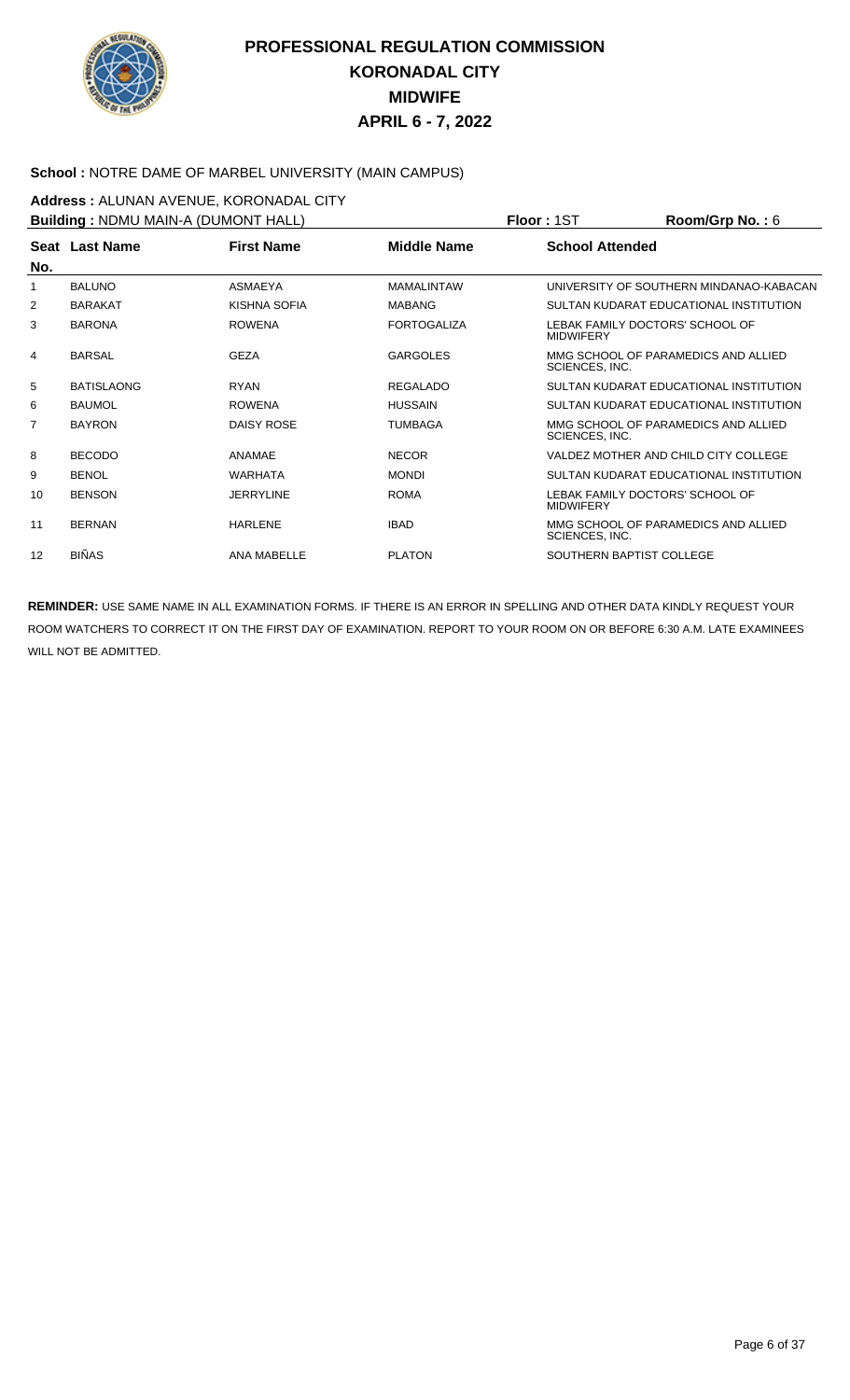

#### **School :** NOTRE DAME OF MARBEL UNIVERSITY (MAIN CAMPUS)

**Address :** ALUNAN AVENUE, KORONADAL CITY **Building :** NDMU MAIN-A (DOHERTY HALL) **Floor :** 1ST **Room/Grp No. :** 7

| <b>Building:</b> NDMU MAIN-A (DOHERTY HALL) |                 |                   |                   | <b>FIOOL:</b> 121          | $K$ oom/Grp No. : /                         |
|---------------------------------------------|-----------------|-------------------|-------------------|----------------------------|---------------------------------------------|
|                                             | Seat Last Name  | <b>First Name</b> | Middle Name       | <b>School Attended</b>     |                                             |
| No.                                         |                 |                   |                   |                            |                                             |
| 1                                           | <b>BITCO</b>    | <b>ELIZABETH</b>  | <b>ANGONIA</b>    | <b>GOLDENSTATE COLLEGE</b> |                                             |
| 2                                           | <b>BITOL</b>    | <b>ALHAIDA</b>    | AYADA             |                            | SULTAN KUDARAT EDUCATIONAL INSTITUTION      |
| 3                                           | <b>BONSILAO</b> | SARAH             | <b>MANGATONG</b>  | <b>MIDWIFERY</b>           | LEBAK FAMILY DOCTORS' SCHOOL OF             |
| 4                                           | <b>BUKA</b>     | <b>NAUT</b>       | <b>KABAGANI</b>   |                            | SULTAN KUDARAT EDUCATIONAL INSTITUTION      |
| 5                                           | <b>BULAT-AG</b> | <b>FLORDELIZA</b> | <b>MONTECILLO</b> | SCIENCES, INC.             | MMG SCHOOL OF PARAMEDICS AND ALLIED         |
| 6                                           | <b>BUNDULA</b>  | <b>NORNISA</b>    | <b>SAMBULAWAN</b> |                            | VALDEZ MOTHER AND CHILD CITY COLLEGE        |
| $\overline{7}$                              | <b>BUTUAN</b>   | SITTIE ULFAH      | <b>UNTING</b>     |                            | <b>BAI MALGEN MAMA COLLEGE, INC.</b>        |
| 8                                           | <b>BUTUCAN</b>  | <b>HAIRA</b>      | PANANGGULON       | <b>MIDWIFERY</b>           | NOTRE DAME HOSPITAL & SCHOOL OF             |
| 9                                           | <b>CABOYLO</b>  | <b>JONANETH</b>   | <b>CAMRAL</b>     | <b>MIDWIFERY</b>           | LEBAK FAMILY DOCTORS' SCHOOL OF             |
| 10                                          | <b>CAHILIG</b>  | <b>MYLINE</b>     | <b>PINILI</b>     | SCIENCES, INC.             | MMG SCHOOL OF PARAMEDICS AND ALLIED         |
| 11                                          | CAJANDIG        | <b>EARL</b>       | <b>CASTOR</b>     |                            | ST. ALEXIUS COLLEGE (for.DOCTORS CHSF, INC) |
| 12                                          | CALANAO         | <b>JUSTINE</b>    | <b>OMERO</b>      | SCIENCES, INC.             | MMG SCHOOL OF PARAMEDICS AND ALLIED         |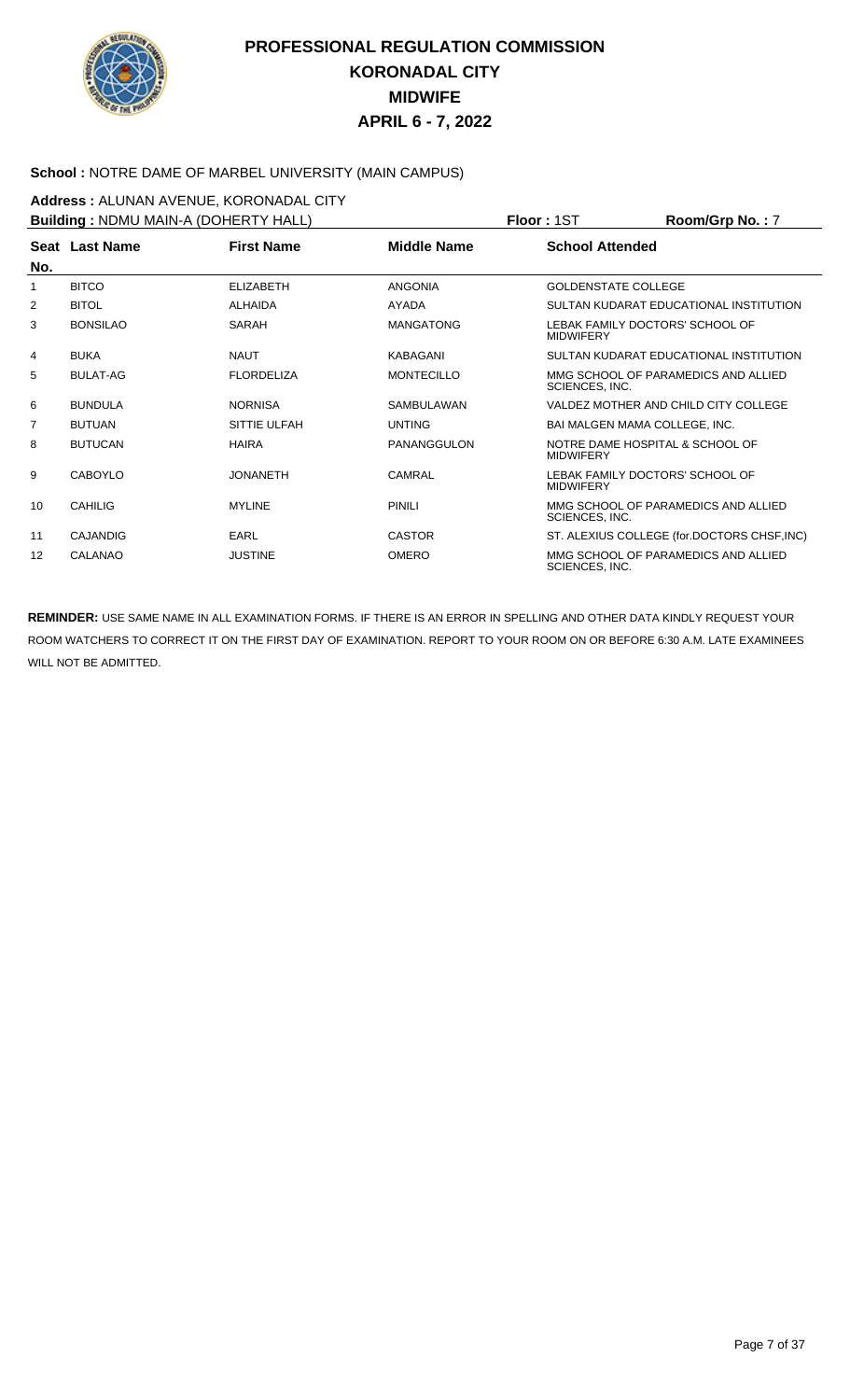

#### **School :** NOTRE DAME OF MARBEL UNIVERSITY (MAIN CAMPUS)

**Address :** ALUNAN AVENUE, KORONADAL CITY **Building :** NDMU MAIN-A (DOHERTY HALL) **Floor :** 1ST **Room/Grp No. :** 8

| <b>Building: NDMU MAIN-A (DOHER IY HALL)</b> |                   |                    |                    | FIOor: 1S1             | $Room/Grp$ No. : $8$                        |
|----------------------------------------------|-------------------|--------------------|--------------------|------------------------|---------------------------------------------|
|                                              | Seat Last Name    | <b>First Name</b>  | Middle Name        | <b>School Attended</b> |                                             |
| No.                                          |                   |                    |                    |                        |                                             |
| 1                                            | CALIZO            | <b>GENESIS</b>     | <b>MUNDA</b>       |                        | NIKKI LOUISE COLLEGES, INC.                 |
| 2                                            | CAMSA             | <b>BAI AMOR</b>    | MANTEL             |                        | SULTAN KUDARAT EDUCATIONAL INSTITUTION      |
| 3                                            | <b>CANABUAN</b>   | <b>BOY BITZ</b>    | <b>SALCEDO</b>     |                        | SOUTHERN CHRISTIAN COLLEGE                  |
| 4                                            | CANDUNGAN         | FAIDZA             | <b>KAMAMA</b>      | <b>TECHNOLOGY</b>      | SOUTHERN MINDANAO INSTITUTE OF              |
| 5                                            | CANLAS            | <b>AILYN</b>       | <b>SOLITARIO</b>   | <b>TECHNOLOGY</b>      | SOUTHERN MINDANAO INSTITUTE OF              |
| 6                                            | CANO              | DALLY JANE         | CANAREJO           | SCIENCES, INC.         | MMG SCHOOL OF PARAMEDICS AND ALLIED         |
| $\overline{7}$                               | CARLOS            | <b>ANA JOY</b>     | <b>QUEMAN</b>      | SCIENCES, INC.         | MMG SCHOOL OF PARAMEDICS AND ALLIED         |
| 8                                            | CARO              | <b>MARY ANN</b>    | <b>TALABASA</b>    |                        | ST. ALEXIUS COLLEGE (for.DOCTORS CHSF, INC) |
| 9                                            | CARUGDA           | <b>CHRISTELYN</b>  | PILAPIL            |                        | SULTAN KUDARAT EDUCATIONAL INSTITUTION      |
| 10                                           | <b>CASTIGON</b>   | <b>EVANGELINE</b>  | <b>AMPO</b>        | <b>MIDWIFERY</b>       | LEBAK FAMILY DOCTORS' SCHOOL OF             |
| 11                                           | <b>CASTONES</b>   | <b>DIANNE KYEL</b> | <b>BALDONADO</b>   | SOUTHERN MINDANAO      | PROVINCIAL TECHNICAL INSTITUTE FOR          |
| 12                                           | <b>CASTRACION</b> | <b>LOVLYN</b>      | <b>CASTROVERDE</b> | <b>MIDWIFERY</b>       | LEBAK FAMILY DOCTORS' SCHOOL OF             |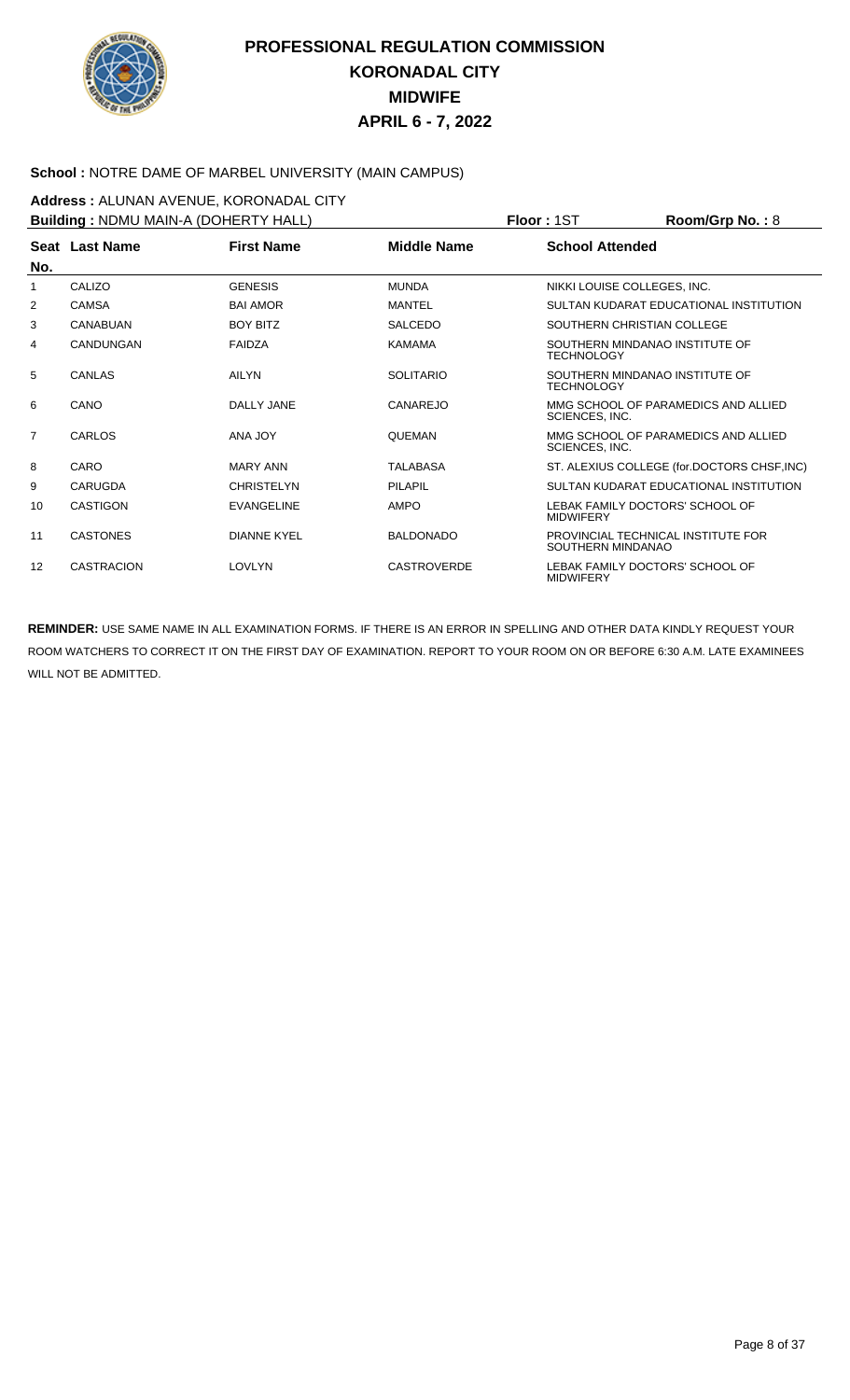

#### **School :** NOTRE DAME OF MARBEL UNIVERSITY (MAIN CAMPUS)

**Address :** ALUNAN AVENUE, KORONADAL CITY **Building :** NDMU MAIN-A (DOHERTY HALL) **Floor :** 1ST **Room/Grp No. :** 9

|     | <b>Building:</b> NDMU MAIN-A (DOHERTY HALL) |                   | <b>Floor:</b> 151  |                                                     | $\text{Room/Grp}$ No. : 9              |
|-----|---------------------------------------------|-------------------|--------------------|-----------------------------------------------------|----------------------------------------|
| No. | Seat Last Name                              | <b>First Name</b> | Middle Name        | <b>School Attended</b>                              |                                        |
|     | <b>CELIS</b>                                | ANNABELLE         | <b>CORNELIO</b>    | NOTRE DAME HOSPITAL & SCHOOL OF<br><b>MIDWIFERY</b> |                                        |
| 2   | <b>CONTAOE</b>                              | <b>CLARIBEL</b>   | VALDEZ             |                                                     | VALDEZ MOTHER AND CHILD CITY COLLEGE   |
| 3   | <b>CORMAT</b>                               | <b>JONNALYNE</b>  | <b>DEMAGUIL</b>    | BAI MALGEN MAMA COLLEGE, INC.                       |                                        |
| 4   | <b>CUYNO</b>                                | <b>JANE</b>       | <b>LABA</b>        | SCIENCES, INC.                                      | MMG SCHOOL OF PARAMEDICS AND ALLIED    |
| 5   | <b>DADING</b>                               | <b>BAI ALI</b>    | UTTO               |                                                     | SULTAN KUDARAT EDUCATIONAL INSTITUTION |
| 6   | <b>DADING</b>                               | <b>NOR ALAISA</b> | <b>ACOB</b>        |                                                     | SULTAN KUDARAT EDUCATIONAL INSTITUTION |
| 7   | <b>DAGADAS</b>                              | <b>NORHAIMA</b>   | <b>AGTING</b>      | NOTRE DAME HOSPITAL & SCHOOL OF<br><b>MIDWIFERY</b> |                                        |
| 8   | <b>DAGAMI</b>                               | <b>MARY CRIS</b>  | <b>DELOS REYES</b> | NIKKI LOUISE COLLEGES, INC.                         |                                        |
| 9   | <b>DAGSA</b>                                | <b>BIDORIA</b>    | <b>DONATO</b>      | NOTRE DAME HOSPITAL & SCHOOL OF<br><b>MIDWIFERY</b> |                                        |
| 10  | <b>DALANDA</b>                              | <b>NORMILA</b>    | <b>MABANG</b>      | DR. P. OCAMPO COLLEGES                              |                                        |
| 11  | <b>DALGAN</b>                               | <b>MERCEDESS</b>  | <b>UTTO</b>        | SOUTHERN MINDANAO INSTITUTE OF<br><b>TECHNOLOGY</b> |                                        |
| 12  | <b>DALGAN</b>                               | <b>SAMRAH</b>     | <b>MANGUDADATU</b> |                                                     | SULTAN KUDARAT EDUCATIONAL INSTITUTION |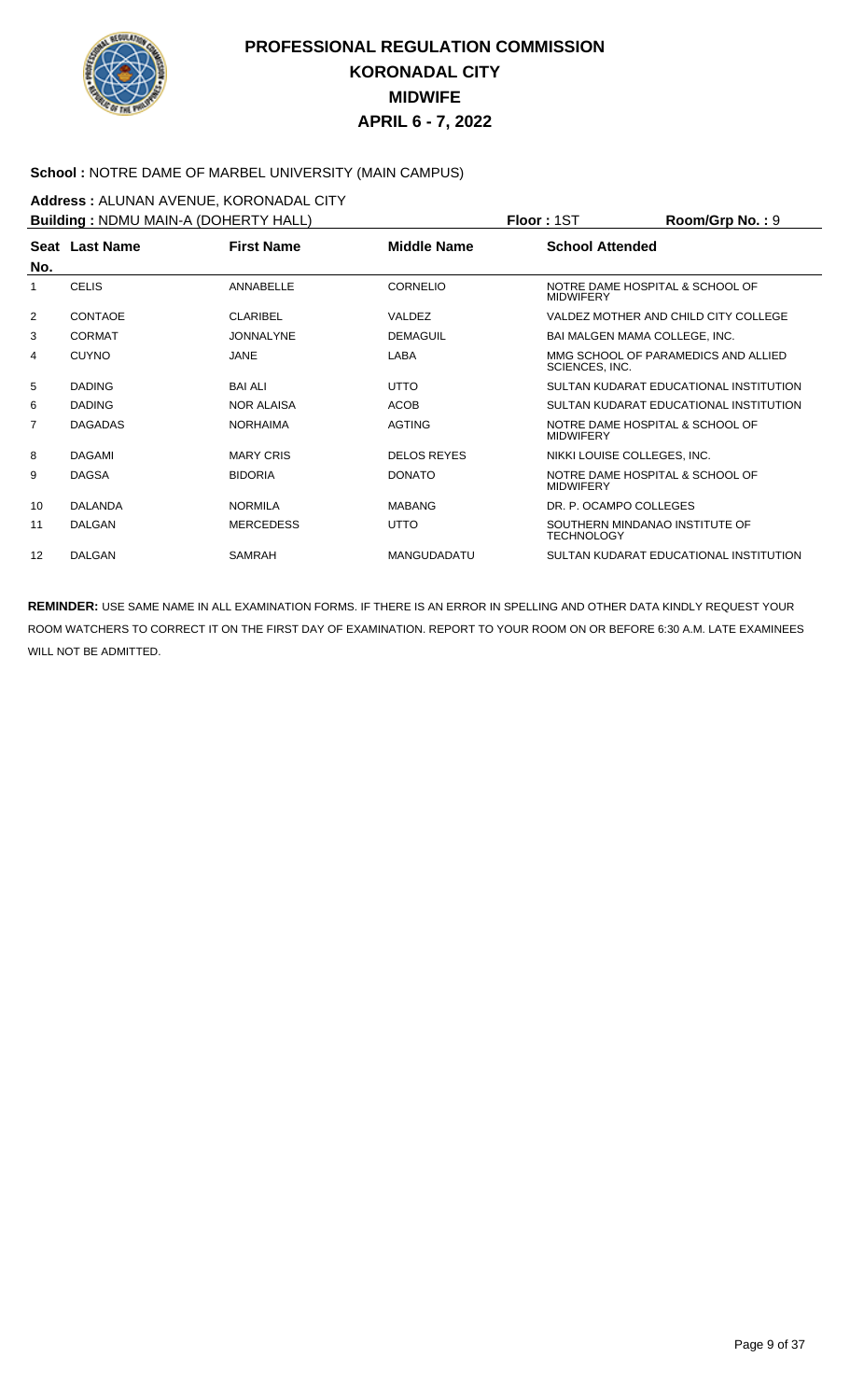

#### **School :** NOTRE DAME OF MARBEL UNIVERSITY (MAIN CAMPUS)

**Address :** ALUNAN AVENUE, KORONADAL CITY **Building :** NDMU MAIN-A (DOHERTY HALL) **Floor :** 1ST **Room/Grp No. :** 10

|     | <b>Building:</b> NDMU MAIN-A (DOHERTY HALL) |                     | <b>FIOOL:</b> 121 | <b>ROOM/Grp NO.: 10</b> |                                             |
|-----|---------------------------------------------|---------------------|-------------------|-------------------------|---------------------------------------------|
|     | Seat Last Name                              | <b>First Name</b>   | Middle Name       | <b>School Attended</b>  |                                             |
| No. |                                             |                     |                   |                         |                                             |
|     | <b>DALIMBANG</b>                            | <b>NORHONEY</b>     | <b>SUMAGKA</b>    | SCIENCES, INC.          | MMG SCHOOL OF PARAMEDICS AND ALLIED         |
| 2   | <b>DASMARIÑAS</b>                           | APRIL JOY           | <b>VELOSO</b>     | <b>MIDWIFERY</b>        | NOTRE DAME HOSPITAL & SCHOOL OF             |
| 3   | <b>DATANG</b>                               | <b>MAILYN GRACE</b> | CALIS             |                         | ST. ALEXIUS COLLEGE (for.DOCTORS CHSF, INC) |
| 4   | <b>DATUSATAVIRAN</b>                        | <b>BAIMALEHA</b>    | <b>ADAM</b>       |                         | BAI MALGEN MAMA COLLEGE, INC.               |
| 5   | <b>DAWALING</b>                             | <b>BAITAYA</b>      | AMBALGAN          | <b>MIDWIFERY</b>        | NOTRE DAME HOSPITAL & SCHOOL OF             |
| 6   | DE LEON                                     | <b>CHERRY MAE</b>   | <b>BUTT</b>       |                         | NIKKI LOUISE COLLEGES, INC.                 |
| 7   | <b>DEFUNTURUM</b>                           | <b>MARY JOY</b>     | <b>BONITE</b>     | <b>TECHNOLOGY</b>       | SOUTHERN MINDANAO INSTITUTE OF              |
| 8   | <b>DELA CRUZ</b>                            | <b>ELLEN</b>        | <b>VILLAMOR</b>   | SOUTHERN MINDANAO       | PROVINCIAL TECHNICAL INSTITUTE FOR          |
| 9   | <b>DELA CRUZ</b>                            | <b>ROLLY</b>        | <b>LOCARIO</b>    |                         | SAINT LUKES INSTITUTE OF TECHNOLOGY         |
| 10  | <b>DESALES</b>                              | SHIELA MAE          | <b>PALAGAR</b>    |                         | ST. ALEXIUS COLLEGE (for.DOCTORS CHSF, INC) |
| 11  | <b>DEWIG</b>                                | <b>COLI</b>         | <b>MALAYAT</b>    | <b>MIDWIFERY</b>        | LEBAK FAMILY DOCTORS' SCHOOL OF             |
| 12  | <b>DIAZ</b>                                 | <b>JOHN PATRICK</b> | BAG-AO            |                         | VALDEZ MOTHER AND CHILD CITY COLLEGE        |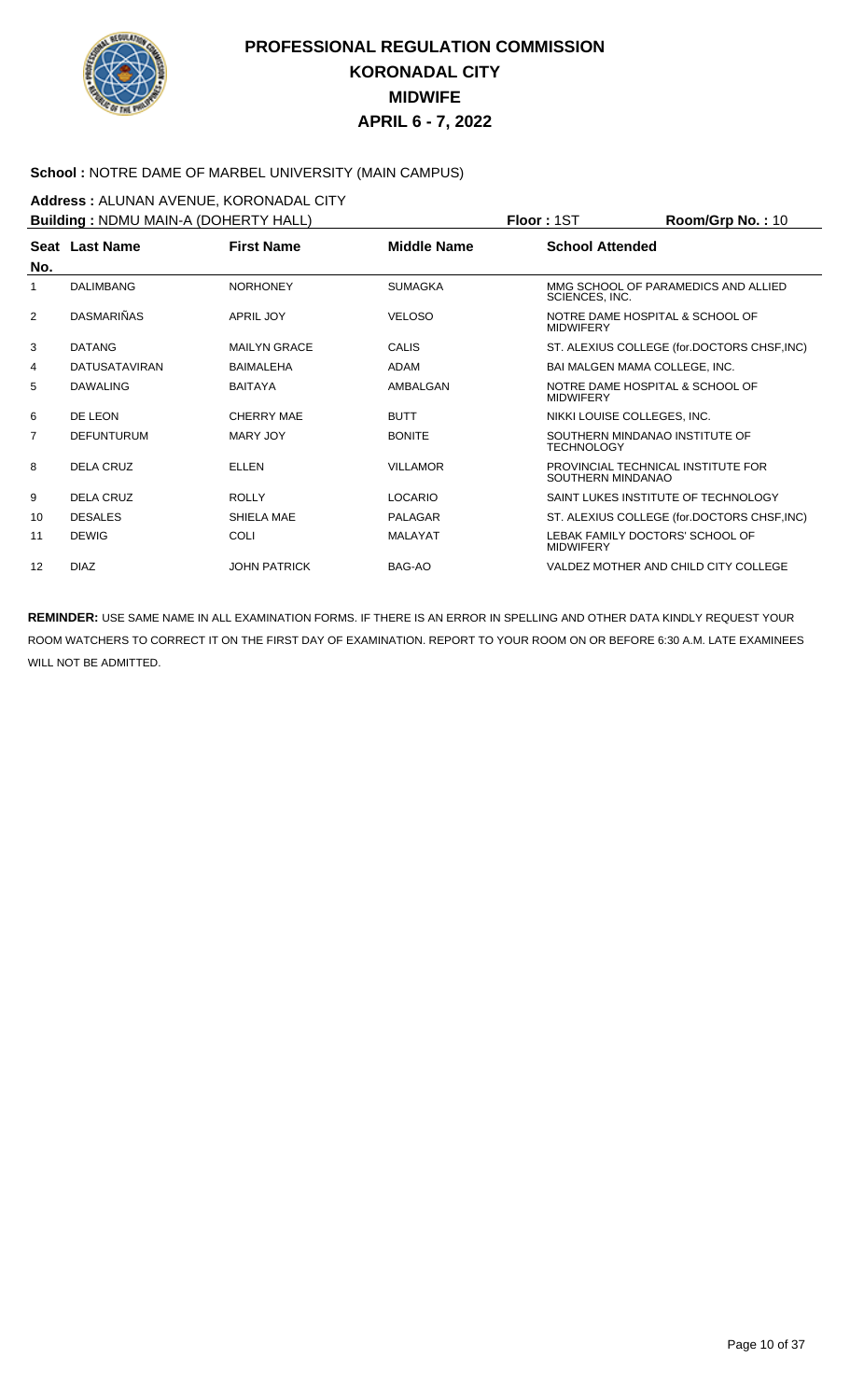

#### **School :** NOTRE DAME OF MARBEL UNIVERSITY (MAIN CAMPUS)

**Address :** ALUNAN AVENUE, KORONADAL CITY **Building :** NDMU MAIN-A (DOHERTY HALL) **Floor :** 1ST **Room/Grp No. :** 11

| <b>Building:</b> NDMU MAIN-A (DOHERTY HALL) |                  |                   |                | PIOOF: 151             | ROOM/Grp No. : TT                           |
|---------------------------------------------|------------------|-------------------|----------------|------------------------|---------------------------------------------|
|                                             | Seat Last Name   | <b>First Name</b> | Middle Name    | <b>School Attended</b> |                                             |
| No.                                         |                  |                   |                |                        |                                             |
| 1                                           | <b>DIGAN</b>     | FERNALYN          | <b>PARINA</b>  |                        | ST. ALEXIUS COLLEGE (for.DOCTORS CHSF, INC) |
| 2                                           | <b>DIOG</b>      | <b>HENEZA</b>     | <b>PIANG</b>   | <b>MIDWIFERY</b>       | NOTRE DAME HOSPITAL & SCHOOL OF             |
| 3                                           | <b>DIRON</b>     | <b>HANIPA</b>     | <b>DIMARO</b>  | <b>MIDWIFERY</b>       | NOTRE DAME HOSPITAL & SCHOOL OF             |
| 4                                           | <b>DONSOL</b>    | MA. ISABELLA      | <b>NAVALES</b> |                        | DAVAO MEDICAL SCHOOL FOUNDATION             |
| 5                                           | EBBAH            | LYNLYN            | LABA           | SCIENCES, INC.         | MMG SCHOOL OF PARAMEDICS AND ALLIED         |
| 6                                           | <b>EBRADO</b>    | <b>BERNADETTE</b> | ARANZA         |                        | BAI MALGEN MAMA COLLEGE, INC.               |
| 7                                           | <b>EBRAHIM</b>   | <b>AIZA</b>       | <b>BANDAN</b>  |                        | SULTAN KUDARAT EDUCATIONAL INSTITUTION      |
| 8                                           | <b>EBRAHIM</b>   | <b>ROSDA</b>      | ABDULRADZAK    |                        | SULTAN KUDARAT EDUCATIONAL INSTITUTION      |
| 9                                           | <b>ECALLA</b>    | <b>HAZEL</b>      | <b>OMANIA</b>  | SOUTHERN MINDANAO      | PROVINCIAL TECHNICAL INSTITUTE FOR          |
| 10                                          | <b>EDON</b>      | <b>HASMIN</b>     | <b>TAHA</b>    |                        | <b>BAI MALGEN MAMA COLLEGE. INC.</b>        |
| 11                                          | <b>EDZLA</b>     | ARIEDZ            | <b>DAUD</b>    |                        | SULTAN KUDARAT EDUCATIONAL INSTITUTION      |
| 12                                          | <b>EGKAYOGEN</b> | <b>MAMOTABAY</b>  | BALAUGAN       |                        | SULTAN KUDARAT EDUCATIONAL INSTITUTION      |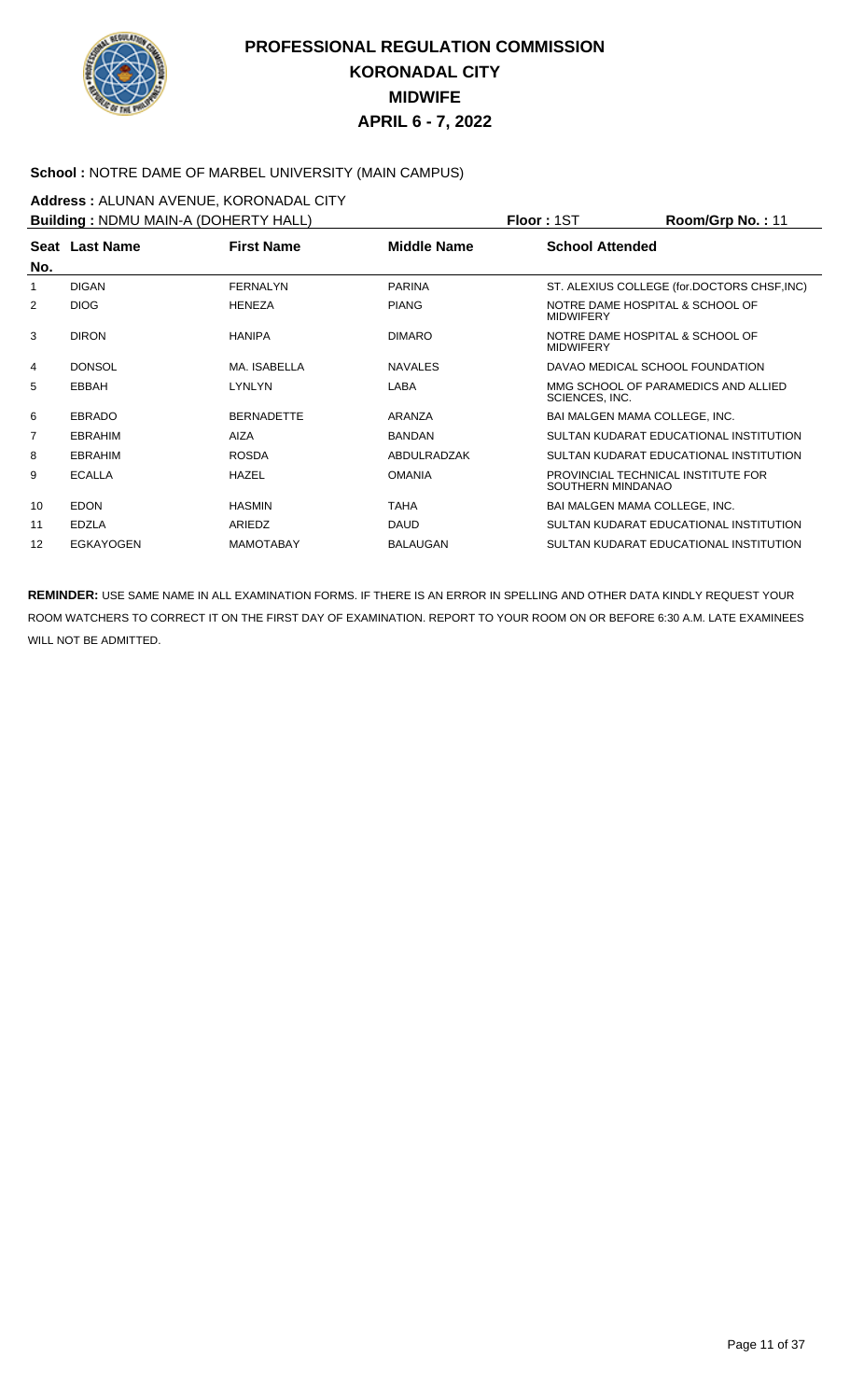

#### **School :** NOTRE DAME OF MARBEL UNIVERSITY (MAIN CAMPUS)

**Address : ALUNAN AVENUE, KORONADAL CITY**<br>**Building : NDMLLMAINLA (DOHERTY HALL) Building :** NDMU MAIN-A (DOHERTY HALL) **Floor :** 1ST **Room/Grp No. :** 12

| <b>Building: NDMU MAIN-A (DOHER IY HALL)</b> |                  |                   |                    | Floor : 15T<br><b>Room/Grp No. : 12</b>               |
|----------------------------------------------|------------------|-------------------|--------------------|-------------------------------------------------------|
| No.                                          | Seat Last Name   | <b>First Name</b> | <b>Middle Name</b> | <b>School Attended</b>                                |
| 1                                            | <b>ELEAZAR</b>   | <b>MARICAR</b>    | <b>OGATIS</b>      | LEBAK FAMILY DOCTORS' SCHOOL OF<br><b>MIDWIFERY</b>   |
| 2                                            | <b>EMAN</b>      | <b>BAI WATA</b>   | <b>MABANG</b>      | SOUTHERN BAPTIST COLLEGE                              |
| 3                                            | EMAN             | <b>NADAIRA</b>    | SAMAD              | SOUTHERN BAPTIST COLLEGE                              |
| 4                                            | <b>ENDAILA</b>   | <b>MERNA</b>      | <b>KAMID</b>       | SULTAN KUDARAT EDUCATIONAL INSTITUTION                |
| 5                                            | <b>ENGGEL</b>    | ARBAYA            | <b>UGA</b>         | DR. P. OCAMPO COLLEGES                                |
| 6                                            | <b>ESCOBILLO</b> | <b>CHERYL</b>     | <b>VERGARA</b>     | SULTAN KUDARAT EDUCATIONAL INSTITUTION                |
| 7                                            | <b>ESKAK</b>     | LAILANNIE         | <b>MANDONG</b>     | DR. P. OCAMPO COLLEGES                                |
| 8                                            | <b>ESMAIL</b>    | <b>BAIHANY</b>    | <b>LUMENDA</b>     | SULTAN KUDARAT EDUCATIONAL INSTITUTION                |
| 9                                            | <b>ESMAYATIN</b> | <b>KHUZAIMAH</b>  | <b>MIMBALAWAG</b>  | COTABATO MEDICAL FOUNDATION COLLEGE                   |
| 10                                           | <b>ESPAÑOLA</b>  | ROVIE MAE         | <b>LANGOTE</b>     | LEBAK FAMILY DOCTORS' SCHOOL OF<br><b>MIDWIFERY</b>   |
| 11                                           | <b>FERRAREN</b>  | <b>HYAZENTH</b>   | <b>ABAYON</b>      | MMG SCHOOL OF PARAMEDICS AND ALLIED<br>SCIENCES, INC. |
| 12                                           | <b>FOROD</b>     | QUEIA JANE        | AYAW               | ST. ALEXIUS COLLEGE (for.DOCTORS CHSF, INC)           |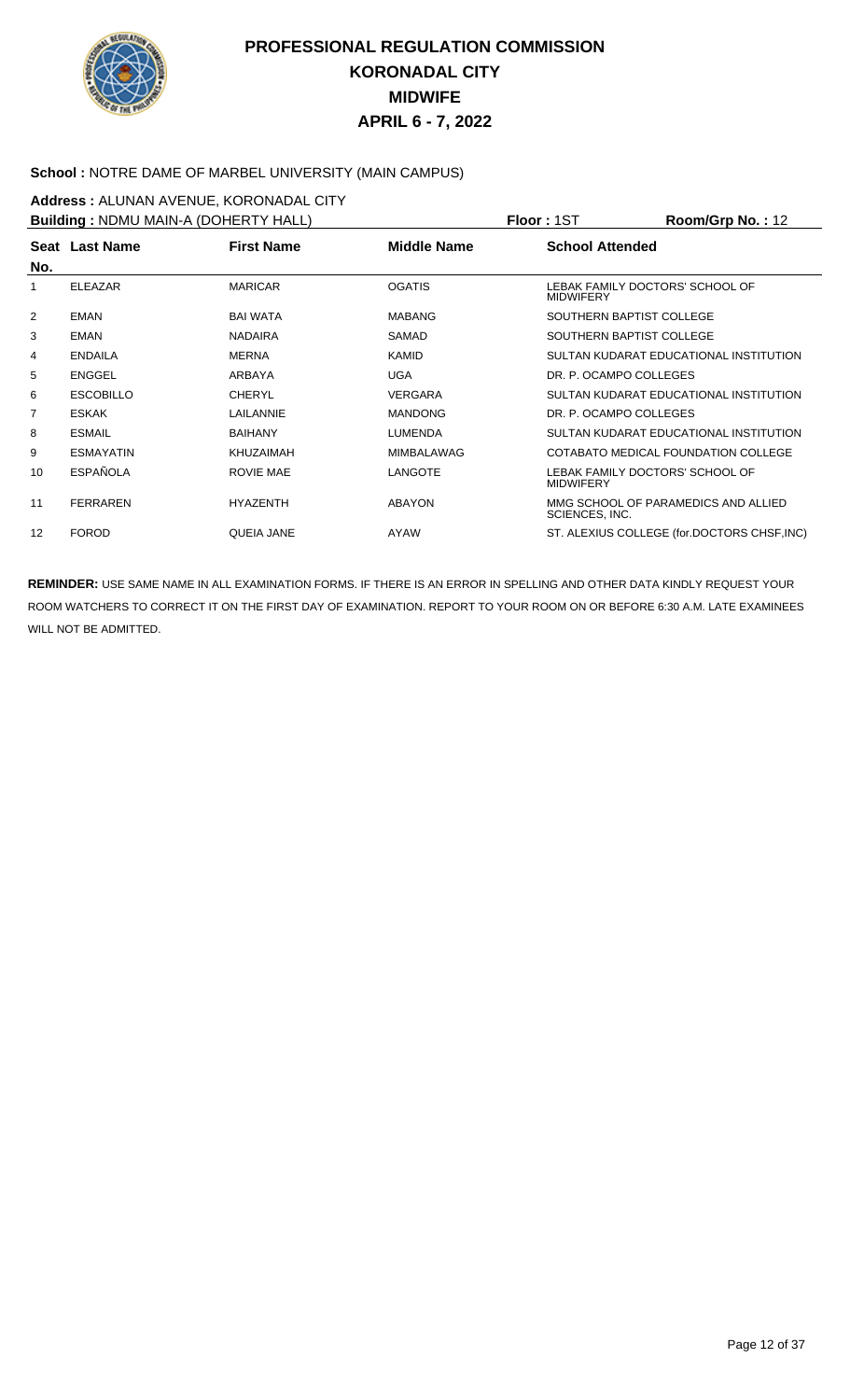

#### **School :** NOTRE DAME OF MARBEL UNIVERSITY (MAIN CAMPUS)

**Address :** ALUNAN AVENUE, KORONADAL CITY **Building :** NDMU MAIN-A (DOHERTY HALL) **Floor :** 1ST **Room/Grp No. :** 13

| <b>Bullaing:</b> NDMU MAIN-A (DOHERTY HALL) |                |                   |                   | PIOOT: IST               | ROOM/UID NO. : 13                           |
|---------------------------------------------|----------------|-------------------|-------------------|--------------------------|---------------------------------------------|
| No.                                         | Seat Last Name | <b>First Name</b> | Middle Name       | <b>School Attended</b>   |                                             |
|                                             | <b>FUENTES</b> | <b>ARCHEL</b>     | <b>AUSAN</b>      | <b>MIDWIFERY</b>         | LEBAK FAMILY DOCTORS' SCHOOL OF             |
| $\overline{2}$                              | <b>GABUDAO</b> | <b>WELLA MAE</b>  | <b>VERA</b>       |                          | SULTAN KUDARAT EDUCATIONAL INSTITUTION      |
| 3                                           | <b>GAHIT</b>   | <b>MARY GRACE</b> | TAGUMAYA          |                          | SULTAN KUDARAT EDUCATIONAL INSTITUTION      |
| 4                                           | <b>GALMAK</b>  | LALA              | <b>DILANGALEN</b> |                          | SULTAN KUDARAT EDUCATIONAL INSTITUTION      |
| 5                                           | GALVAN         | <b>ELLEN</b>      | <b>RUIZ</b>       | TECHNOLOGY               | SOUTHERN MINDANAO INSTITUTE OF              |
| 6                                           | <b>GALVE</b>   | SHELLA JOY        | <b>BAYLON</b>     | <b>SCH. OF MIDWIFERY</b> | DR. DOMINGO B. TAMONDONG MEM. SCH., INC.    |
| $\overline{7}$                              | <b>GAMBOA</b>  | <b>MIA COLEEN</b> | <b>DACUSIN</b>    |                          | VALDEZ MOTHER AND CHILD CITY COLLEGE        |
| 8                                           | <b>GAMBOA</b>  | <b>REGGIE</b>     | LEGASPI           |                          | SULTAN KUDARAT EDUCATIONAL INSTITUTION      |
| 9                                           | GANDULAN       | ALLIAN            | <b>CALIS</b>      |                          | ST. ALEXIUS COLLEGE (for.DOCTORS CHSF, INC) |
| 10                                          | <b>GARCIA</b>  | <b>NOVELLE</b>    | <b>PALOMILLO</b>  |                          | VALDEZ MOTHER AND CHILD CITY COLLEGE        |
| 11                                          | <b>GARCIA</b>  | ROQUE JR          | <b>DELA CRUZ</b>  | SOUTHERN MINDANAO        | PROVINCIAL TECHNICAL INSTITUTE FOR          |
| 12                                          | <b>GARDOSE</b> | <b>CATHYRINE</b>  | <b>ESTORQUE</b>   |                          | VALDEZ MOTHER AND CHILD CITY COLLEGE        |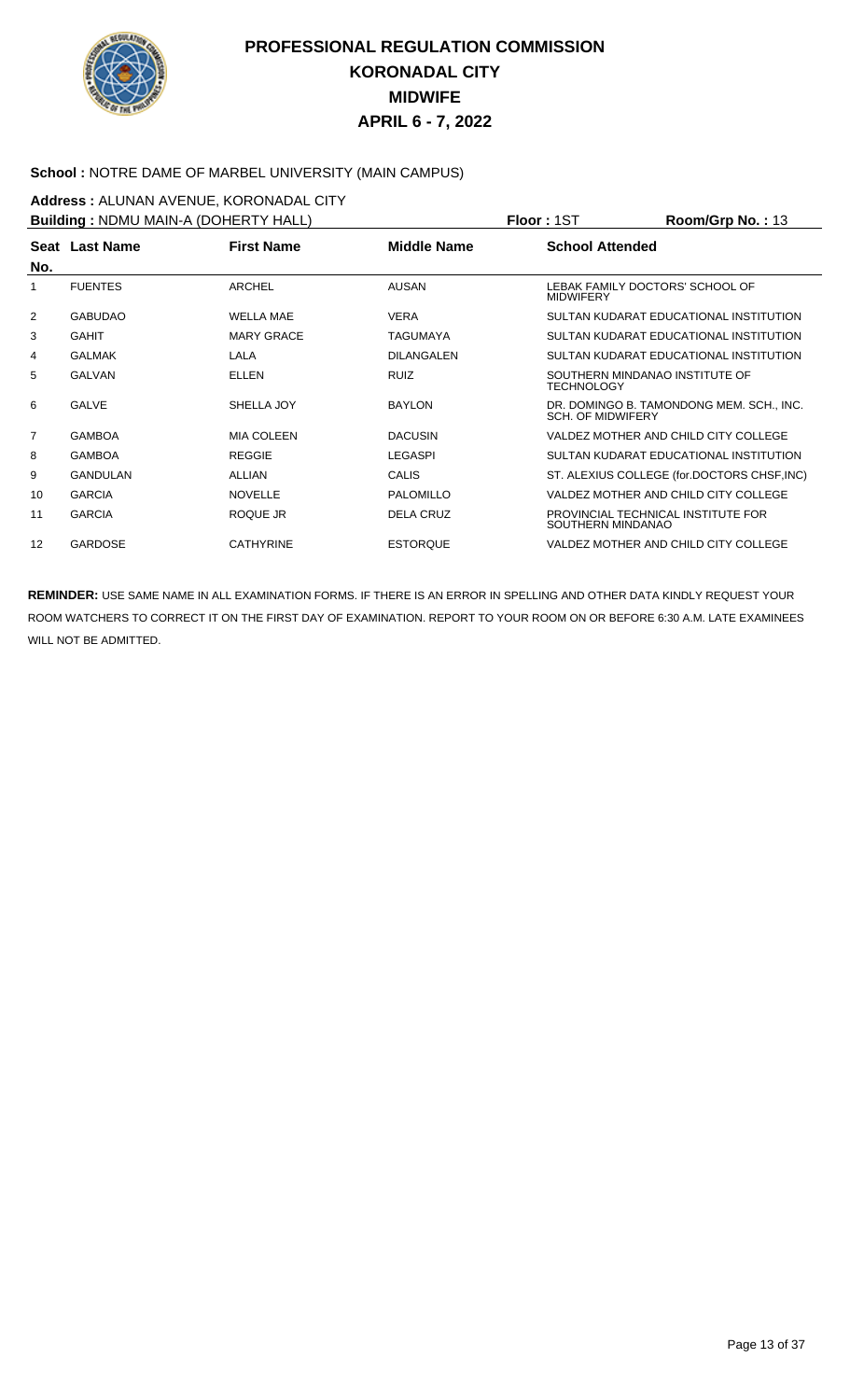

#### **School :** NOTRE DAME OF MARBEL UNIVERSITY (MAIN CAMPUS)

**Address :** ALUNAN AVENUE, KORONADAL CITY **Building :** NDMU MAIN-A (DOHERTY HALL) **Floor :** 2ND **Room/Grp No. :** 14

|                | <b>BUILDING</b> . INDIVID MAIN-A (DOTIERTT TIALL) |                    |                    | FIUUI.ZIVU<br><b>NUUIII/UI µ IVU.</b> . 14              |
|----------------|---------------------------------------------------|--------------------|--------------------|---------------------------------------------------------|
| No.            | Seat Last Name                                    | <b>First Name</b>  | <b>Middle Name</b> | <b>School Attended</b>                                  |
| 1              | <b>GARMA</b>                                      | <b>JORGENA</b>     | <b>LIM</b>         | MMG SCHOOL OF PARAMEDICS AND ALLIED<br>SCIENCES, INC.   |
| 2              | <b>GASMIN</b>                                     | <b>CLARENCE</b>    | <b>ICAT</b>        | PROVINCIAL TECHNICAL INSTITUTE FOR<br>SOUTHERN MINDANAO |
| 3              | <b>GELBOLINGO</b>                                 | <b>JERMILYN</b>    | <b>TAMAYO</b>      | LEBAK FAMILY DOCTORS' SCHOOL OF<br><b>MIDWIFERY</b>     |
| 4              | <b>GETOL</b>                                      | <b>SARIPA</b>      | <b>SUMALAY</b>     | VALDEZ MOTHER AND CHILD CITY COLLEGE                    |
| 5              | <b>GOMEZ</b>                                      | <b>SHERNYL</b>     | ERLANO             | NOTRE DAME HOSPITAL & SCHOOL OF<br><b>MIDWIFERY</b>     |
| 6              | <b>GRECIA</b>                                     | <b>CRISTINE</b>    | <b>NERI</b>        | SULTAN KUDARAT EDUCATIONAL INSTITUTION                  |
| $\overline{7}$ | GREJALDO                                          | MARK JO            | <b>LOPE</b>        | GREEN VALLEY COLLEGE FOUNDATION, INC.                   |
| 8              | <b>GUBALIA</b>                                    | <b>RAIDA</b>       | <b>GAYAMAD</b>     | NOTRE DAME HOSPITAL & SCHOOL OF<br><b>MIDWIFERY</b>     |
| 9              | <b>GUIABAR</b>                                    | <b>BAI MALEIHA</b> | PAGAYAO            | LEBAK FAMILY DOCTORS' SCHOOL OF<br><b>MIDWIFERY</b>     |
| 10             | <b>GUIADEL</b>                                    | <b>SALUMBAI</b>    | <b>LIUSEN</b>      | SOUTHERN MINDANAO INSTITUTE OF<br><b>TECHNOLOGY</b>     |
| 11             | <b>GUIALAL</b>                                    | <b>RAHISA</b>      | <b>TAIB</b>        | SULTAN KUDARAT EDUCATIONAL INSTITUTION                  |
| 12             | <b>GUIALAL</b>                                    | <b>SAHIRA</b>      | <b>TAIB</b>        | SOUTHERN MINDANAO INSTITUTE OF<br><b>TECHNOLOGY</b>     |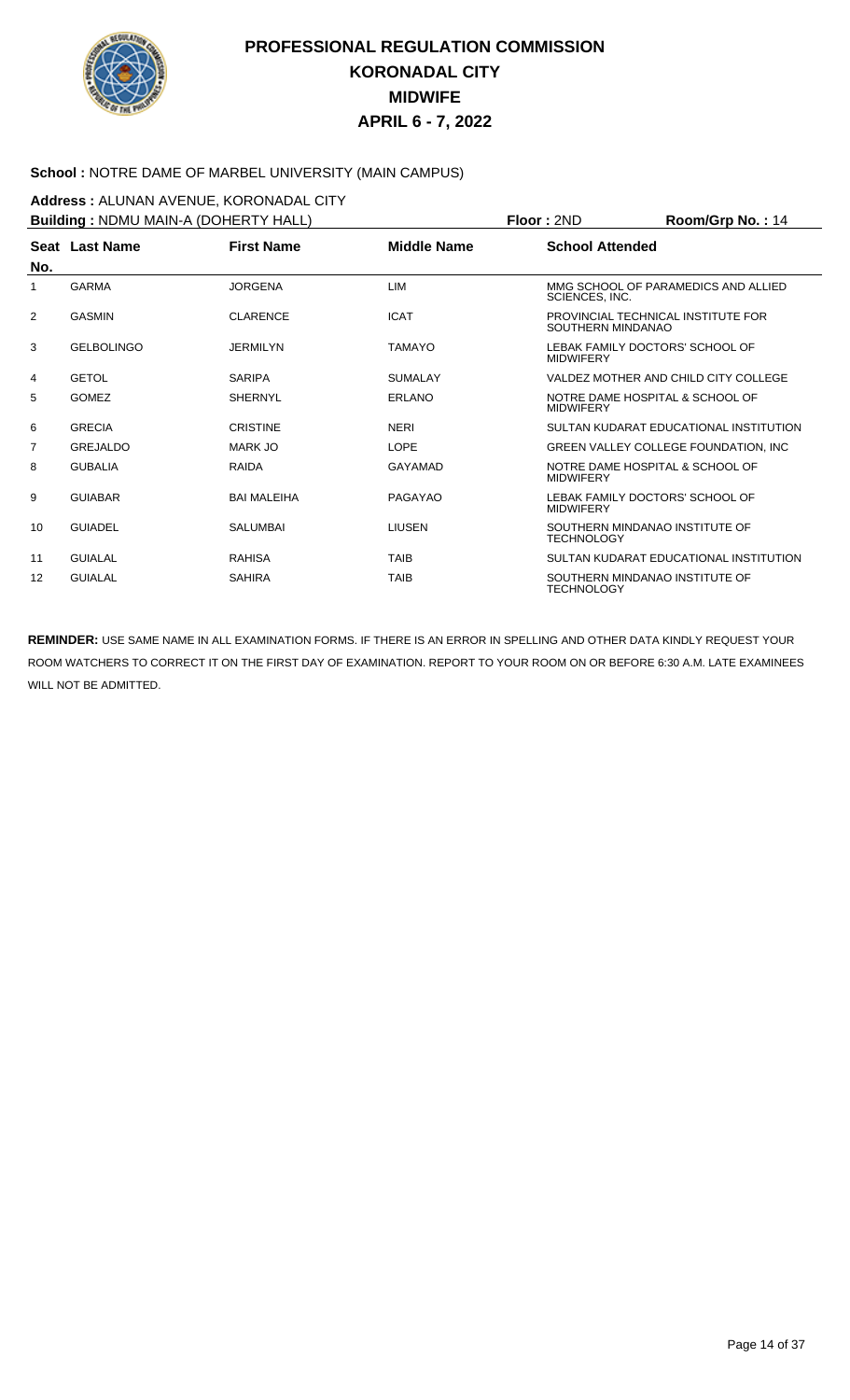

#### **School :** NOTRE DAME OF MARBEL UNIVERSITY (MAIN CAMPUS)

**Address : ALUNAN AVENUE, KORONADAL CITY**<br>**Building : NDMLLMAINLA (DOHERTY HALL) Building :** NDMU MAIN-A (DOHERTY HALL) **Floor :** 2ND **Room/Grp No. :** 15

| <b>Building: NDMU MAIN-A (DOHERTY HALL)</b> |                  |                   |                    | Floor : 2ND                                         | Room/Grp No. : 15                      |
|---------------------------------------------|------------------|-------------------|--------------------|-----------------------------------------------------|----------------------------------------|
|                                             | Seat Last Name   | <b>First Name</b> | <b>Middle Name</b> | <b>School Attended</b>                              |                                        |
| No.                                         |                  |                   |                    |                                                     |                                        |
|                                             | <b>GUIALEL</b>   | <b>MARAIJAH</b>   | <b>AYOB</b>        | NOTRE DAME HOSPITAL & SCHOOL OF<br><b>MIDWIFERY</b> |                                        |
| $\overline{2}$                              | <b>GUIALUDIN</b> | <b>BAI ALI</b>    | RAKIM              |                                                     | SULTAN KUDARAT EDUCATIONAL INSTITUTION |
| 3                                           | <b>GUIAMALON</b> | ARLENE RUBY MAY   | <b>BAKONG</b>      | NOTRE DAME HOSPITAL & SCHOOL OF<br><b>MIDWIFERY</b> |                                        |
| 4                                           | <b>GUIAMALON</b> | <b>NAILA</b>      | <b>SOLAIMAN</b>    |                                                     | SULTAN KUDARAT EDUCATIONAL INSTITUTION |
| 5                                           | <b>GUIAMELON</b> | RAHILLAH          | <b>EBRAHIM</b>     | SCIENCES, INC.                                      | MMG SCHOOL OF PARAMEDICS AND ALLIED    |
| 6                                           | <b>GULMATICO</b> | <b>IANNIE</b>     | <b>ROPEROS</b>     |                                                     | SULTAN KUDARAT EDUCATIONAL INSTITUTION |
| 7                                           | <b>GUMBAN</b>    | <b>HANNA JELA</b> | <b>BARRANCO</b>    |                                                     | GREEN VALLEY COLLEGE FOUNDATION, INC.  |
| 8                                           | <b>GUMBILA</b>   | <b>SARAMEY</b>    | <b>GUIAMBLANG</b>  |                                                     | SULTAN KUDARAT EDUCATIONAL INSTITUTION |
| 9                                           | <b>GUMENGGEN</b> | AISA              | <b>LIAWAO</b>      |                                                     | SULTAN KUDARAT EDUCATIONAL INSTITUTION |
| 10                                          | <b>HADJI ALI</b> | <b>WARDA</b>      | <b>MOHAMAD</b>     |                                                     | SULTAN KUDARAT EDUCATIONAL INSTITUTION |
| 11                                          | <b>HADJIDATU</b> | <b>JERAIDA</b>    | <b>ZACARIA</b>     |                                                     | SULTAN KUDARAT EDUCATIONAL INSTITUTION |
| 12                                          | <b>HARID</b>     | <b>RAIZA</b>      | CALULONG           | NIKKI LOUISE COLLEGES, INC.                         |                                        |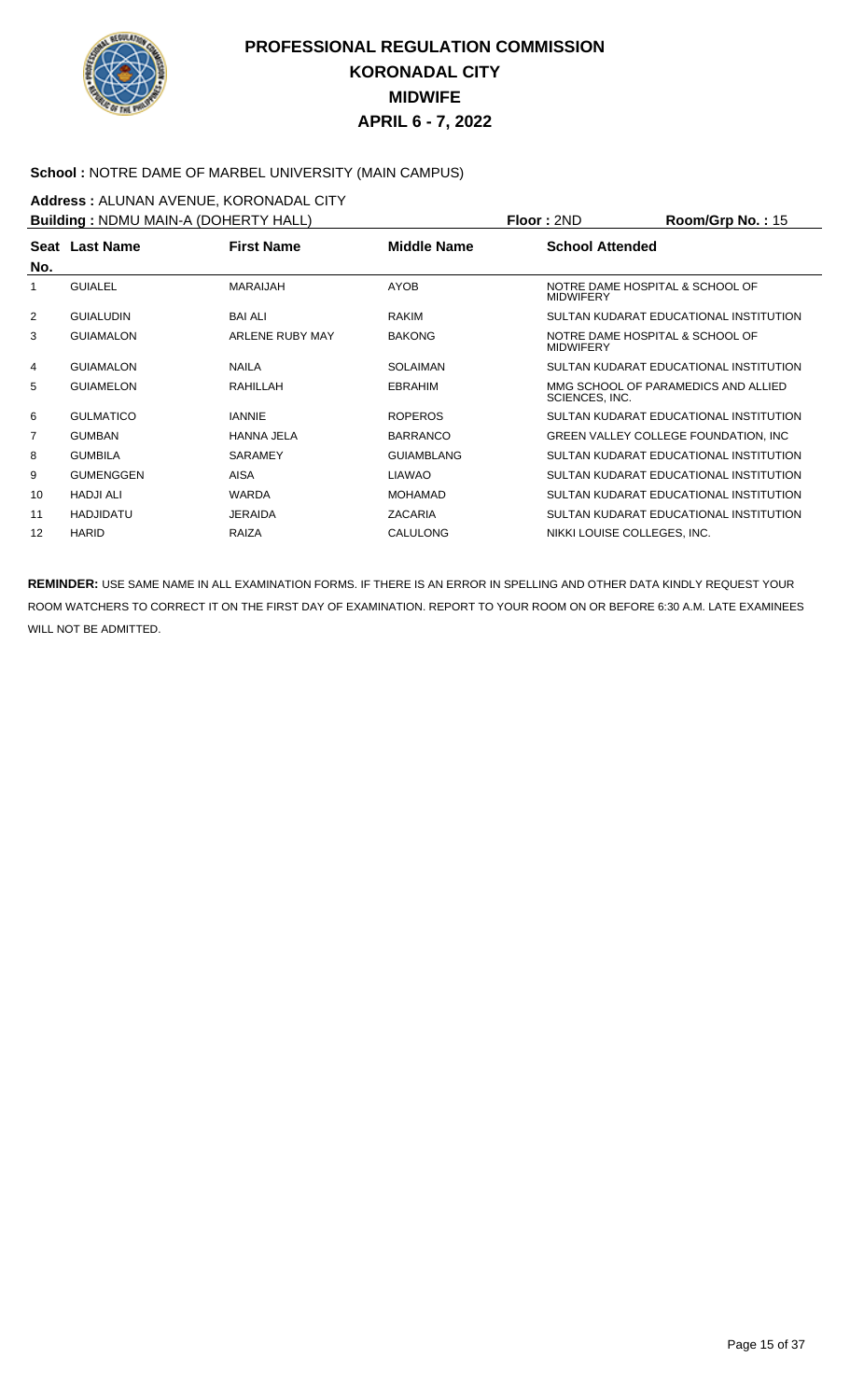

#### **School :** NOTRE DAME OF MARBEL UNIVERSITY (MAIN CAMPUS)

**Address :** ALUNAN AVENUE, KORONADAL CITY **Building :** NDMU MAIN-A (DOHERTY HALL) **Floor :** 2ND **Room/Grp No. :** 16

| <b>Bullaing: NDMU MAIN-A (DOHERTY HALL)</b> |                |                   |                  | <b>FIOOL:</b> SIND                                  | <b>ROOM/GED NO. : 10</b>                    |
|---------------------------------------------|----------------|-------------------|------------------|-----------------------------------------------------|---------------------------------------------|
| No.                                         | Seat Last Name | <b>First Name</b> | Middle Name      | <b>School Attended</b>                              |                                             |
| 1                                           | <b>HARID</b>   | <b>SETTY ASIA</b> | <b>ANTONIO</b>   | SCIENCES, INC.                                      | MMG SCHOOL OF PARAMEDICS AND ALLIED         |
| 2                                           | <b>HARON</b>   | <b>NORIJIA</b>    | <b>BASILON</b>   |                                                     | SULTAN KUDARAT EDUCATIONAL INSTITUTION      |
| 3                                           | <b>HASAN</b>   | <b>HASMIYA</b>    | <b>SALIK</b>     | DR. P. OCAMPO COLLEGES                              |                                             |
| 4                                           | HINAYHINAY     | <b>JYZL</b>       | LAZAGA           |                                                     | SULTAN KUDARAT EDUCATIONAL INSTITUTION      |
| 5                                           | <b>IBRAHIM</b> | <b>MOHAIMEN</b>   | <b>SINYADAH</b>  |                                                     | COTABATO MEDICAL FOUNDATION COLLEGE         |
| 6                                           | <b>IMAO</b>    | <b>JONAISA</b>    | JUJANI           | SCIENCES, INC.                                      | MMG SCHOOL OF PARAMEDICS AND ALLIED         |
| $\overline{7}$                              | <b>INDAL</b>   | <b>JUHAINA</b>    | <b>MALAGENTI</b> |                                                     | SULTAN KUDARAT EDUCATIONAL INSTITUTION      |
| 8                                           | <b>ISMAIL</b>  | <b>ALMIRA</b>     | ABDULKARIM       | BAI MALGEN MAMA COLLEGE, INC.                       |                                             |
| 9                                           | <b>JABOC</b>   | <b>MICHELLE</b>   | <b>MAHILUM</b>   | SCIENCES, INC.                                      | MMG SCHOOL OF PARAMEDICS AND ALLIED         |
| 10                                          | <b>JAMILA</b>  | ANGEL MARIE       | <b>PRONGCO</b>   |                                                     | ST. ALEXIUS COLLEGE (for.DOCTORS CHSF, INC) |
| 11                                          | <b>JOUHARI</b> | <b>ANDRIYA</b>    | <b>KASAN</b>     | LEBAK FAMILY DOCTORS' SCHOOL OF<br><b>MIDWIFERY</b> |                                             |
| 12                                          | JUMAO-AS       | <b>EVELYN</b>     | <b>MORGIA</b>    | LEBAK FAMILY DOCTORS' SCHOOL OF<br><b>MIDWIFERY</b> |                                             |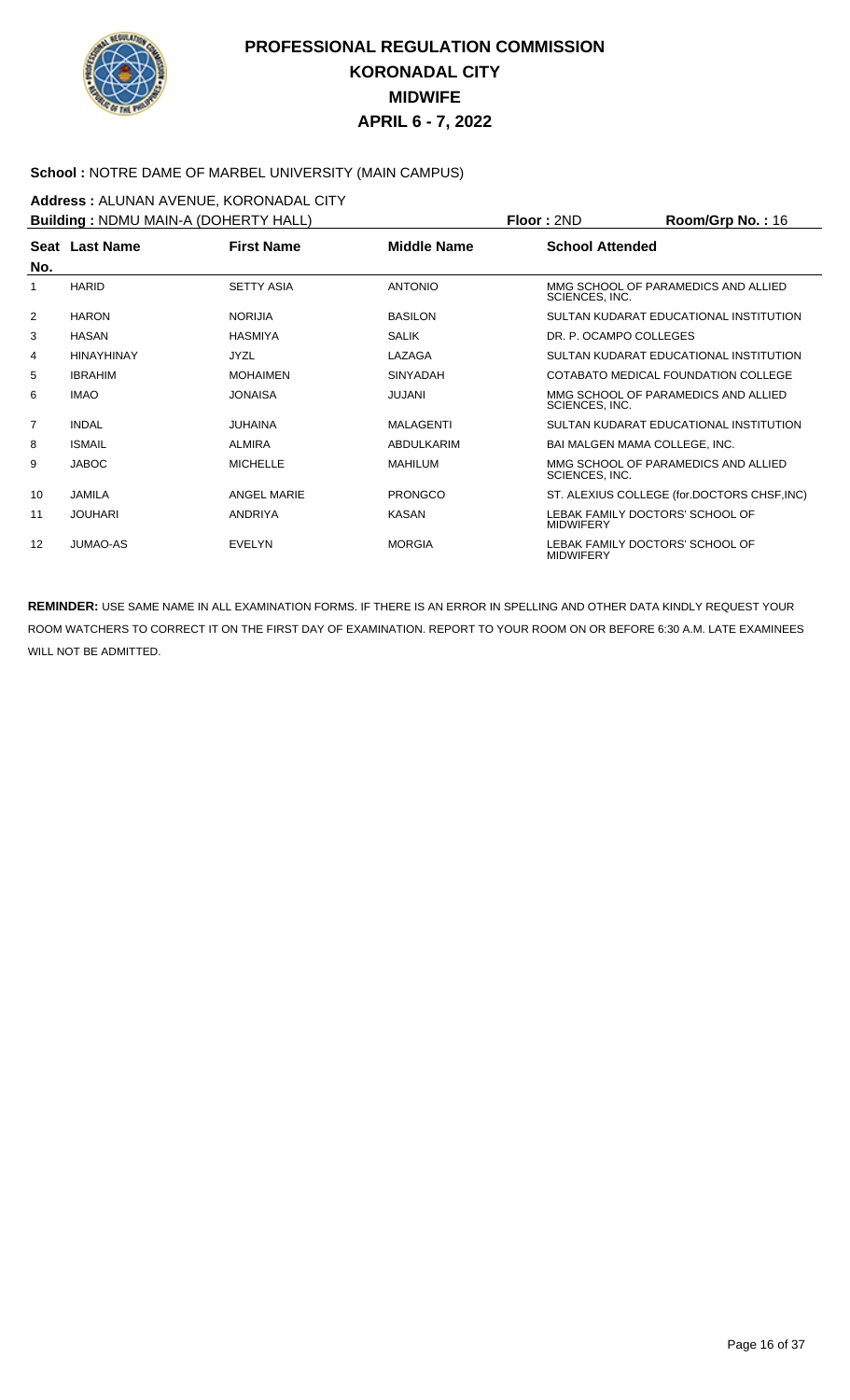

#### **School :** NOTRE DAME OF MARBEL UNIVERSITY (MAIN CAMPUS)

**Address : ALUNAN AVENUE, KORONADAL CITY**<br>**Building : NDMLLMAINLA (DOHERTY HALL) Building :** NDMU MAIN-A (DOHERTY HALL) **Floor :** 2ND **Room/Grp No. :** 17

| <b>Building: NDMU MAIN-A (DOHER IY HALL)</b> |                   |                          |                   | <b>Floor</b> : 2ND                                  | $Room/Grp$ No. : 1/                    |
|----------------------------------------------|-------------------|--------------------------|-------------------|-----------------------------------------------------|----------------------------------------|
| No.                                          | Seat Last Name    | <b>First Name</b>        | Middle Name       | <b>School Attended</b>                              |                                        |
|                                              |                   |                          |                   |                                                     |                                        |
| 1                                            | <b>KABUNTALAN</b> | <b>BAI TATA</b>          | SANDAD            |                                                     | SULTAN KUDARAT EDUCATIONAL INSTITUTION |
| $\overline{2}$                               | <b>KABUNTALAN</b> | CORAZON                  | <b>KALIMPO</b>    |                                                     | SULTAN KUDARAT EDUCATIONAL INSTITUTION |
| 3                                            | <b>KADALIM</b>    | <b>ARNAILA</b>           | <b>GUIALUDIN</b>  |                                                     | SULTAN KUDARAT EDUCATIONAL INSTITUTION |
| 4                                            | KADALIM           | <b>FAIRODZ</b>           | LUMAWAN           | SOUTHERN MINDANAO INSTITUTE OF<br><b>TECHNOLOGY</b> |                                        |
| 5                                            | <b>KADO</b>       | <b>FATIMA</b>            | <b>AYUNAN</b>     | BAI MALGEN MAMA COLLEGE, INC.                       |                                        |
| 6                                            | KAGUI             | <b>SHIELAMIE</b>         | <b>KASIM</b>      |                                                     | SULTAN KUDARAT EDUCATIONAL INSTITUTION |
| $\overline{7}$                               | KALI              | <b>UNAYSAH</b>           | <b>LUCMAN</b>     |                                                     | SULTAN KUDARAT EDUCATIONAL INSTITUTION |
| 8                                            | <b>KAMAONG</b>    | <b>BAI AMEERAH AMOUR</b> | <b>PANDITA</b>    |                                                     | COTABATO MEDICAL FOUNDATION COLLEGE    |
| 9                                            | KAMARUDIN         | <b>MUHIDIN</b>           | <b>MANGULAMAS</b> | SCIENCES, INC.                                      | MMG SCHOOL OF PARAMEDICS AND ALLIED    |
| 10                                           | <b>KAMENSA</b>    | <b>NORHANIE</b>          | <b>TALAMPID</b>   | NOTRE DAME HOSPITAL & SCHOOL OF<br><b>MIDWIFERY</b> |                                        |
| 11                                           | KAMIM             | <b>NORHAINA</b>          | <b>MANA</b>       |                                                     | SULTAN KUDARAT EDUCATIONAL INSTITUTION |
| 12                                           | <b>KAMINTO</b>    | <b>BERHANA</b>           | <b>MANGCOG</b>    | <b>SAINT LUKES INSTITUTE</b>                        |                                        |
|                                              |                   |                          |                   |                                                     |                                        |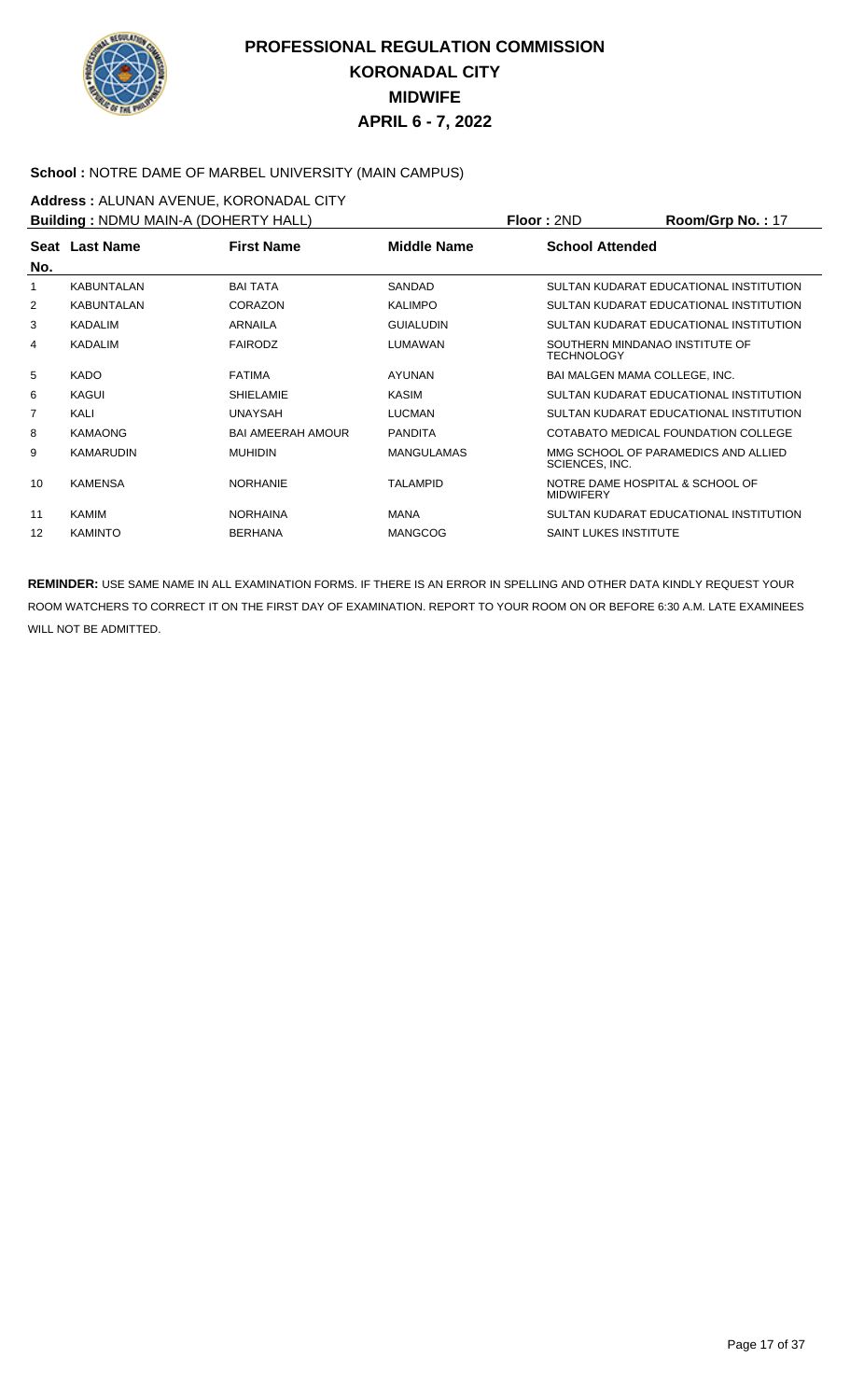

#### **School :** NOTRE DAME OF MARBEL UNIVERSITY (MAIN CAMPUS)

**Address : ALUNAN AVENUE, KORONADAL CITY**<br>**Building : NDMLLMAINLA (DOHERTY HALL) Building :** NDMU MAIN-A (DOHERTY HALL) **Floor :** 2ND **Room/Grp No. :** 18

| <b>Building: NDMU MAIN-A (DOHERTY HALL)</b> |                 |                   |                    | Floor : 2ND                                         | $Room/Grp$ No. : 18                    |
|---------------------------------------------|-----------------|-------------------|--------------------|-----------------------------------------------------|----------------------------------------|
| No.                                         | Seat Last Name  | <b>First Name</b> | <b>Middle Name</b> | <b>School Attended</b>                              |                                        |
|                                             | <b>KANAKAN</b>  | <b>NORHATA</b>    | <b>SINDATO</b>     | <b>MIDWIFERY</b>                                    | LEBAK FAMILY DOCTORS' SCHOOL OF        |
| 2                                           | <b>KANAPIA</b>  | <b>MORCEDA</b>    | <b>SUKOR</b>       |                                                     | SULTAN KUDARAT EDUCATIONAL INSTITUTION |
| 3                                           | <b>KANDENG</b>  | <b>SAMSIA</b>     | <b>BALADSIKAN</b>  |                                                     | SULTAN KUDARAT EDUCATIONAL INSTITUTION |
| 4                                           | <b>KASAN</b>    | <b>NORHANA</b>    | <b>TATO</b>        | LEBAK FAMILY DOCTORS' SCHOOL OF<br><b>MIDWIFERY</b> |                                        |
| 5                                           | <b>KATOG</b>    | <b>NORMA</b>      | <b>TALDES</b>      | <b>SAINT LUKES INSTITUTE</b>                        |                                        |
| 6                                           | <b>LADIO</b>    | RIZZEL JANE       | GANANAN            | <b>TECHNOLOGY</b>                                   | SOUTHERN MINDANAO INSTITUTE OF         |
| $\overline{7}$                              | LAGUIAOMAL      | RAHAJITA          | KIBI AT            |                                                     | SULTAN KUDARAT EDUCATIONAL INSTITUTION |
| 8                                           | LAIDEN          | <b>JURAIZA</b>    | <b>UNDAYA</b>      | SCIENCES, INC.                                      | MMG SCHOOL OF PARAMEDICS AND ALLIED    |
| 9                                           | LALANTACON      | SARRAH            | <b>LAGSUB</b>      |                                                     | VALDEZ MOTHER AND CHILD CITY COLLEGE   |
| 10                                          | LALISAN         | <b>KRIS JOY</b>   | <b>FERNANDO</b>    |                                                     | VALDEZ MOTHER AND CHILD CITY COLLEGE   |
| 11                                          | <b>LAMBUYOT</b> | <b>ISNAIRAH</b>   | <b>ABDUL</b>       | <b>MIDWIFERY</b>                                    | NOTRE DAME HOSPITAL & SCHOOL OF        |
| 12                                          | LANGGUYUAN      | <b>SAMSIA</b>     | AMBALGAN           |                                                     | <b>BAI MALGEN MAMA COLLEGE. INC.</b>   |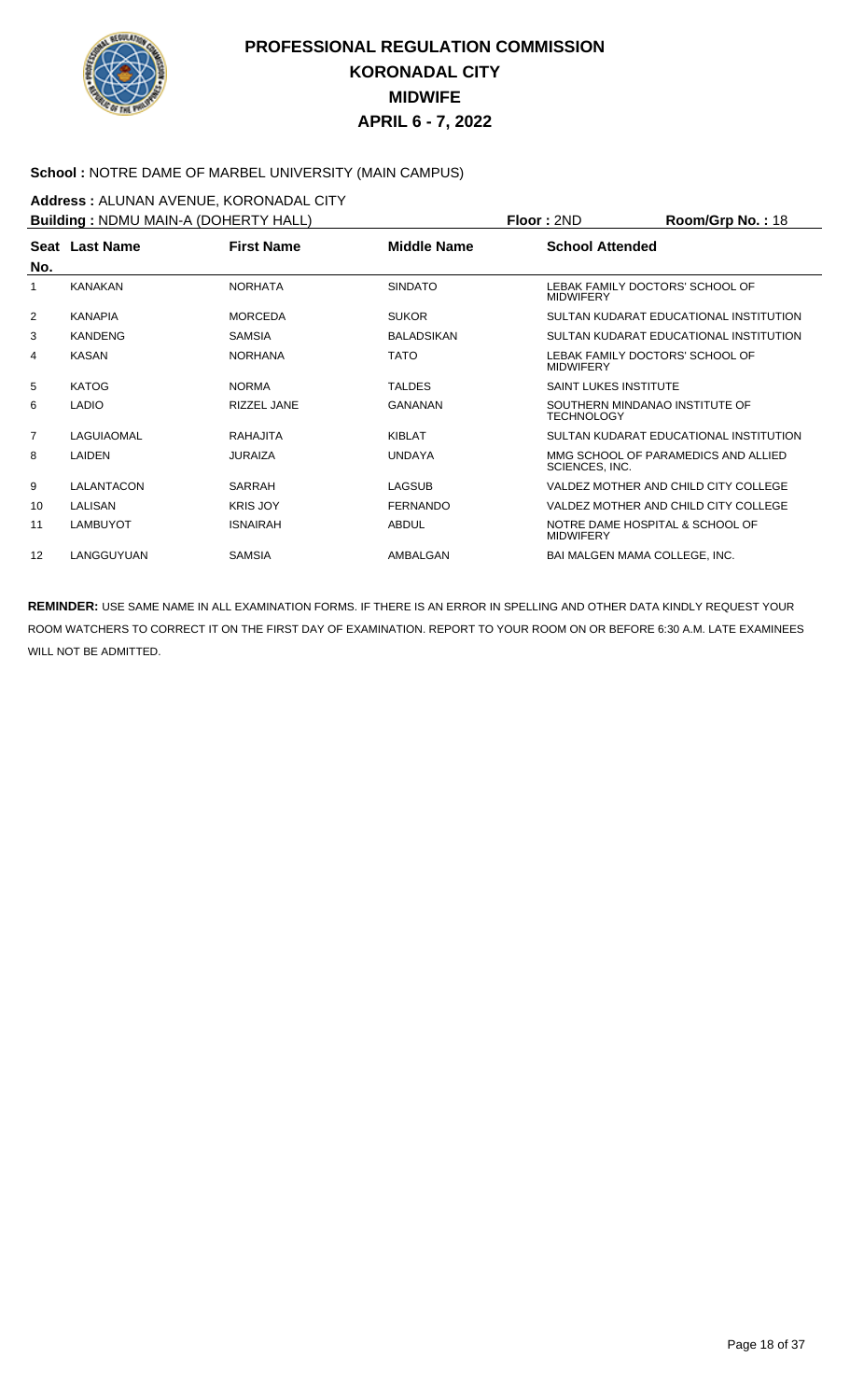

#### **School :** NOTRE DAME OF MARBEL UNIVERSITY (MAIN CAMPUS)

**Address : ALUNAN AVENUE, KORONADAL CITY**<br>**Building : NDMLLMAINLA (DOHERTY HALL) Building :** NDMU MAIN-A (DOHERTY HALL) **Floor :** 2ND **Room/Grp No. :** 19

| <b>Building: NDMU MAIN-A (DOHERTY HALL)</b> |                 |                        |                    | Floor : 2ND<br><b>Room/Grp No. : 19</b>                         |
|---------------------------------------------|-----------------|------------------------|--------------------|-----------------------------------------------------------------|
|                                             | Seat Last Name  | <b>First Name</b>      | <b>Middle Name</b> | <b>School Attended</b>                                          |
| No.                                         |                 |                        |                    |                                                                 |
| 1                                           | LANGUIBAN       | <b>ARLIN</b>           | LANGGUYUAN         | BAI MALGEN MAMA COLLEGE, INC.                                   |
| $\overline{2}$                              | <b>LANTONG</b>  | <b>ALMERA</b>          | <b>MANIBPEL</b>    | SULTAN KUDARAT EDUCATIONAL INSTITUTION                          |
| 3                                           | <b>LARONG</b>   | LAARNI                 | <b>DAGUIO</b>      | ST. ALEXIUS COLLEGE (for.DOCTORS CHSF, INC)                     |
| 4                                           | LASA            | NOR-EN                 | <b>BUTO</b>        | SOUTHERN MINDANAO INSTITUTE OF<br><b>TECHNOLOGY</b>             |
| 5                                           | LASERAY         | <b>RISCHELLE JOYCE</b> | <b>BANTILAN</b>    | MMG SCHOOL OF PARAMEDICS AND ALLIED<br>SCIENCES, INC.           |
| 6                                           | <b>LEBAS</b>    | <b>SONIA</b>           | <b>IMBO</b>        | SULTAN KUDARAT EDUCATIONAL INSTITUTION                          |
| 7                                           | <b>LEDAMA</b>   | <b>ELSA</b>            | <b>VERANO</b>      | JOSE RIZAL MEMORIAL STATE UNIVERSITY -<br><b>DIPOLOG CAMPUS</b> |
| 8                                           | <b>LEGANDIN</b> | ANALYN                 | <b>CABUAL</b>      | LEBAK FAMILY DOCTORS' SCHOOL OF<br><b>MIDWIFERY</b>             |
| 9                                           | <b>LIMJAP</b>   | <b>ANGEL CRISTY</b>    | <b>BANTILAN</b>    | MMG SCHOOL OF PARAMEDICS AND ALLIED<br>SCIENCES, INC.           |
| 10                                          | <b>LINDO</b>    | <b>FELICE MAE</b>      | <b>PABRO</b>       | SOUTHERN CHRISTIAN COLLEGE                                      |
| 11                                          | <b>LINGGA</b>   | LAILA                  | LAWAN              | LEBAK FAMILY DOCTORS' SCHOOL OF<br><b>MIDWIFERY</b>             |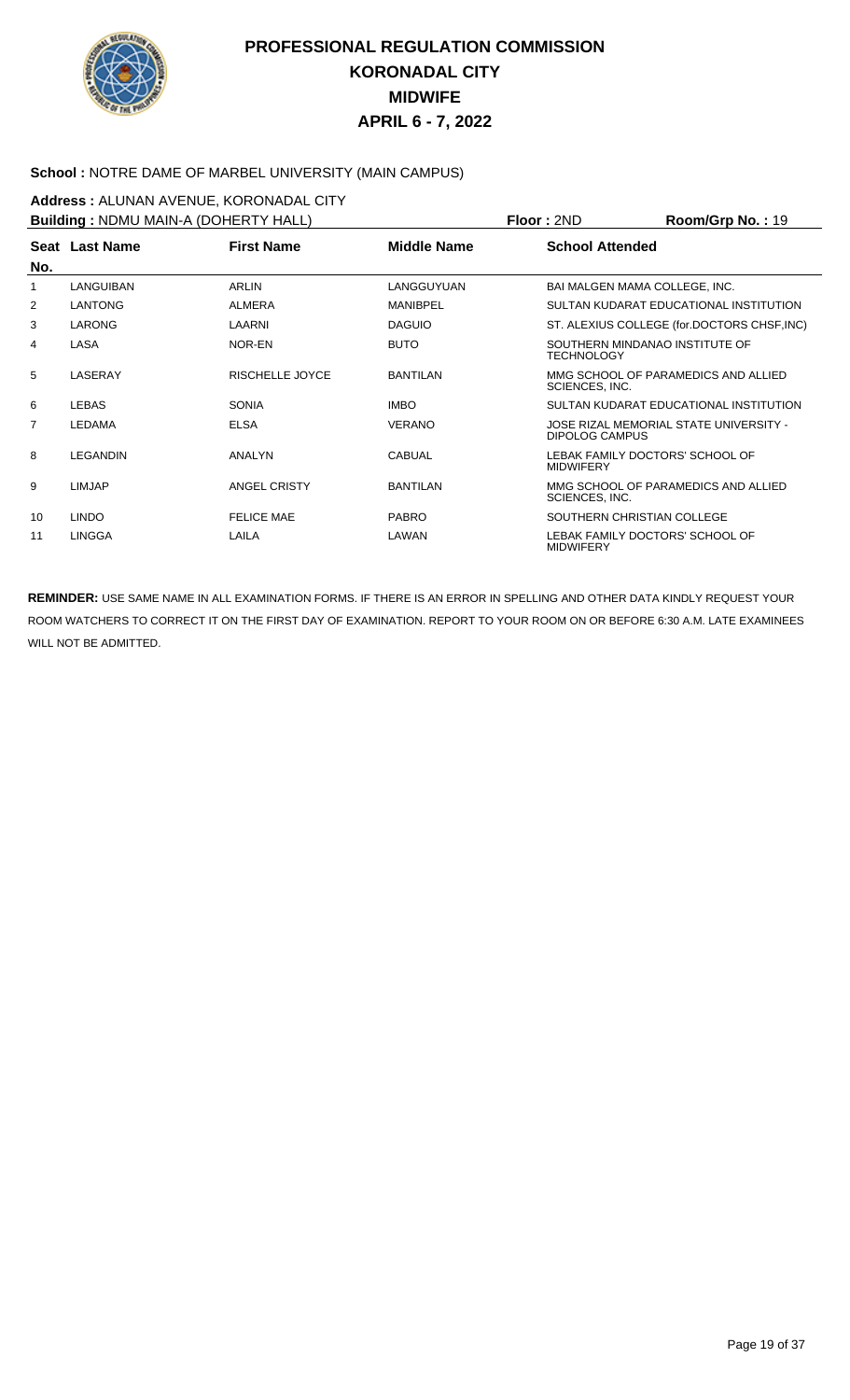

#### **School :** NOTRE DAME OF MARBEL UNIVERSITY (MAIN CAMPUS)

**Address :** ALUNAN AVENUE, KORONADAL CITY **Building :** NDMU MAIN-A (DOHERTY HALL) **Floor :** 2ND **Room/Grp No. :** 20

| <b>Building: NDMU MAIN-A (DOHER IY HALL)</b> |                 |                   |                    | Floor : 2ND<br><b>Room/Grp No. : 20</b>               |
|----------------------------------------------|-----------------|-------------------|--------------------|-------------------------------------------------------|
| No.                                          | Seat Last Name  | <b>First Name</b> | <b>Middle Name</b> | <b>School Attended</b>                                |
|                                              | <b>LINTANG</b>  | <b>MERCELYN</b>   | <b>CHIO</b>        | SULTAN KUDARAT EDUCATIONAL INSTITUTION                |
|                                              |                 |                   |                    |                                                       |
| $\overline{2}$                               | LIWANA          | <b>RUBYLEN</b>    | <b>SUPETRAN</b>    | MMG SCHOOL OF PARAMEDICS AND ALLIED<br>SCIENCES, INC. |
| 3                                            | <b>LLAGUNO</b>  | <b>FATIMA</b>     | CALDERON           | ST. ALEXIUS COLLEGE (for.DOCTORS CHSF, INC)           |
| 4                                            | LOREN           | <b>CHERRY JOY</b> | <b>BALLENAS</b>    | SOUTHERN CHRISTIAN COLLEGE                            |
| 5                                            | <b>LORESCA</b>  | <b>RONELYN</b>    | <b>TULAGAN</b>     | <b>GOLDENSTATE COLLEGE</b>                            |
| 6                                            | <b>LUCMAN</b>   | <b>SARCHIEJA</b>  | <b>MACASILANG</b>  | SULTAN KUDARAT EDUCATIONAL INSTITUTION                |
| $\overline{7}$                               | <b>LUMINOG</b>  | <b>NASIP</b>      | <b>KANEGA</b>      | COTABATO MEDICAL FOUNDATION COLLEGE                   |
| 8                                            | <b>LUMONDOT</b> | <b>MONERA</b>     | <b>BENITO</b>      | BAI MALGEN MAMA COLLEGE, INC.                         |
| 9                                            | LUNA            | <b>BAIDIDO</b>    | <b>DISALONGAN</b>  | NOTRE DAME HOSPITAL & SCHOOL OF<br><b>MIDWIFERY</b>   |
| 10 <sup>°</sup>                              | <b>M'LOK</b>    | <b>SAHIDA</b>     | ABDULRAHMAN        | SULTAN KUDARAT EDUCATIONAL INSTITUTION                |
| 11                                           | <b>MABANG</b>   | <b>GEMMA</b>      | <b>KITALOK</b>     | VALDEZ MOTHER AND CHILD CITY COLLEGE                  |
|                                              |                 |                   |                    |                                                       |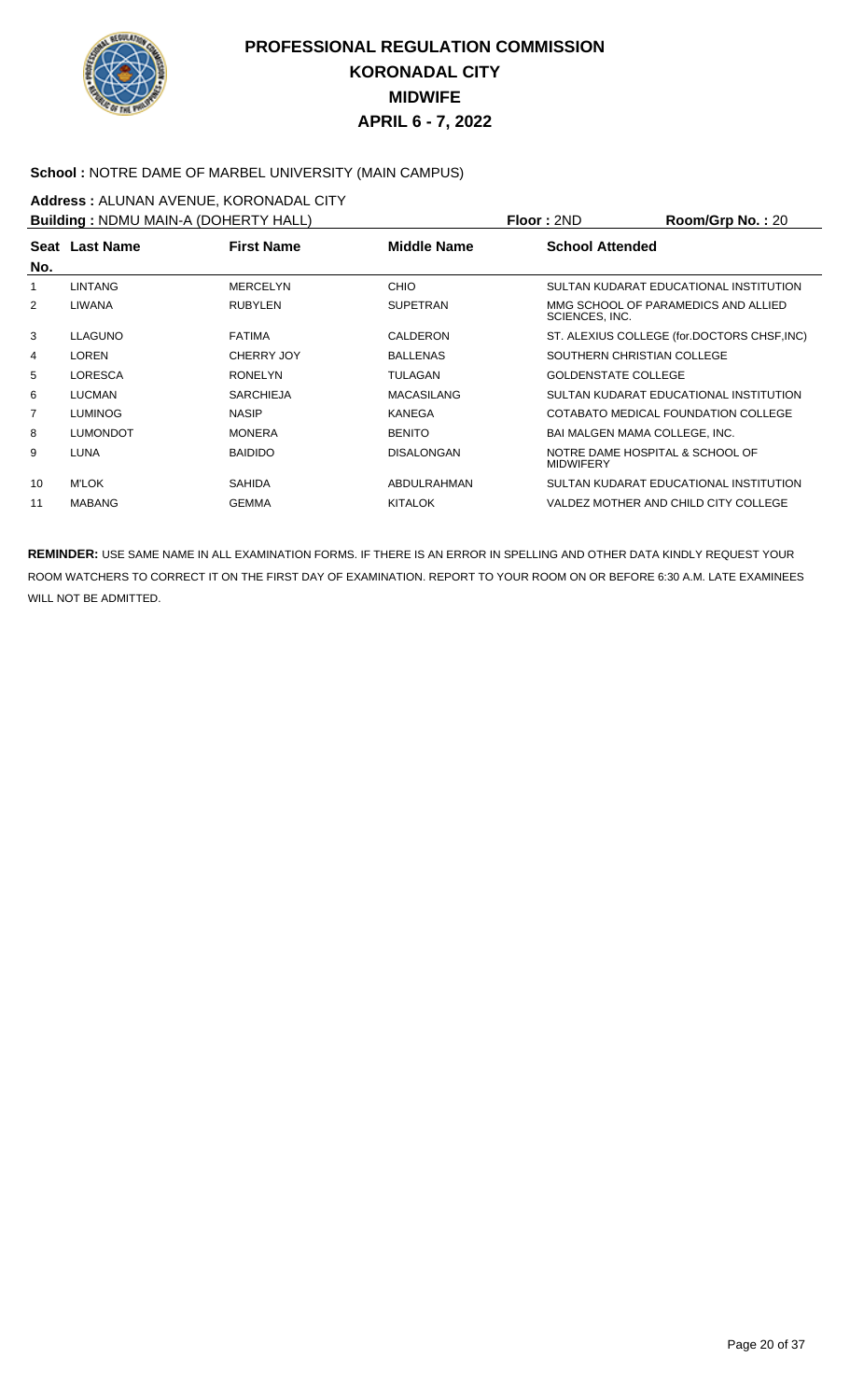

#### **School :** NOTRE DAME OF MARBEL UNIVERSITY (MAIN CAMPUS)

#### **Address : ALUNAN AVENUE, KORONADAL CITY**<br>**Building : NDMLLMAIN-B (CREEGAN HALL) Building :** NDMU MAIN-B (CREEGAN HALL) **Floor :** 1ST **Room/Grp No. :** 21

| <b>Building: NDMU MAIN-B (CREEGAN HALL)</b> |                  |                      |                    | Floor : 15T<br>Room/Grp No.: 21                       |
|---------------------------------------------|------------------|----------------------|--------------------|-------------------------------------------------------|
| No.                                         | Seat Last Name   | <b>First Name</b>    | <b>Middle Name</b> | <b>School Attended</b>                                |
|                                             | <b>MACMOD</b>    | <b>SANDRA</b>        | <b>GUMBILA</b>     | VALDEZ MOTHER AND CHILD CITY COLLEGE                  |
| $\overline{2}$                              | <b>MACOD</b>     | <b>TATA</b>          | TANTAYO            | SULTAN KUDARAT EDUCATIONAL INSTITUTION                |
| 3                                           | <b>MADAG</b>     | <b>JASMINA HYDIE</b> | <b>DUMATO</b>      | SULTAN KUDARAT EDUCATIONAL INSTITUTION                |
| 4                                           | <b>MADRAMA</b>   | <b>SHELLAMAR</b>     | <b>SABAN</b>       | NOTRE DAME HOSPITAL & SCHOOL OF<br><b>MIDWIFERY</b>   |
| 5                                           | <b>MAKASULAY</b> | <b>HASNA</b>         | <b>MAMA</b>        | SULTAN KUDARAT EDUCATIONAL INSTITUTION                |
| 6                                           | MALAGENTI        | <b>MOTRIBA</b>       | <b>TASIL</b>       | SULTAN KUDARAT EDUCATIONAL INSTITUTION                |
| $\overline{7}$                              | <b>MALAYON</b>   | <b>ARLENE</b>        | <b>SALAGKEY</b>    | MMG SCHOOL OF PARAMEDICS AND ALLIED<br>SCIENCES, INC. |
| 8                                           | <b>MALAYON</b>   | <b>ELPIE</b>         | <b>SALAGKEY</b>    | MMG SCHOOL OF PARAMEDICS AND ALLIED<br>SCIENCES, INC. |
| 9                                           | MAMA             | <b>DONAISA</b>       | YASIN              | COTABATO MEDICAL FOUNDATION COLLEGE                   |
| 10                                          | MAMA             | <b>ELAICA</b>        | <b>MIDTIBAK</b>    | BAI MALGEN MAMA COLLEGE, INC.                         |
|                                             |                  |                      |                    |                                                       |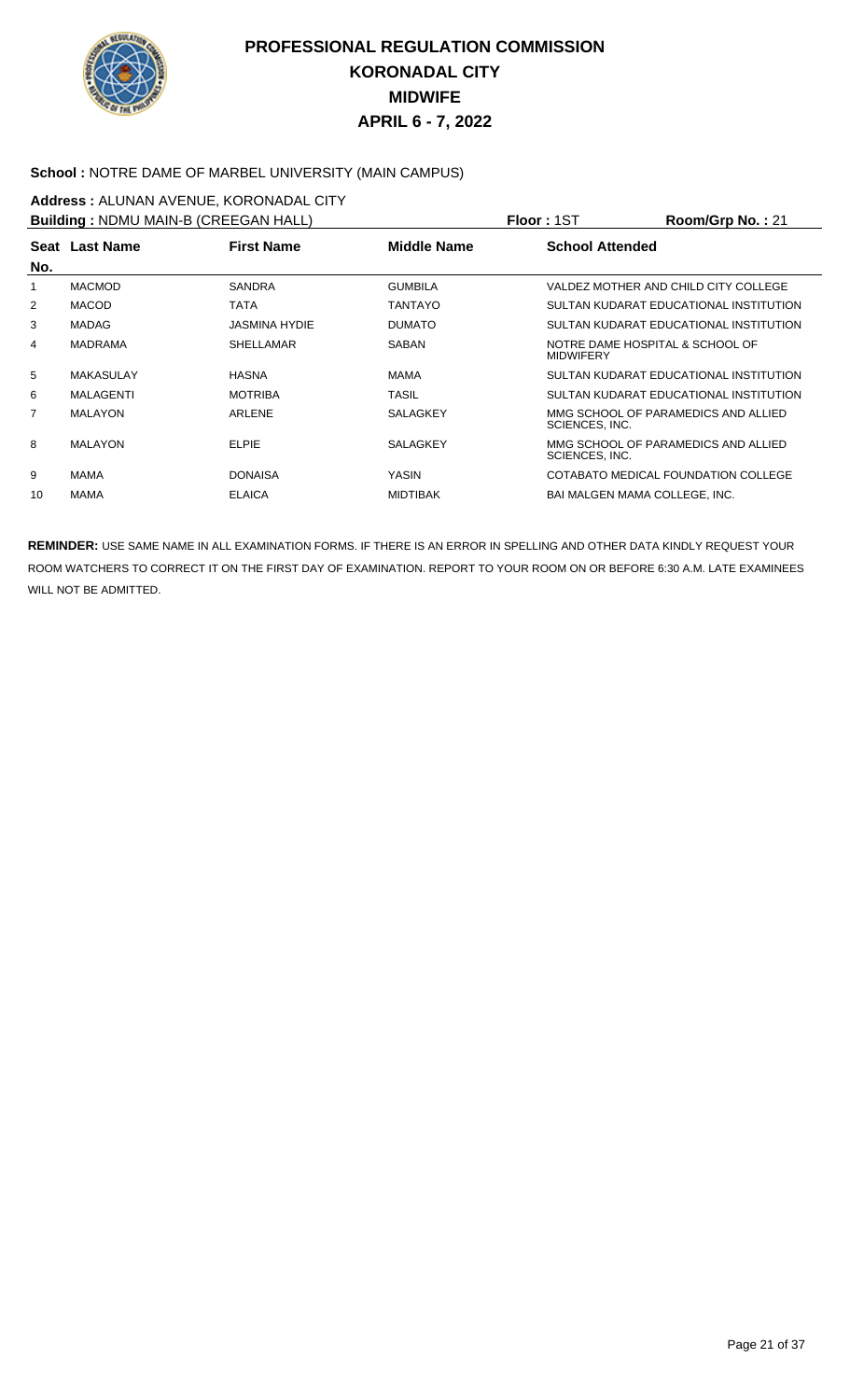

#### **School :** NOTRE DAME OF MARBEL UNIVERSITY (MAIN CAMPUS)

**Address :** ALUNAN AVENUE, KORONADAL CITY **Building :** NDMU MAIN-B (CREEGAN HALL) **Floor :** 1ST **Room/Grp No. :** 22

| <b>Bullaing:</b> NDMU MAIN-B (CREEGAN HALL) |                  |                   |                    | PIOOF: 151             | $\text{Koom/Grp}$ No. : $22$                |
|---------------------------------------------|------------------|-------------------|--------------------|------------------------|---------------------------------------------|
| No.                                         | Seat Last Name   | <b>First Name</b> | <b>Middle Name</b> | <b>School Attended</b> |                                             |
|                                             | MAMA             | <b>NORAISA</b>    | <b>DIAGAO</b>      | COTABATO CITY          | NOTRE DAME RVM COLLEGE OF COTABATO-         |
| $\overline{2}$                              | MAMASABULOD      | <b>FATIMA</b>     | ABDULLAH           |                        | UNIVERSITY OF SOUTHERN MINDANAO-KABACAN     |
| 3                                           | <b>MAMAYOG</b>   | SHERRY-ANN        | <b>KARATUAN</b>    |                        | VALDEZ MOTHER AND CHILD CITY COLLEGE        |
| 4                                           | <b>MAMBAO</b>    | <b>CRISTY</b>     | LAGAWAN            |                        | SULTAN KUDARAT EDUCATIONAL INSTITUTION      |
| 5                                           | MAMEDPED         | SARAH             | <b>KULIKA</b>      |                        | SULTAN KUDARAT EDUCATIONAL INSTITUTION      |
| 6                                           | <b>MAMONGKAL</b> | <b>SAMRA</b>      | AYADA              |                        | SULTAN KUDARAT EDUCATIONAL INSTITUTION      |
| $\overline{7}$                              | <b>MANACOF</b>   | <b>MELANIE</b>    | GANDULAN           |                        | ST. ALEXIUS COLLEGE (for.DOCTORS CHSF, INC) |
| 8                                           | MANAN            | ADZRA             | <b>PAUTIN</b>      |                        | SULTAN KUDARAT EDUCATIONAL INSTITUTION      |
| 9                                           | <b>MANAP</b>     | <b>ALLAHME</b>    | <b>DELANA</b>      |                        | BAI MALGEN MAMA COLLEGE, INC.               |
| 10                                          | <b>MANDAC</b>    | <b>IFRELYN</b>    | <b>BUKONG</b>      |                        | ST. ALEXIUS COLLEGE (for.DOCTORS CHSF, INC) |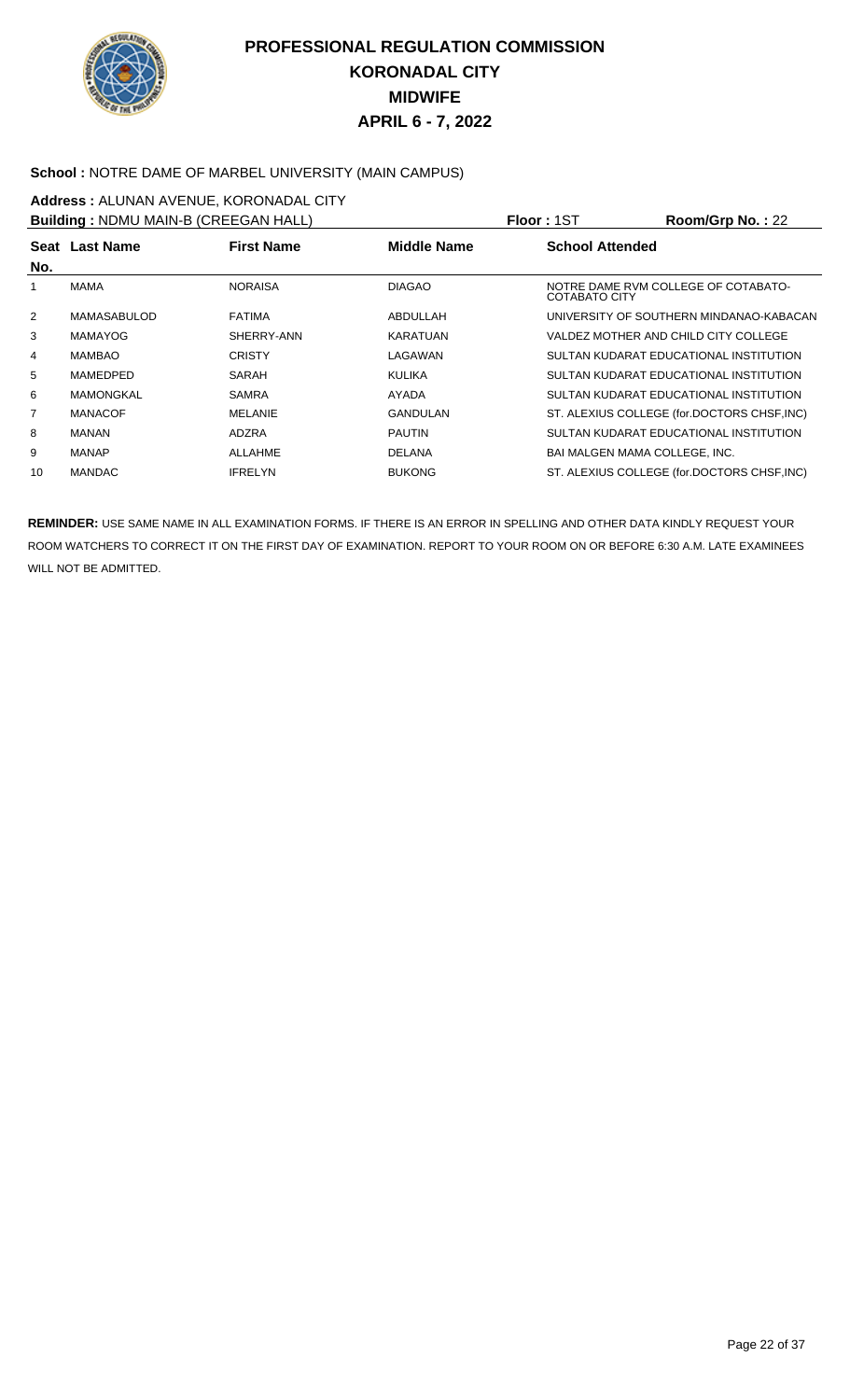

#### **School :** NOTRE DAME OF MARBEL UNIVERSITY (MAIN CAMPUS)

**Address :** ALUNAN AVENUE, KORONADAL CITY **Building :** NDMU MAIN-B (CREEGAN HALL) **Floor :** 1ST **Room/Grp No. :** 23

| <b>Building:</b> NDMU MAIN-B (CREEGAN HALL) |                   |                       |                | <b>FIOOL:</b> 151<br><b>ROOM/Grp NO. : 23</b>         |
|---------------------------------------------|-------------------|-----------------------|----------------|-------------------------------------------------------|
| No.                                         | Seat Last Name    | <b>First Name</b>     | Middle Name    | <b>School Attended</b>                                |
| 1                                           | <b>MANGANTANG</b> | <b>ARSIDA</b>         | <b>ABAS</b>    | MMG SCHOOL OF PARAMEDICS AND ALLIED<br>SCIENCES, INC. |
| 2                                           | <b>MANGUDA</b>    | <b>NORHATA</b>        | <b>ALIMAO</b>  | SULTAN KUDARAT EDUCATIONAL INSTITUTION                |
| 3                                           | <b>MAQUILING</b>  | <b>SYNIE</b>          | <b>SUITADO</b> | VALDEZ MOTHER AND CHILD CITY COLLEGE                  |
| 4                                           | <b>MARANION</b>   | TRISHA AMOR           |                | ST. ALEXIUS COLLEGE (for.DOCTORS CHSF, INC)           |
| 5                                           | <b>MARASIGAN</b>  | <b>KRISTINE DAISY</b> | <b>JAVISON</b> | SULTAN KUDARAT EDUCATIONAL INSTITUTION                |
| 6                                           | <b>MASTURA</b>    | ANALYN                | <b>MOHAMAD</b> | SOUTHERN CHRISTIAN COLLEGE                            |
| $\overline{7}$                              | <b>MAYATO</b>     | <b>SAHADA</b>         | ABDUL          | SULTAN KUDARAT EDUCATIONAL INSTITUTION                |
| 8                                           | <b>MINGGAY</b>    | <b>DARLYN</b>         | YATAN          | MMG SCHOOL OF PARAMEDICS AND ALLIED<br>SCIENCES, INC. |
| 9                                           | <b>MOHAMAD</b>    | ARBAYA                | LIMBAGAN       | <b>SAINT LUKES INSTITUTE</b>                          |
| 10                                          | <b>MOHAMAD</b>    | <b>JENNY</b>          | <b>PILAS</b>   | SULTAN KUDARAT EDUCATIONAL INSTITUTION                |
|                                             |                   |                       |                |                                                       |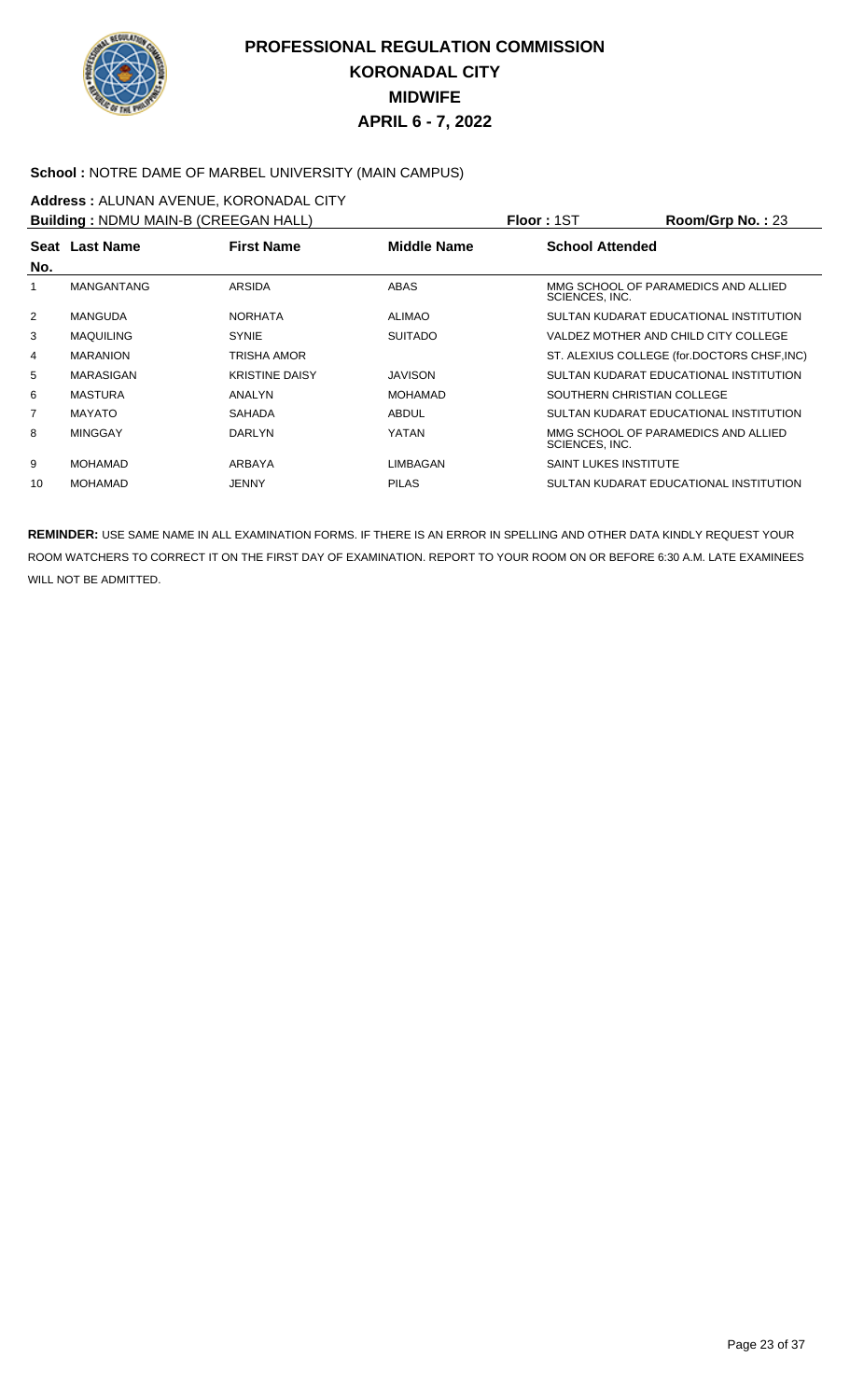

#### **School :** NOTRE DAME OF MARBEL UNIVERSITY (MAIN CAMPUS)

**Address :** ALUNAN AVENUE, KORONADAL CITY

| <b>Building: NDMU MAIN-B (CREEGAN HALL)</b> |                 |                         |                    | <b>Floor: 1ST</b>                                   | $Room/Grp$ No.: 24                     |
|---------------------------------------------|-----------------|-------------------------|--------------------|-----------------------------------------------------|----------------------------------------|
| No.                                         | Seat Last Name  | <b>First Name</b>       | <b>Middle Name</b> | <b>School Attended</b>                              |                                        |
| 1                                           | <b>MOHAMAD</b>  | <b>RASHNA</b>           | <b>DAGADAS</b>     | BAI MALGEN MAMA COLLEGE, INC.                       |                                        |
| 2                                           | <b>MOLINA</b>   | <b>JOHN PAUL</b>        | QUEMAN             | SCIENCES, INC.                                      | MMG SCHOOL OF PARAMEDICS AND ALLIED    |
| 3                                           | <b>MOMEN</b>    | SARAH                   | AKBAR              | NOTRE DAME HOSPITAL & SCHOOL OF<br><b>MIDWIFERY</b> |                                        |
| 4                                           | <b>MONTEBON</b> | <b>GENE ROSE KIMBER</b> | LAPAT              | LEBAK FAMILY DOCTORS' SCHOOL OF<br><b>MIDWIFERY</b> |                                        |
| 5                                           | MUHAMAD         | <b>NORSIDA</b>          | SAPALON            |                                                     | VALDEZ MOTHER AND CHILD CITY COLLEGE   |
| 6                                           | <b>MUNDI</b>    | LURHAMIDA               | ABEDIN             |                                                     | SULTAN KUDARAT EDUCATIONAL INSTITUTION |
| $\overline{7}$                              | <b>MUSA</b>     | SAMRAH                  | <b>ABDUL</b>       | NOTRE DAME HOSPITAL & SCHOOL OF<br><b>MIDWIFERY</b> |                                        |
| 8                                           | <b>NAKAN</b>    | RAIZAH                  | <b>SOLANO</b>      | NOTRE DAME HOSPITAL & SCHOOL OF<br><b>MIDWIFERY</b> |                                        |
| 9                                           | <b>NANDAL</b>   | <b>HASNA</b>            | <b>SEPI</b>        | SOUTHERN MINDANAO INSTITUTE OF<br><b>TECHNOLOGY</b> |                                        |
| 10                                          | <b>NANGKONG</b> | <b>HABIBI</b>           | <b>SINALIMBO</b>   |                                                     | SULTAN KUDARAT EDUCATIONAL INSTITUTION |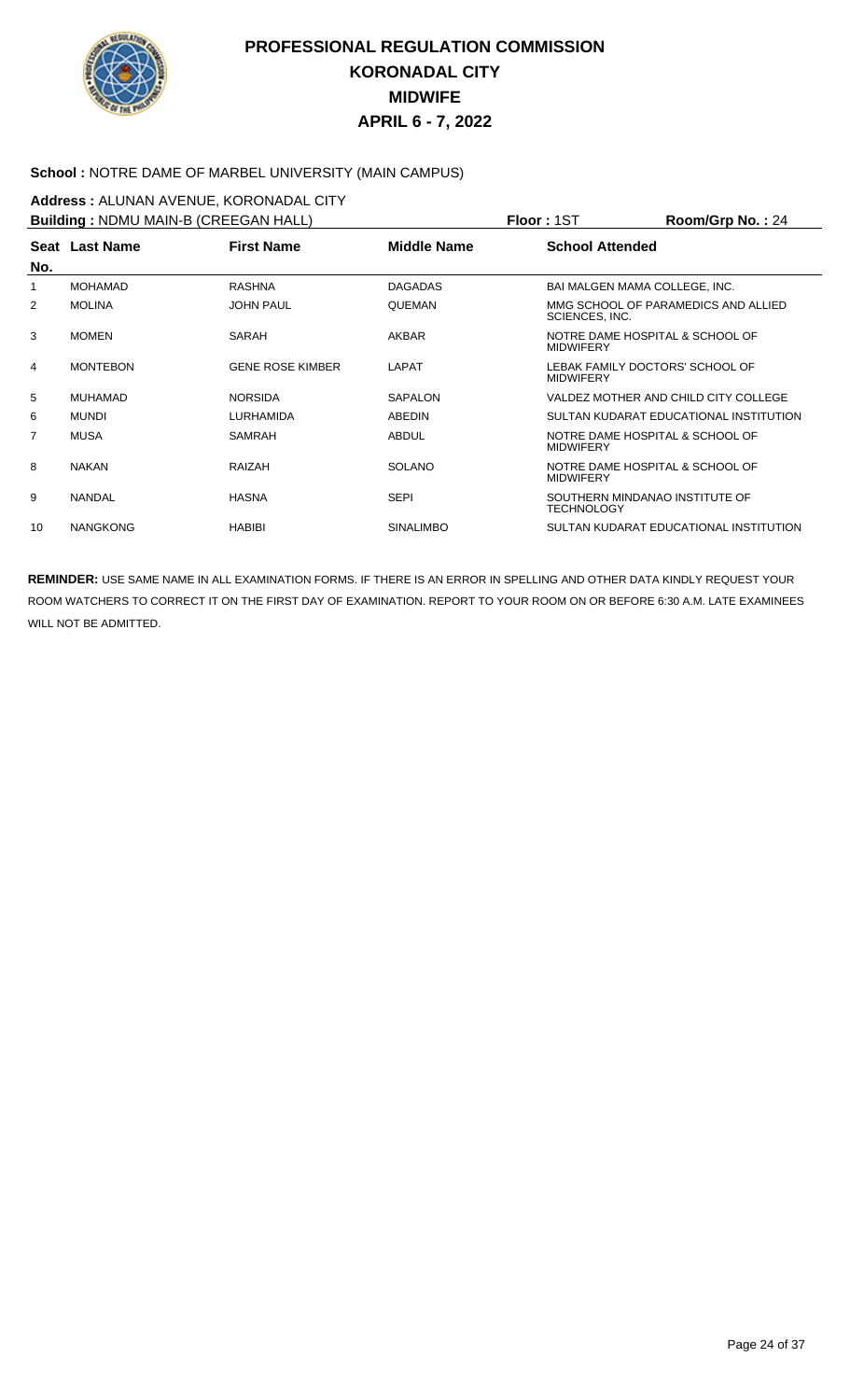

#### **School :** NOTRE DAME OF MARBEL UNIVERSITY (MAIN CAMPUS)

**Address :** ALUNAN AVENUE, KORONADAL CITY **Building :** NDMU MAIN-B (CREEGAN HALL) **Floor :** 1ST **Room/Grp No. :** 25

|     | <b>Building</b> : NDMU MAIN-B (CREEGAN HALL) |                   |                   | PIOOT: IST<br>ROOM/UTD NO. : 25                         |
|-----|----------------------------------------------|-------------------|-------------------|---------------------------------------------------------|
| No. | Seat Last Name                               | <b>First Name</b> | Middle Name       | <b>School Attended</b>                                  |
|     | <b>NANIONG</b>                               | <b>LISAMILLE</b>  | <b>FAJAGUTANA</b> | PROVINCIAL TECHNICAL INSTITUTE FOR<br>SOUTHERN MINDANAO |
| 2   | <b>NAVAL</b>                                 | <b>GLAIZA MAE</b> | <b>TALONDING</b>  | MMG SCHOOL OF PARAMEDICS AND ALLIED<br>SCIENCES, INC.   |
| 3   | <b>NAVASCA</b>                               | <b>LORLIE</b>     | CASTILLON         | SULTAN KUDARAT EDUCATIONAL INSTITUTION                  |
| 4   | <b>NOOR</b>                                  | <b>HASNAREA</b>   | <b>YUSOP</b>      | SULTAN KUDARAT EDUCATIONAL INSTITUTION                  |
| 5   | <b>NORUDIN</b>                               | NOR-AIN           | <b>DATAYA</b>     | <b>SAINT LUKES INSTITUTE</b>                            |
| 6   | <b>NUÑEZA</b>                                | <b>SHIELA</b>     | <b>ENTERO</b>     | SAN AGUSTIN INSTITUTE OF TECHNOLOGY                     |
| 7   | <b>OCA</b>                                   | <b>WARREN</b>     | PARREÑO           | SULTAN KUDARAT EDUCATIONAL INSTITUTION                  |
| 8   | <b>OMAR</b>                                  | <b>ANA</b>        | UY                | BROKENSHIRE COLLEGE-SOCSKSARGEN. INC                    |
| 9   | <b>OMAR</b>                                  | <b>NASRIYA</b>    | ALI               | SULTAN KUDARAT EDUCATIONAL INSTITUTION                  |
| 10  | <b>ORO</b>                                   | <b>MARY GRACE</b> | RIZADA            | LEBAK FAMILY DOCTORS' SCHOOL OF<br><b>MIDWIFERY</b>     |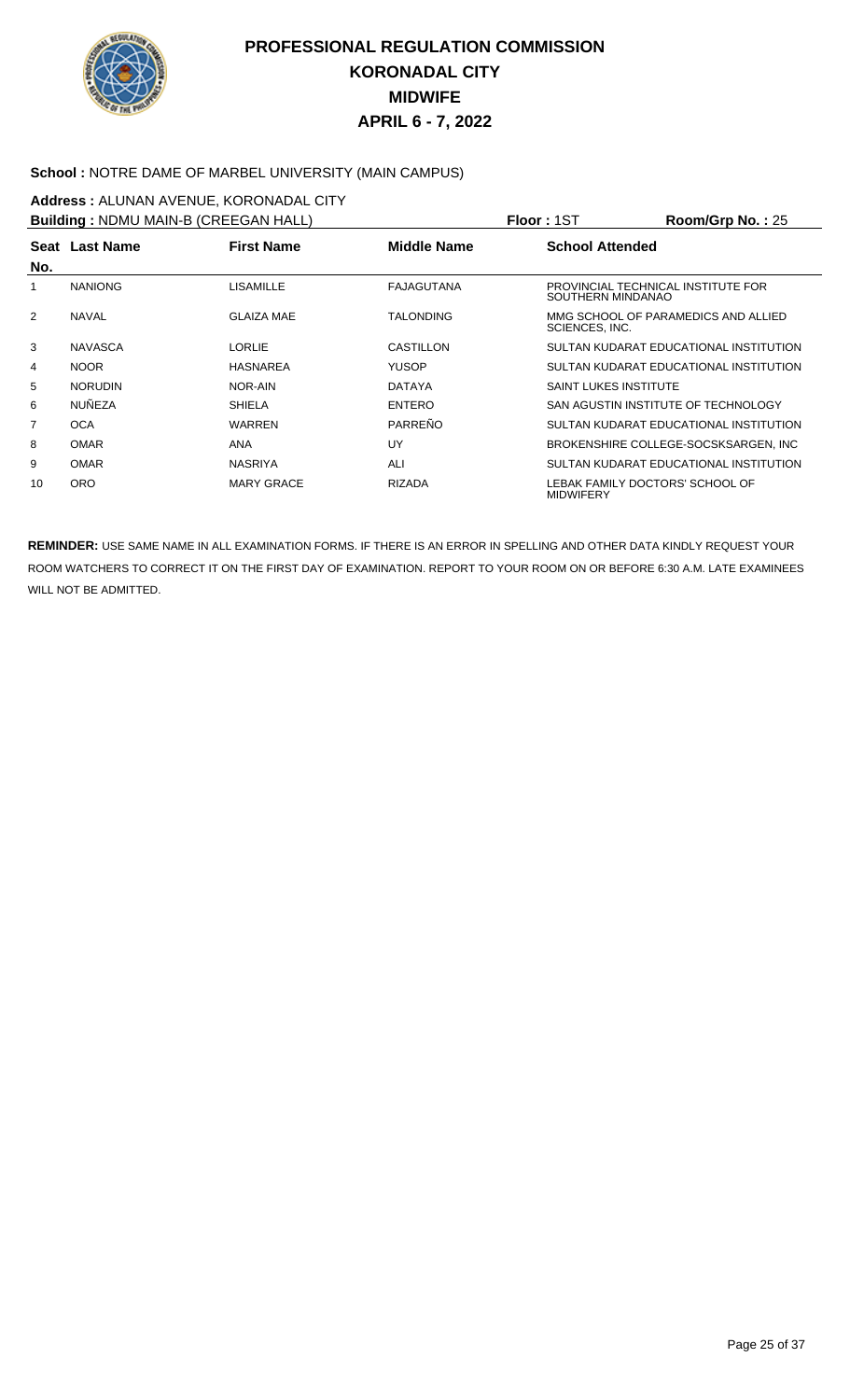

#### **School :** NOTRE DAME OF MARBEL UNIVERSITY (MAIN CAMPUS)

**Address :** ALUNAN AVENUE, KORONADAL CITY **Building :** NDMU MAIN-B (CREEGAN HALL) **Floor :** 1ST **Room/Grp No. :** 26

|                | <b>Bullaing:</b> NDMU MAIN-B (CREEGAN HALL) |                   | <b>FIOOL:</b> 121  | $\text{Koom/Grp}$ No. : 26                          |
|----------------|---------------------------------------------|-------------------|--------------------|-----------------------------------------------------|
| No.            | Seat Last Name                              | <b>First Name</b> | <b>Middle Name</b> | <b>School Attended</b>                              |
|                | ORTADO                                      | JEY-ANN           | <b>ESPAÑOLA</b>    | SULTAN KUDARAT EDUCATIONAL INSTITUTION              |
| $\overline{2}$ | ORTILE                                      | <b>JESSICA</b>    | <b>DECERA</b>      | SULTAN KUDARAT EDUCATIONAL INSTITUTION              |
| 3              | <b>PACHES</b>                               | <b>MUSLIMA</b>    | <b>SALINDAWAN</b>  | NOTRE DAME HOSPITAL & SCHOOL OF<br><b>MIDWIFERY</b> |
| 4              | <b>PACODIAT</b>                             | <b>NORHODA</b>    | SAUDAGAL           | VALDEZ MOTHER AND CHILD CITY COLLEGE                |
| 5              | PAGAYAO                                     | SITTIE RAIDA      | <b>GUIADSALI</b>   | NOTRE DAME HOSPITAL & SCHOOL OF<br><b>MIDWIFERY</b> |
| 6              | PAGLALA                                     | <b>HARIDJIA</b>   | LADSID             | NOTRE DAME HOSPITAL & SCHOOL OF<br><b>MIDWIFERY</b> |
| $\overline{7}$ | PAGLALA                                     | <b>NORAISA</b>    | <b>MIDTUMEG</b>    | SULTAN KUDARAT EDUCATIONAL INSTITUTION              |
| 8              | <b>PAGLAS</b>                               | <b>SURAIDA</b>    | <b>GUIMBA</b>      | COTABATO MEDICAL FOUNDATION COLLEGE                 |
| 9              | PAKIANGAN                                   | AMERA             | <b>GUIMOS</b>      | <b>SAINT LUKES INSTITUTE</b>                        |
| 10             | <b>PALABRICA</b>                            | NOVY JOY          | ABELLON            | ST. ALEXIUS COLLEGE (for.DOCTORS CHSF, INC)         |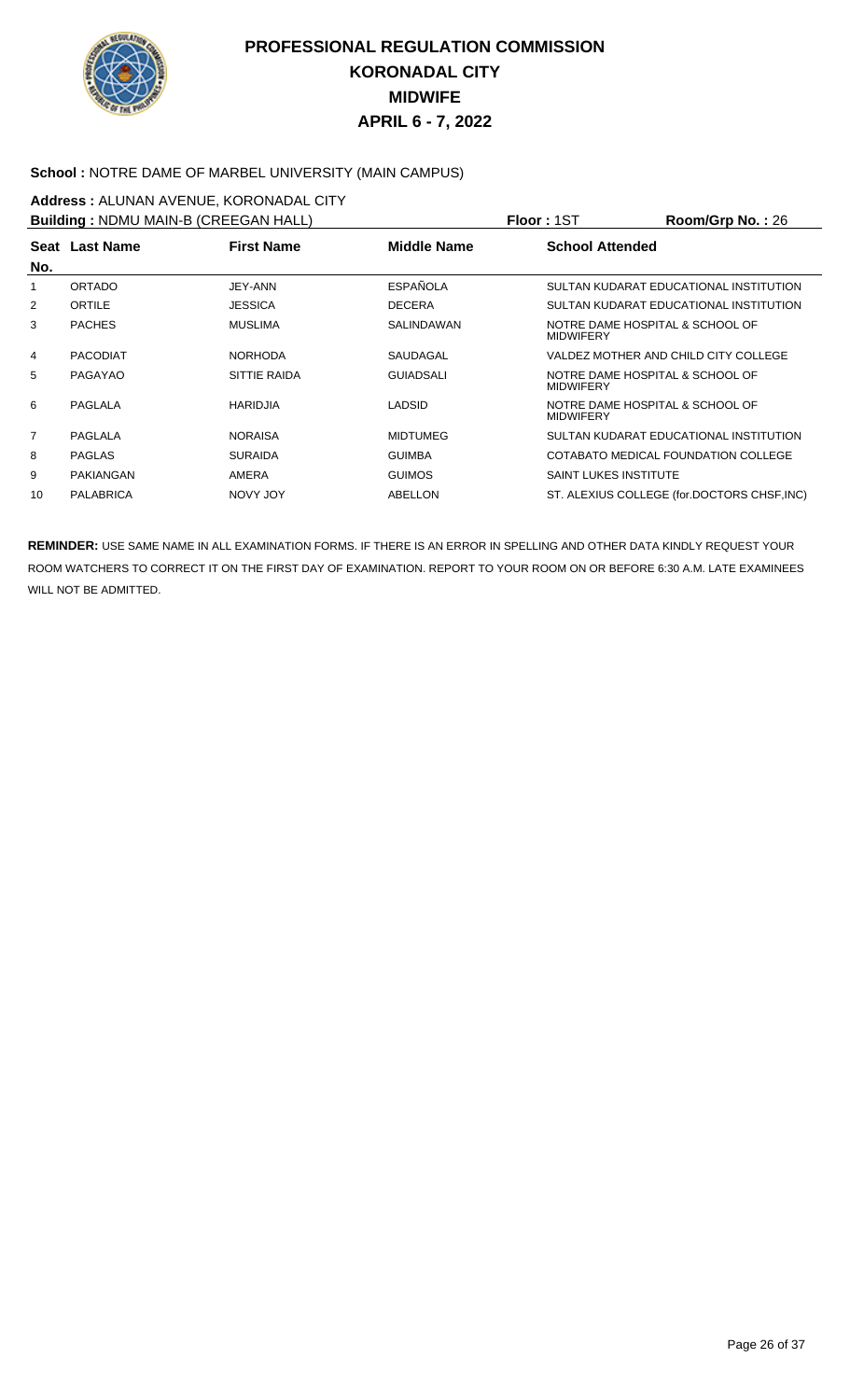

#### **School :** NOTRE DAME OF MARBEL UNIVERSITY (MAIN CAMPUS)

**Address :** ALUNAN AVENUE, KORONADAL CITY **Building :** NDMU MAIN-B (CREEGAN HALL) **Floor :** 1ST **Room/Grp No. :** 27

|                | <b>BUILDING:</b> NUMU MAIN-B (CREEGAN HALL) |                     |                    | <b>FIOOL:</b> 151<br>$\text{Room/Grp}$ No. : 2/       |
|----------------|---------------------------------------------|---------------------|--------------------|-------------------------------------------------------|
| No.            | Seat Last Name                              | <b>First Name</b>   | <b>Middle Name</b> | <b>School Attended</b>                                |
| 1              | <b>PANDIAN</b>                              | ALMERA JEAN         | <b>POLLOSO</b>     | MMG SCHOOL OF PARAMEDICS AND ALLIED<br>SCIENCES, INC. |
| $\overline{2}$ | PANGAWILAN                                  | <b>NOWAIMIE</b>     | <b>HABIBON</b>     | VALDEZ MOTHER AND CHILD CITY COLLEGE                  |
| 3              | PANGILAYAN                                  | <b>NORMINA</b>      | <b>TUMAO</b>       | SOUTHERN MINDANAO INSTITUTE OF<br>TECHNOLOGY          |
| 4              | <b>PANGOLIMA</b>                            | RAIYA               | <b>BALANDAN</b>    | NIKKI LOUISE COLLEGES, INC.                           |
| 5              | <b>PANTAO</b>                               | <b>ISMAIRA</b>      | <b>BAADAN</b>      | MMG SCHOOL OF PARAMEDICS AND ALLIED<br>SCIENCES, INC. |
| 6              | <b>PATEKAY</b>                              | <b>JOHANA</b>       | <b>ABDUL</b>       | MMG SCHOOL OF PARAMEDICS AND ALLIED<br>SCIENCES, INC. |
| $\overline{7}$ | <b>PAYAR</b>                                | MARY JOY            | <b>PIYAO</b>       | SOUTHERN MINDANAO INSTITUTE OF<br>TECHNOLOGY          |
| 8              | <b>PEREZ</b>                                | <b>FELISA GRACE</b> | <b>HAMBALA</b>     | ST. ALEXIUS COLLEGE (for.DOCTORS CHSF, INC)           |
| 9              | <b>PIAO</b>                                 | <b>ELLA JANE</b>    | <b>FUSTER</b>      | MMG SCHOOL OF PARAMEDICS AND ALLIED<br>SCIENCES, INC. |
| 10             | <b>PINAGAYAO</b>                            | <b>FLORIDA</b>      | <b>MOHAMAD</b>     | SULTAN KUDARAT EDUCATIONAL INSTITUTION                |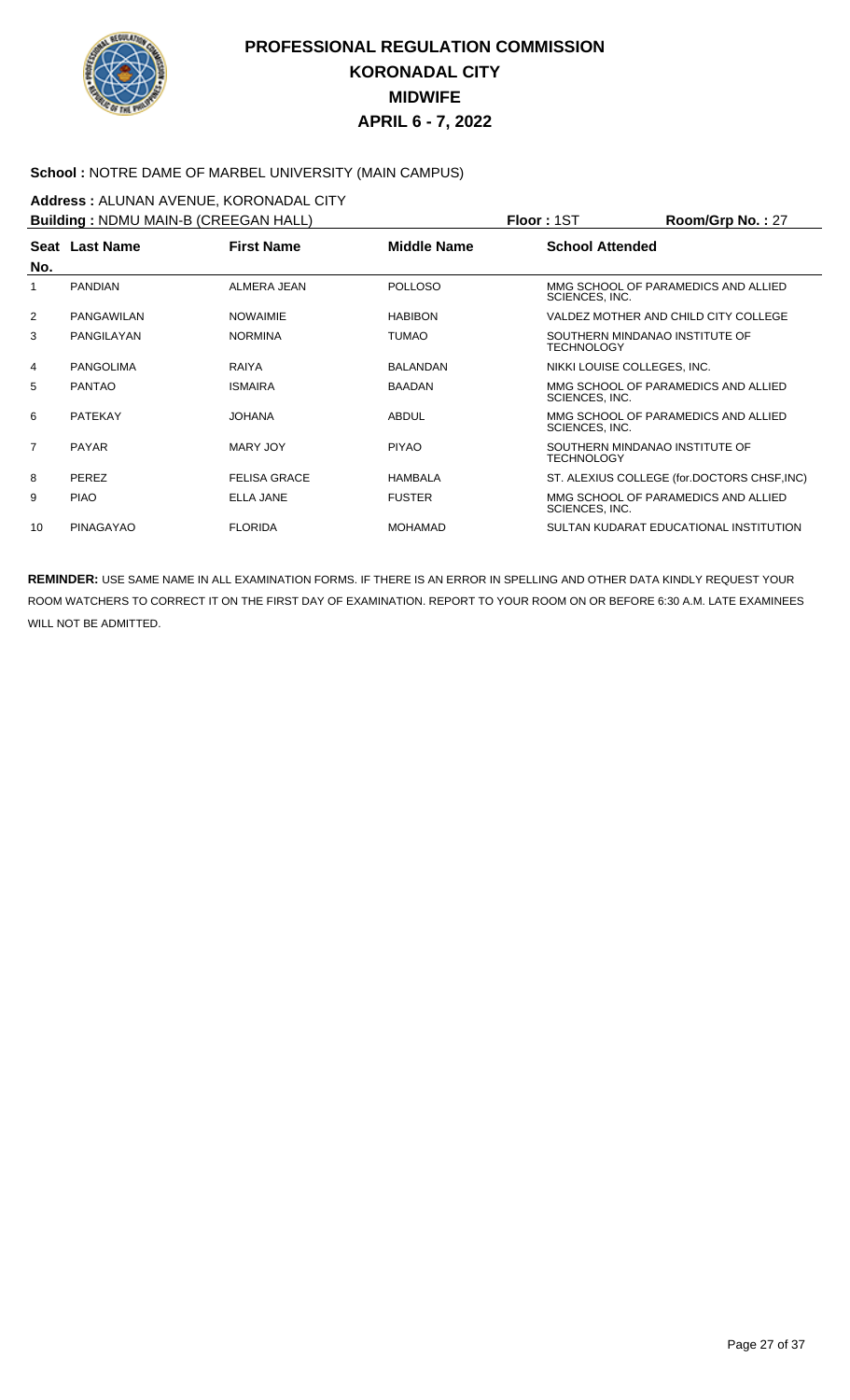

#### **School :** NOTRE DAME OF MARBEL UNIVERSITY (MAIN CAMPUS)

**Address :** ALUNAN AVENUE, KORONADAL CITY **Building :** NDMU MAIN-B (CREEGAN HALL) **Floor :** 1ST **Room/Grp No. :** 28

|     | <b>Building:</b> NDMU MAIN-B (CREEGAN HALL) |                    |                    | <b>FIOOL:</b> 151<br>ROOM/Grp No. : 28              |
|-----|---------------------------------------------|--------------------|--------------------|-----------------------------------------------------|
| No. | Seat Last Name                              | <b>First Name</b>  | <b>Middle Name</b> | <b>School Attended</b>                              |
|     | <b>PUAS</b>                                 | <b>ZIHANA</b>      | SALEM              | SULTAN KUDARAT EDUCATIONAL INSTITUTION              |
| 2   | <b>PUNSO</b>                                | <b>BAI NADIA</b>   | <b>UTTO</b>        | SULTAN KUDARAT EDUCATIONAL INSTITUTION              |
| 3   | <b>PUSDAN</b>                               | ASNA               | <b>GULIDTEM</b>    | COTABATO MEDICAL FOUNDATION COLLEGE                 |
| 4   | <b>PUTOH</b>                                | <b>NURHINA</b>     | ASAMUDDIN          | LEBAK FAMILY DOCTORS' SCHOOL OF<br><b>MIDWIFERY</b> |
| 5   | <b>PUYONAN</b>                              | <b>MARVILUZ</b>    | <b>PASILAN</b>     | LEBAK FAMILY DOCTORS' SCHOOL OF<br><b>MIDWIFERY</b> |
| 6   | QUERIDO                                     | <b>GLYNE</b>       | <b>BACELONIA</b>   | COTABATO MEDICAL FOUNDATION COLLEGE                 |
| 7   | <b>RAKMAN</b>                               | <b>AMOR</b>        | <b>KAMSA</b>       | NOTRE DAME HOSPITAL & SCHOOL OF<br><b>MIDWIFERY</b> |
| 8   | <b>RAKMAN</b>                               | <b>JUNIZAH</b>     | <b>WAHAB</b>       | <b>GOLDENSTATE COLLEGE</b>                          |
| 9   | <b>RAYO</b>                                 | <b>JUDITH</b>      | <b>DORONILA</b>    | VALDEZ MOTHER AND CHILD CITY COLLEGE                |
| 10  | <b>REGONIEL</b>                             | <b>FREDDIES AN</b> | <b>JOAQUIN</b>     | VALDEZ MOTHER AND CHILD CITY COLLEGE                |
|     |                                             |                    |                    |                                                     |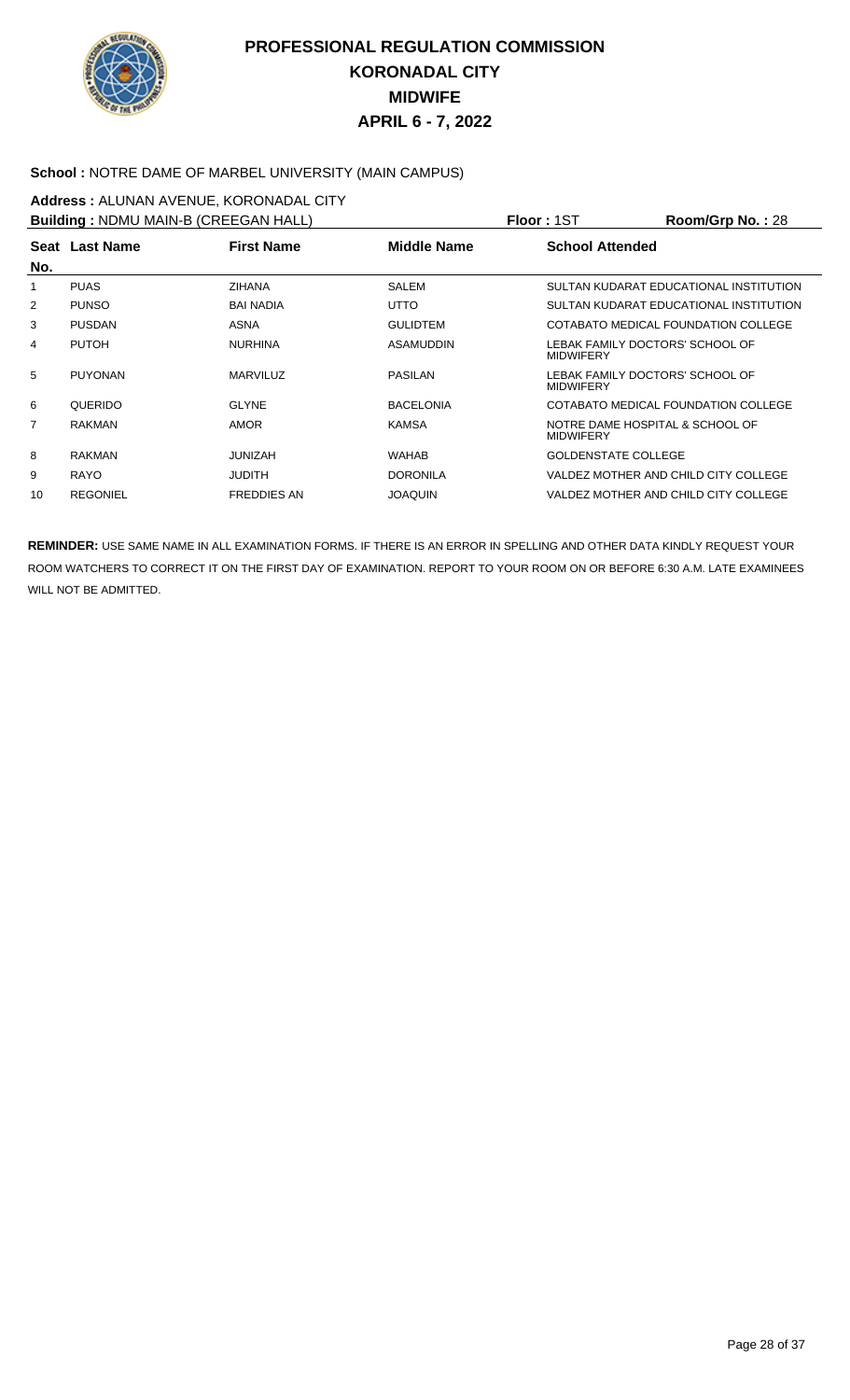

#### **School :** NOTRE DAME OF MARBEL UNIVERSITY (MAIN CAMPUS)

**Address :** ALUNAN AVENUE, KORONADAL CITY **Building :** NDMU MAIN-B (CREEGAN HALL) **Floor :** 1ST **Room/Grp No. :** 29

|                  |                   | <b>FIOOL:</b> 121                           | $\text{Room/Grp}$ No. : 29                            |
|------------------|-------------------|---------------------------------------------|-------------------------------------------------------|
| Seat Last Name   | <b>First Name</b> | Middle Name                                 | <b>School Attended</b>                                |
| <b>RIO</b>       | <b>GRESIAN</b>    | <b>SIAROT</b>                               | NIKKI LOUISE COLLEGES, INC.                           |
| <b>RODRIGUEZ</b> | <b>ROXANNE</b>    | VILLANUEVA                                  | SULTAN KUDARAT EDUCATIONAL INSTITUTION                |
| <b>SABANG</b>    | <b>MYLENE</b>     | ABEDIN                                      | SULTAN KUDARAT EDUCATIONAL INSTITUTION                |
| <b>SAGABAIN</b>  | <b>HASSABIE</b>   | <b>GUIAMAD</b>                              | SULTAN KUDARAT EDUCATIONAL INSTITUTION                |
| SAGADAN          | <b>NORMA</b>      | <b>MOTEN</b>                                | SOUTHERN BAPTIST COLLEGE                              |
| SAGLI            | <b>JENNY</b>      | <b>TALINO</b>                               | MMG SCHOOL OF PARAMEDICS AND ALLIED<br>SCIENCES, INC. |
| SAID             | <b>HABIB</b>      | AGAO                                        | SULTAN KUDARAT EDUCATIONAL INSTITUTION                |
| SAID             | <b>SURAIDA</b>    | <b>ABIDIN</b>                               | SULTAN KUDARAT EDUCATIONAL INSTITUTION                |
| <b>SALAMAT</b>   | <b>CHARMY</b>     | MAMALUBA                                    | SOUTHERN MINDANAO INSTITUTE OF<br>TECHNOLOGY          |
| <b>SALENDAB</b>  | <b>HANADIE</b>    | <b>NAMIL</b>                                | SULTAN KUDARAT EDUCATIONAL INSTITUTION                |
|                  |                   | <b>Bullaing:</b> NDMU MAIN-B (CREEGAN HALL) |                                                       |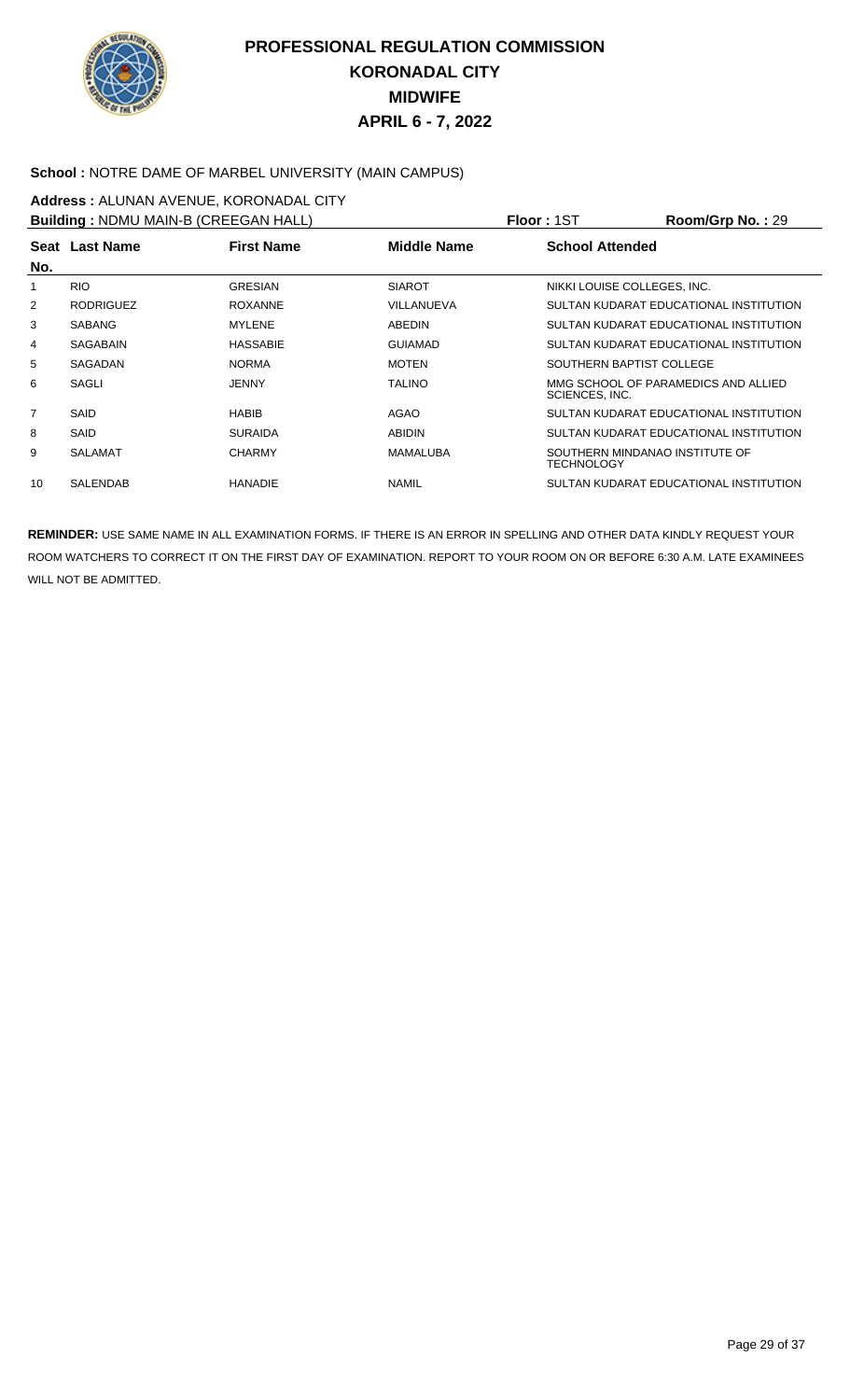

#### **School :** NOTRE DAME OF MARBEL UNIVERSITY (MAIN CAMPUS)

## **Address :** ALUNAN AVENUE, KORONADAL CITY

|     | <b>Building: NDMU MAIN-B (GYMNASIUM)</b> |                   | <b>Floor:</b>      | $Room/Grp$ No.: 30                                    |
|-----|------------------------------------------|-------------------|--------------------|-------------------------------------------------------|
| No. | Seat Last Name                           | <b>First Name</b> | <b>Middle Name</b> | <b>School Attended</b>                                |
| 1   | SALI                                     | AMAIRA            | <b>GUMAMA</b>      | SULTAN KUDARAT EDUCATIONAL INSTITUTION                |
| 2   | SALI                                     | DAYANG NORHAINA   | AJIJUL             | LEBAK FAMILY DOCTORS' SCHOOL OF<br><b>MIDWIFERY</b>   |
| 3   | SALIH                                    | <b>CHEENE</b>     | AYADA              | SULTAN KUDARAT EDUCATIONAL INSTITUTION                |
| 4   | <b>SALIK</b>                             | <b>NORHAINIE</b>  | AGKOG              | SULTAN KUDARAT EDUCATIONAL INSTITUTION                |
| 5   | <b>SALIK</b>                             | <b>OMAYA</b>      | <b>SALIPADA</b>    | MMG SCHOOL OF PARAMEDICS AND ALLIED<br>SCIENCES, INC. |
| 6   | <b>SALILABA</b>                          | <b>FATIMA</b>     | <b>GUINDALI</b>    | SULTAN KUDARAT EDUCATIONAL INSTITUTION                |
| 7   | SALILAWAN                                | <b>BABYLYN</b>    | <b>PANDITA</b>     | SOUTHERN MINDANAO INSTITUTE OF<br><b>TECHNOLOGY</b>   |
| 8   | SALILAWAN                                | <b>RAIDA</b>      | <b>LUGUIOMAN</b>   | SULTAN KUDARAT EDUCATIONAL INSTITUTION                |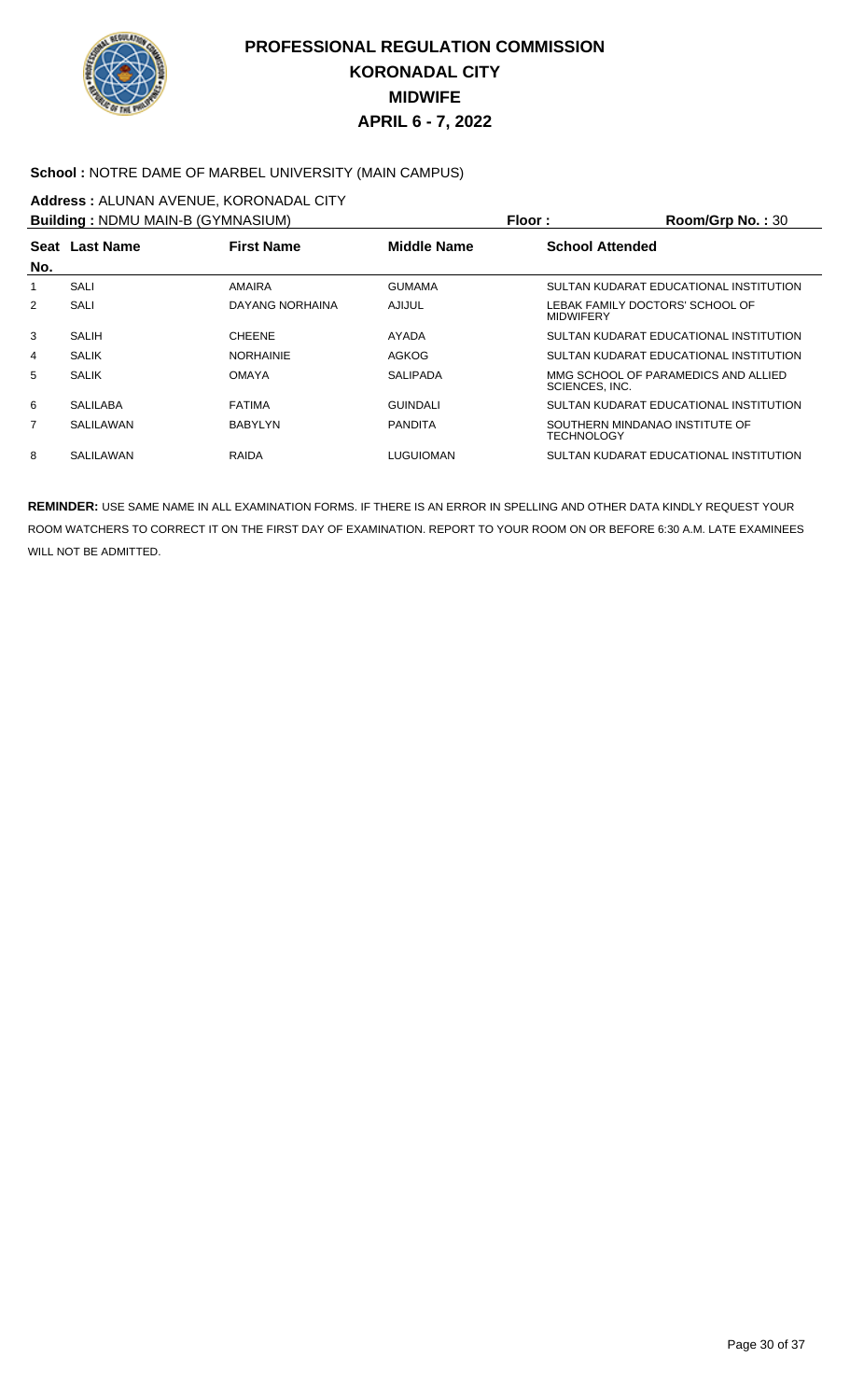

#### **School :** NOTRE DAME OF MARBEL UNIVERSITY (MAIN CAMPUS)

## **Address :** ALUNAN AVENUE, KORONADAL CITY

|                | <b>Building: NDMU MAIN-B (GYMNASIUM)</b> |                   | Floor:             | Room/Grp No.: 31                                                     |
|----------------|------------------------------------------|-------------------|--------------------|----------------------------------------------------------------------|
| No.            | Seat Last Name                           | <b>First Name</b> | <b>Middle Name</b> | <b>School Attended</b>                                               |
|                | SALILING                                 | NORIJEAN          | CAPUNDO            | DR. DOMINGO B. TAMONDONG MEM. SCH., INC.<br><b>SCH. OF MIDWIFERY</b> |
| 2              | <b>SALINDING</b>                         | <b>HUDZAIMAN</b>  | <b>LIDO</b>        | SULTAN KUDARAT EDUCATIONAL INSTITUTION                               |
| 3              | <b>SALPING</b>                           | <b>MONIERA</b>    | ALAMADA            | SULTAN KUDARAT EDUCATIONAL INSTITUTION                               |
| 4              | <b>SAMA</b>                              | <b>SATRA</b>      | ABO                | SULTAN KUDARAT EDUCATIONAL INSTITUTION                               |
| 5              | SAMAD                                    | WAHIDA            | <b>MAMISCAL</b>    | MEIN COLLEGE INC.-ZAMBOANGA CITY                                     |
| 6              | <b>SANCHEZ</b>                           | <b>ALONA</b>      | VALDEZ             | SULTAN KUDARAT EDUCATIONAL INSTITUTION                               |
| $\overline{7}$ | SANDAY                                   | <b>SAADA</b>      | <b>UTTO</b>        | <b>GOLDENSTATE COLLEGE</b>                                           |
| 8              | <b>SANGKIGAY</b>                         | <b>MONALIZA</b>   | <b>TATO</b>        | SULTAN KUDARAT EDUCATIONAL INSTITUTION                               |
|                |                                          |                   |                    |                                                                      |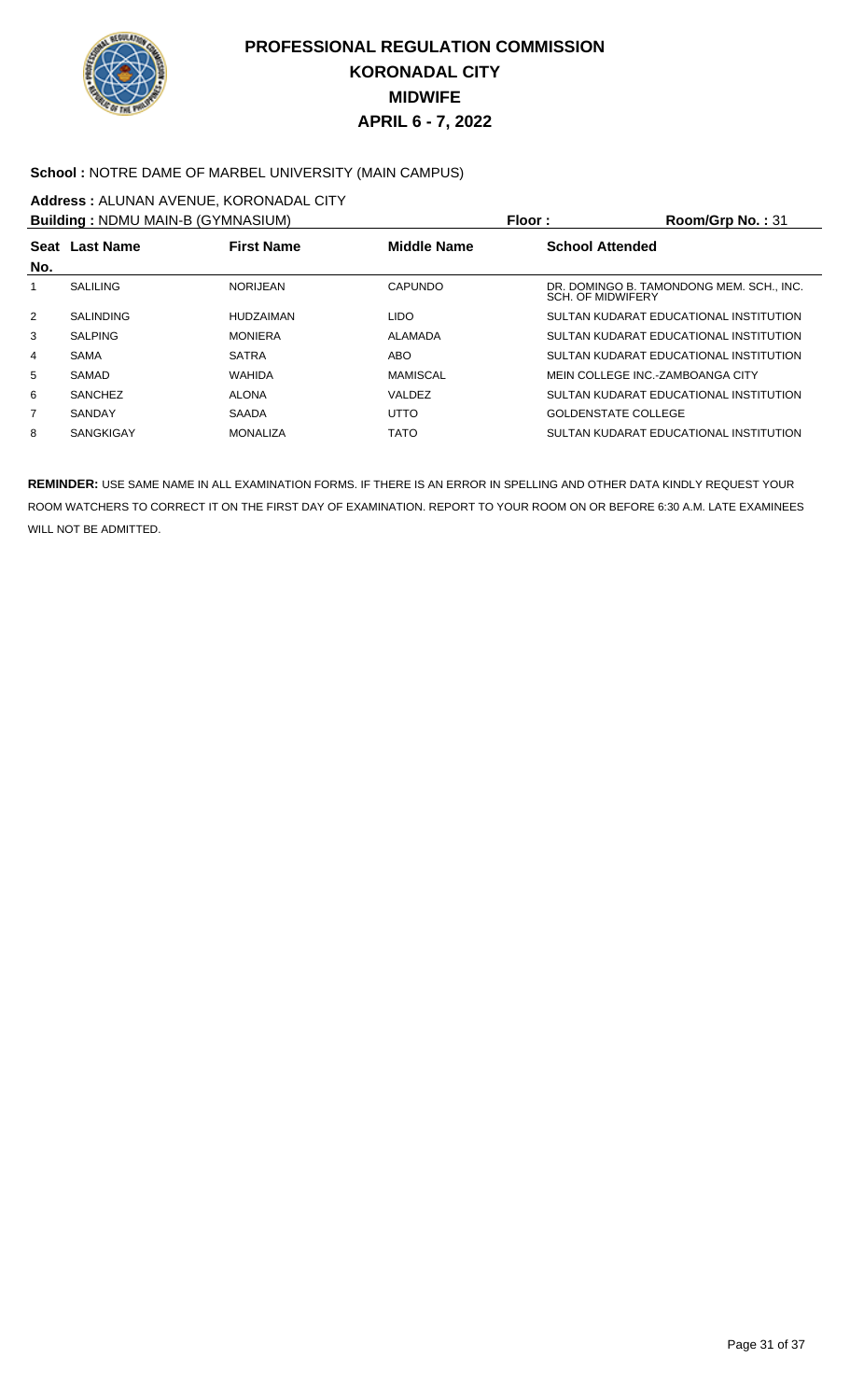

#### **School :** NOTRE DAME OF MARBEL UNIVERSITY (MAIN CAMPUS)

## **Address :** ALUNAN AVENUE, KORONADAL CITY

|                | <b>Building: NDMU MAIN-B (GYMNASIUM)</b> |                   | Floor:             | Room/Grp No.: 32                                        |
|----------------|------------------------------------------|-------------------|--------------------|---------------------------------------------------------|
|                | Seat Last Name                           | <b>First Name</b> | <b>Middle Name</b> | <b>School Attended</b>                                  |
| No.            |                                          |                   |                    |                                                         |
| 1              | <b>SAPALON</b>                           | <b>CARMINA</b>    | GANI               | BAI MALGEN MAMA COLLEGE, INC.                           |
| 2              | SARI                                     | SARAH             | <b>MAYON</b>       | NOTRE DAME HOSPITAL & SCHOOL OF<br><b>MIDWIFERY</b>     |
| 3              | <b>SEDON</b>                             | LEONNA MAE        | <b>ACOSTA</b>      | NOTRE DAME HOSPITAL & SCHOOL OF<br><b>MIDWIFERY</b>     |
| 4              | <b>SEGURA</b>                            | <b>JENNIFER</b>   | LANZAROTE          | ST. ALEXIUS COLLEGE (for.DOCTORS CHSF, INC)             |
| 5              | <b>SILONGAN</b>                          | AMERA             | <b>USMAN</b>       | NOTRE DAME HOSPITAL & SCHOOL OF<br><b>MIDWIFERY</b>     |
| 6              | SINGH                                    | <b>MONARISA</b>   | <b>SAMAMA</b>      | COTABATO MEDICAL FOUNDATION COLLEGE                     |
| $\overline{7}$ | <b>SINIMPALAN</b>                        | <b>DARWISA</b>    | ABDULLAH           | PROVINCIAL TECHNICAL INSTITUTE FOR<br>SOUTHERN MINDANAO |
| 8              | <b>SINOLINDING</b>                       | SITTIE MER-ANN    | <b>DAUD</b>        | ST. ALEXIUS COLLEGE (for.DOCTORS CHSF, INC)             |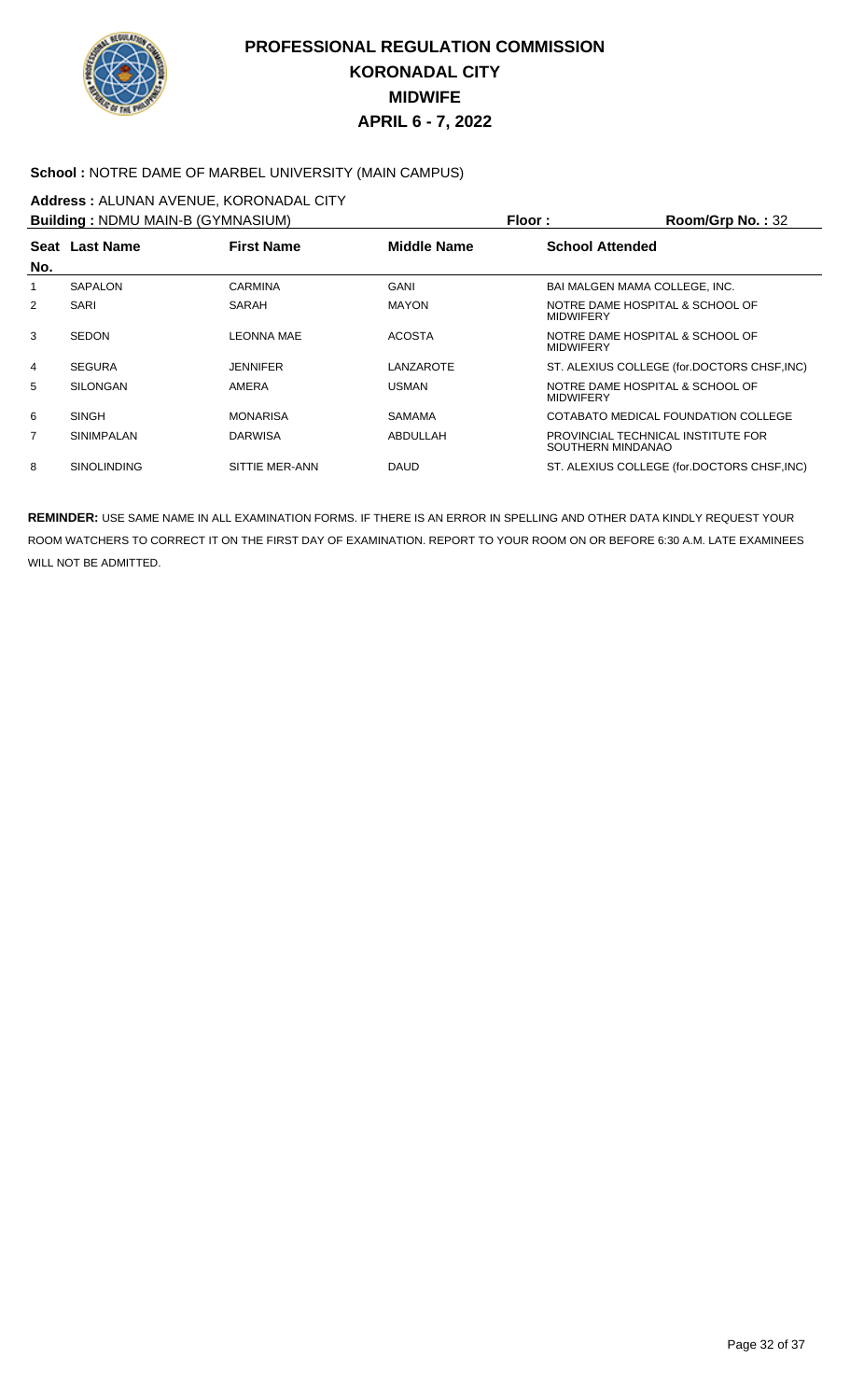

#### School : NOTRE DAME OF MARBEL UNIVERSITY (MAIN CAMPUS)

## **Address :** ALUNAN AVENUE, KORONADAL CITY

|                | <b>Building: NDMU MAIN-B (GYMNASIUM)</b> |                   |                    | Floor :<br>Room/Grp No.: 33                           |
|----------------|------------------------------------------|-------------------|--------------------|-------------------------------------------------------|
|                | Seat Last Name                           | <b>First Name</b> | <b>Middle Name</b> | <b>School Attended</b>                                |
| No.            |                                          |                   |                    |                                                       |
| 1              | <b>SUCAL</b>                             | <b>JOAN</b>       | <b>BANGALAN</b>    | MMG SCHOOL OF PARAMEDICS AND ALLIED<br>SCIENCES, INC. |
| 2              | <b>SUCAL</b>                             | LORECIL           | CALLAGA            | MMG SCHOOL OF PARAMEDICS AND ALLIED<br>SCIENCES, INC. |
| 3              | <b>SUGADOL</b>                           | ANIZA             | <b>DALANDANG</b>   | DR. P. OCAMPO COLLEGES                                |
| $\overline{4}$ | <b>SULAYMAN</b>                          | LALIE             | <b>MAMALO</b>      | SULTAN KUDARAT EDUCATIONAL INSTITUTION                |
| 5              | <b>SUMAIL</b>                            | <b>SENALIA</b>    | <b>GANDINGAN</b>   | SULTAN KUDARAT EDUCATIONAL INSTITUTION                |
| 6              | <b>SUMILALAO</b>                         | <b>JONARD</b>     | <b>PAGLAS</b>      | <b>SAINT LUKES INSTITUTE</b>                          |
| 7              | <b>SUNIEGA</b>                           | <b>ROBIENETH</b>  | HASAN              | <b>GREEN VALLEY COLLEGE FOUNDATION. INC.</b>          |
| 8              | TAGUIAM                                  | <b>KLAIRE</b>     | <b>FLORES</b>      | SULTAN KUDARAT EDUCATIONAL INSTITUTION                |
|                |                                          |                   |                    |                                                       |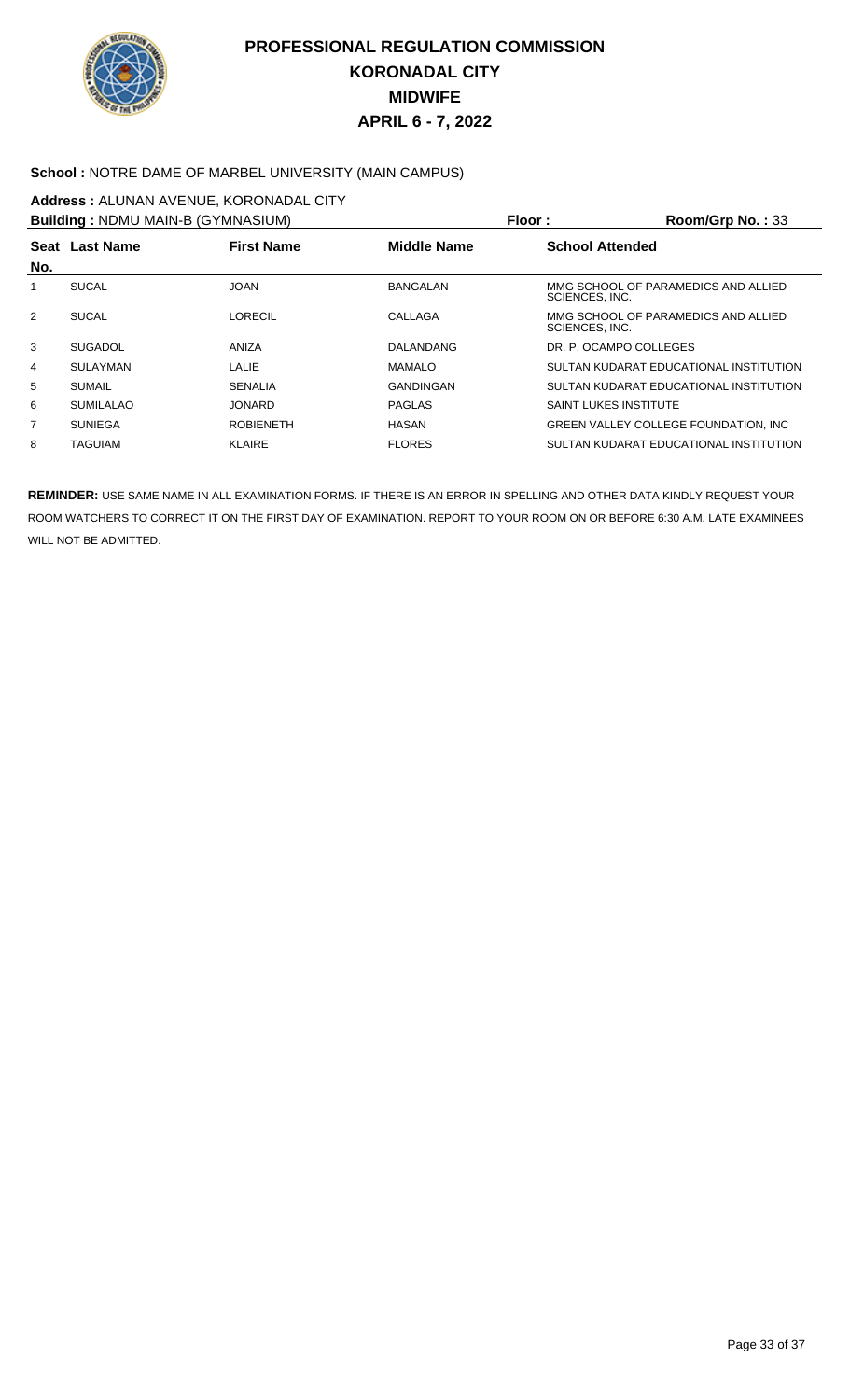

#### **School :** NOTRE DAME OF MARBEL UNIVERSITY (MAIN CAMPUS)

# **Address :** ALUNAN AVENUE, KORONADAL CITY

|     | <b>Building: NDMU MAIN-B (GYMNASIUM)</b> |                    | Floor:         | Room/Grp No.: $34$                                      |
|-----|------------------------------------------|--------------------|----------------|---------------------------------------------------------|
|     | Seat Last Name                           | <b>First Name</b>  | Middle Name    | <b>School Attended</b>                                  |
| No. |                                          |                    |                |                                                         |
|     | <b>TALINO</b>                            | <b>DEVEIBOY</b>    | <b>MOLANA</b>  | MMG SCHOOL OF PARAMEDICS AND ALLIED<br>SCIENCES, INC.   |
| 2   | TAMAYAO                                  | CHAYI YN           | <b>AFNALO</b>  | PROVINCIAL TECHNICAL INSTITUTE FOR<br>SOUTHERN MINDANAO |
| 3   | TAMAYOR                                  | <b>MARIE BELEN</b> | <b>CARIAGA</b> | ST. ALEXIUS COLLEGE (for.DOCTORS CHSF, INC)             |
| 4   | <b>TAMONDO</b>                           | AMIRA              | LUMANGGAL      | VALDEZ MOTHER AND CHILD CITY COLLEGE                    |
| 5   | TAMPILONG                                | LANI               | <b>KUMAM</b>   | SULTAN KUDARAT EDUCATIONAL INSTITUTION                  |
| 6   | TAN                                      | <b>JESSICA MAE</b> | COLCOL         | SULTAN KUDARAT EDUCATIONAL INSTITUTION                  |
| 7   | <b>TANDUAL</b>                           | ALBAINA            | ABDULLAH       | NOTRE DAME HOSPITAL & SCHOOL OF<br><b>MIDWIFERY</b>     |
| 8   | TANGKLI                                  | <b>ZUHAYRA</b>     | <b>ESMAEL</b>  | <b>SAINT LUKES INSTITUTE</b>                            |
|     |                                          |                    |                |                                                         |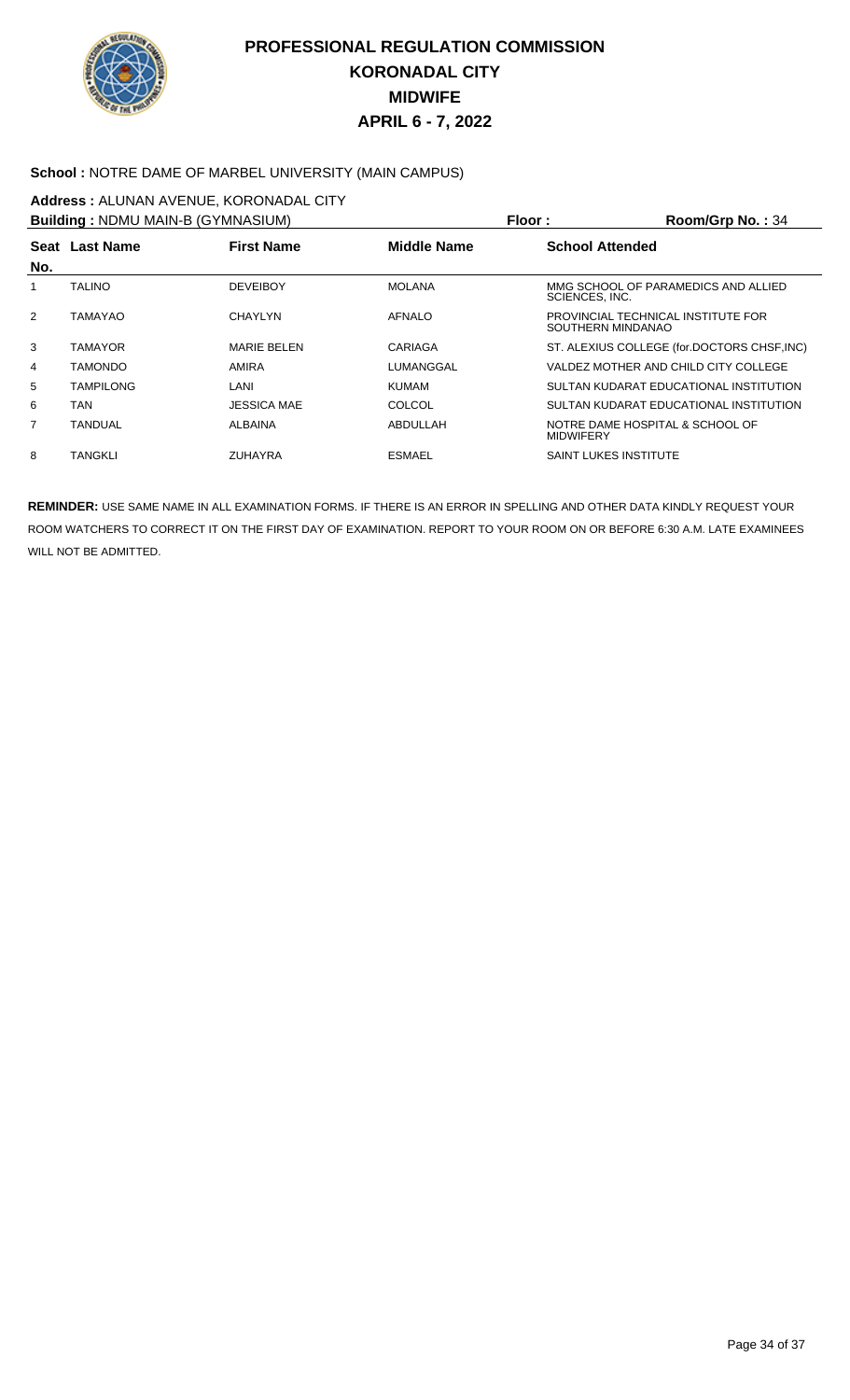

#### **School :** NOTRE DAME OF MARBEL UNIVERSITY (MAIN CAMPUS)

## **Address :** ALUNAN AVENUE, KORONADAL CITY

| <b>Building: NDMU MAIN-B (GYMNASIUM)</b> |                   |                | Room/Grp No.: 35                                    |
|------------------------------------------|-------------------|----------------|-----------------------------------------------------|
|                                          | <b>First Name</b> | Middle Name    | <b>School Attended</b>                              |
| <b>TATAK</b>                             | <b>NADZIRINE</b>  | <b>MAULANA</b> | SULTAN KUDARAT EDUCATIONAL INSTITUTION              |
| <b>TATUANG</b>                           | <b>MOMINA</b>     | <b>USOP</b>    | SOUTHERN CHRISTIAN COLLEGE                          |
| <b>TIGTIG</b>                            | <b>JAY MARK</b>   | <b>CABANUS</b> | ST. ALEXIUS COLLEGE (for.DOCTORS CHSF, INC)         |
| <b>TIMBAO</b>                            | <b>ASMIRA</b>     | <b>ANDI</b>    | NIKKI LOUISE COLLEGES, INC.                         |
| <b>TOBIAS</b>                            | RONNA MAE         | <b>VIADO</b>   | COTABATO MEDICAL FOUNDATION COLLEGE                 |
| <b>TUBOC</b>                             | JUVILYN           | <b>USMAN</b>   | LEBAK FAMILY DOCTORS' SCHOOL OF<br><b>MIDWIFERY</b> |
| <b>TUDON</b>                             | <b>FARISA</b>     | CANDUNGAN      | SULTAN KUDARAT EDUCATIONAL INSTITUTION              |
| TULUGANAN                                | JEHANA            | SAKANDAL       | SULTAN KUDARAT EDUCATIONAL INSTITUTION              |
|                                          | Seat Last Name    |                | Floor:                                              |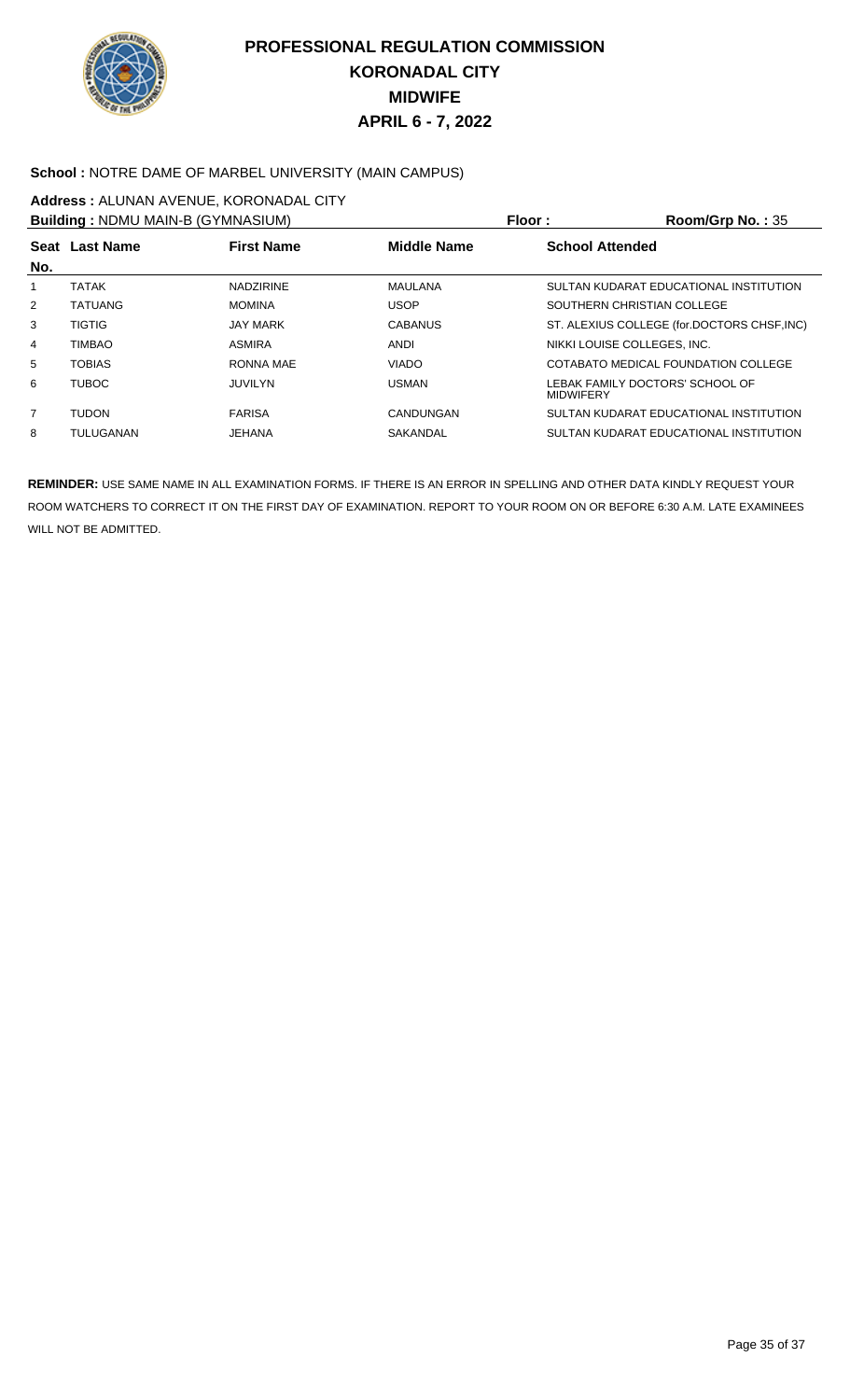

#### **School :** NOTRE DAME OF MARBEL UNIVERSITY (MAIN CAMPUS)

## **Address :** ALUNAN AVENUE, KORONADAL CITY

|     | <b>Building: NDMU MAIN-B (GYMNASIUM)</b> |                              | Floor:             | $Room/Grp$ No.: $36$                                  |
|-----|------------------------------------------|------------------------------|--------------------|-------------------------------------------------------|
| No. | Seat Last Name                           | <b>First Name</b>            | <b>Middle Name</b> | <b>School Attended</b>                                |
| 1   | TUMBAGAHAN                               | APRIL                        | <b>ESTOSOS</b>     | ST. ALEXIUS COLLEGE (for.DOCTORS CHSF, INC)           |
| 2   | <b>UGAL</b>                              | <b>JOLLY MAE</b>             | <b>ATAM</b>        | MMG SCHOOL OF PARAMEDICS AND ALLIED<br>SCIENCES, INC. |
| 3   | <b>UKAT</b>                              | <b><i>XOPHIA YAZMINE</i></b> | SALI               | SULTAN KUDARAT EDUCATIONAL INSTITUTION                |
| 4   | <b>UMI</b>                               | <b>AMNAINA</b>               | SALI               | SULTAN KUDARAT EDUCATIONAL INSTITUTION                |
| 5   | <b>USMAN</b>                             | <b>ASRA</b>                  | <b>USMAN</b>       | MMG SCHOOL OF PARAMEDICS AND ALLIED<br>SCIENCES, INC. |
| 6   | <b>USMAN</b>                             | <b>NAMRAIDA</b>              | <b>KANAPIA</b>     | DR. P. OCAMPO COLLEGES                                |
| 7   | <b>USMAN</b>                             | <b>RYAN</b>                  | <b>GINSUAN</b>     | SULTAN KUDARAT EDUCATIONAL INSTITUTION                |
| 8   | USOP.                                    | KARINA                       | <b>DACONG</b>      | <b>BAI MALGEN MAMA COLLEGE. INC.</b>                  |
|     |                                          |                              |                    |                                                       |